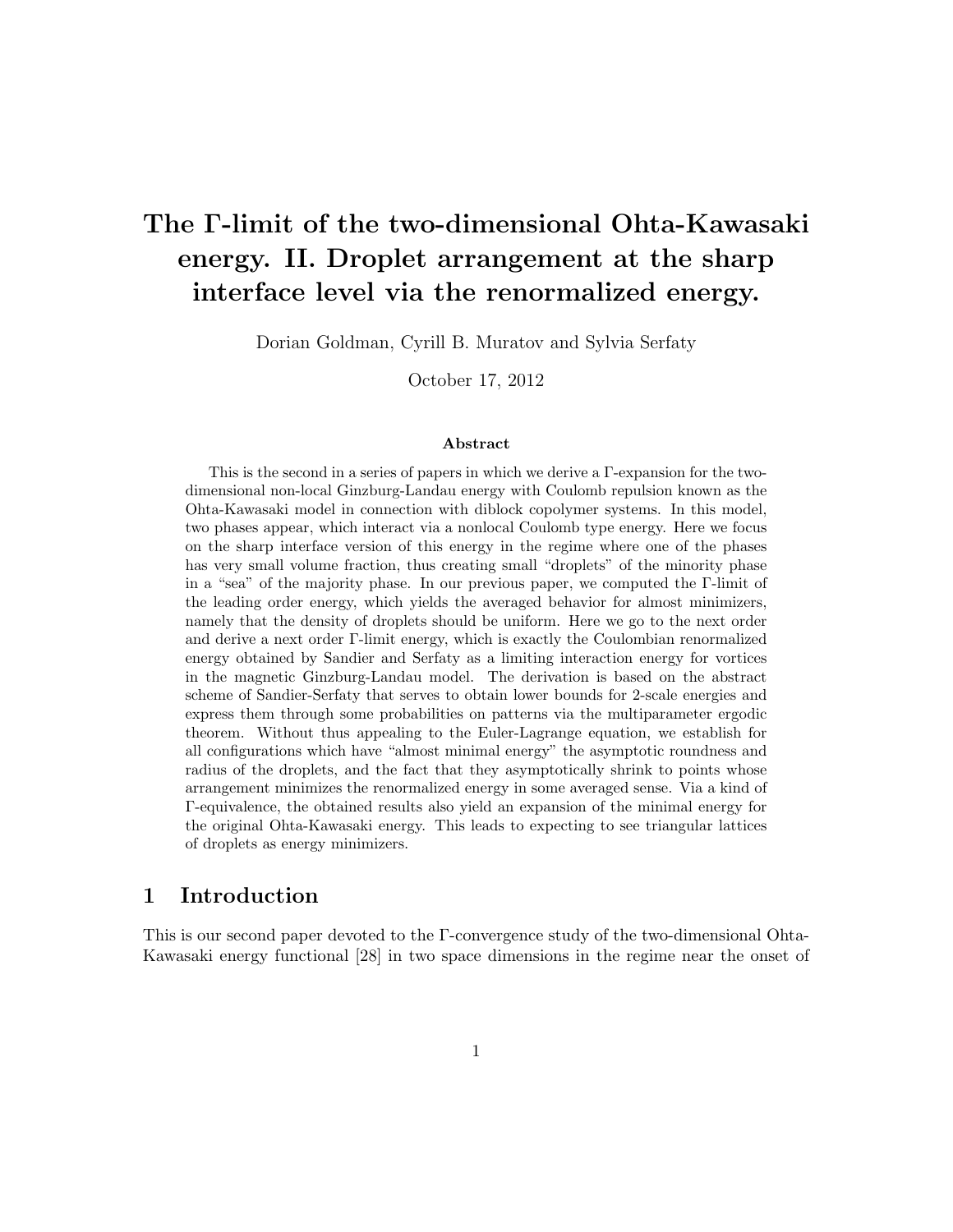non-trivial minimizers. The energy functional has the following form:

$$
\mathcal{E}[u] = \int_{\Omega} \left(\frac{\varepsilon^2}{2} |\nabla u|^2 + V(u)\right) dx + \frac{1}{2} \int_{\Omega} \int_{\Omega} (u(x) - \bar{u}) G_0(x, y)(u(y) - \bar{u}) dx dy, \tag{1.1}
$$

where  $\Omega$  is the domain occupied by the material,  $u : \Omega \to \mathbb{R}$  is the scalar order parameter,  $V(u)$  is a symmetric double-well potential with minima at  $u = \pm 1$ , such as the usual Ginzburg-Landau potential  $V(u) = \frac{9}{32}(1 - u^2)^2$  (for simplicity, the overall coefficient in V is chosen to make the associated surface tension constant to be equal to  $\varepsilon$ , i.e., we have  $\int_{-1}^{1} \sqrt{2V(u)} du = 1$ ,  $\varepsilon > 0$  is a parameter characterizing interfacial thickness,  $\bar{u} \in (-1, 1)$ is the background charge density, and  $G_0$  is the Neumann Green's function of the Laplacian, i.e.,  $G_0$  solves

$$
-\Delta G_0(x, y) = \delta(x - y) - \frac{1}{|\Omega|}, \qquad \int_{\Omega} G_0(x, y) dx = 0,
$$
\n(1.2)

where  $\Delta$  is the Laplacian in x and  $\delta(x)$  is the Dirac delta-function, with Neumann boundary conditions. Note that  $u$  is also assumed to satisfy the "charge neutrality" condition

$$
\frac{1}{|\Omega|} \int_{\Omega} u \, dx = \bar{u}.\tag{1.3}
$$

For a discussion of the motivation and the main quantitative features of this model, see our first paper [19], as well as [25, 26]. For specific applications to physical systems, we refer the reader to [16, 18, 22, 24, 25, 27, 28, 40].

In our first paper [19], we established the leading order term in the Γ-expansion of the energy in (1.1) in the scaling regime corresponding to the threshold between trivial and non-trivial minimizers. More precisely, we studied the behavior of the energy as  $\varepsilon \to 0$ when

$$
\bar{u}^{\varepsilon} := -1 + \varepsilon^{2/3} |\ln \varepsilon|^{1/3} \bar{\delta},\tag{1.4}
$$

for some fixed  $\bar{\delta} > 0$  and when  $\Omega$  is a flat two-dimensional torus of side length  $\ell$ , i.e., when  $\Omega = \mathbb{T}_{\ell}^2 = [0, \ell)^2$ , with periodic boundary conditions. As follows from [19, Theorem 2] and the arguments in the proof of [19, Theorem 3], in this regime minimizers of  $\mathcal E$  consist of many small "droplets" (regions where  $u > 0$ ) and their number blows up as  $\varepsilon \to 0$ . We showed that, after a suitable rescaling the energy functional in  $(1.1)$  Γ-converges in the sense of convergence of the (suitably normalized) droplet densities, to the limit functional  $E^0[\mu]$  defined for all densities  $\mu \in \mathcal{M}(\mathbb{T}_\ell^2) \cap H^{-1}(\mathbb{T}_\ell^2)$  by:

$$
E^{0}[\mu] = \frac{\bar{\delta}^{2} \ell^{2}}{2\kappa^{2}} + \left(3^{2/3} - \frac{2\bar{\delta}}{\kappa^{2}}\right) \int_{\mathbb{T}_{\ell}^{2}} d\mu + 2 \iint_{\mathbb{T}_{\ell}^{2} \times \mathbb{T}_{\ell}^{2}} G(x - y) d\mu(x) d\mu(y), \tag{1.5}
$$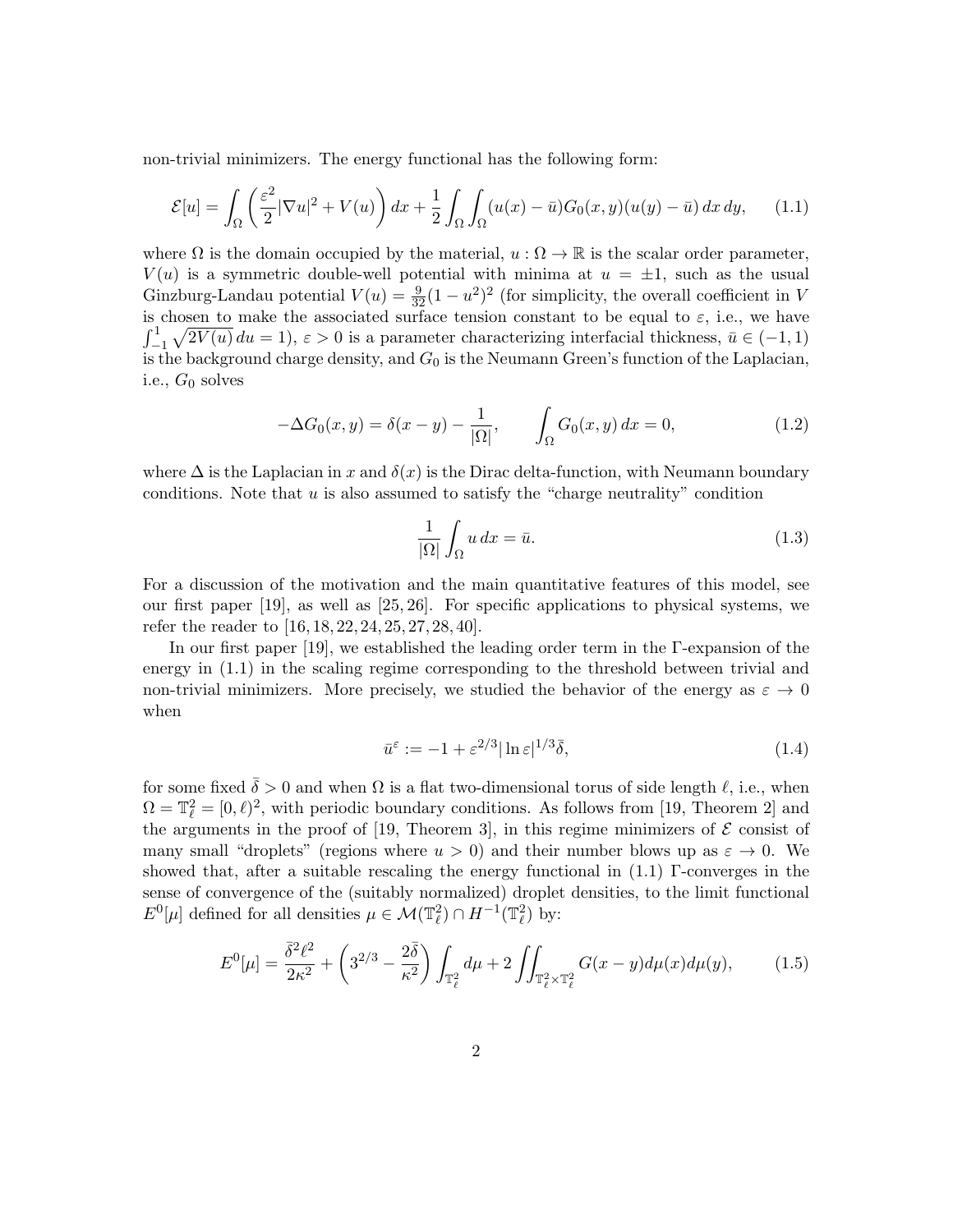where  $G(x)$  is the *screened* Green's function of the Laplacian, i.e., it solves the periodic problem for the equation

$$
-\Delta G + \kappa^2 G = \delta(x) \quad \text{in} \quad \mathbb{T}_{\ell}^2,\tag{1.6}
$$

and  $\kappa = 1/\sqrt{V''(1)} = \frac{2}{3}$ . Here we noted that the double integral in (1.5) is well defined in the sense  $\iint_{\mathbb{T}_\ell^2 \times \mathbb{T}_\ell^2} G(x - y) d\mu(x) d\mu(y) := \int_{\mathbb{T}_\ell^2} v d\mu$ , where the latter is interpreted as the Hahn-Banach extension of the corresponding linear functional defined by the integral on smooth test functions (see also [34, Sec. 7.3.1] and [9] for further discussion). Indeed,  $v := G * d\mu$  is the convolution understood distributionally, i.e.,  $\langle G * d\mu, f \rangle := \langle G * f, d\mu \rangle =$  $\int_{\mathbb{T}_\ell^2} \left( \int_{\mathbb{T}_\ell^2} G(x-y)f(y)dy \right) d\mu(x)$  for every  $f \in C^\infty(\mathbb{T}_\ell^2)$  and, hence, by elliptic regularity  $||v||_{H^1(\mathbb{T}_\ell^2)} \leq C ||f||_{H^{-1}(\mathbb{T}_\ell^2)} \text{ for some } C > 0 \text{, so } v \in H^1(\mathbb{T}_\ell^2).$ 

In particular, for  $\bar{\delta} > \bar{\delta}_c$ , where

$$
\bar{\delta}_c := \frac{1}{2} 3^{2/3} \kappa^2,\tag{1.7}
$$

the limit energy  $E^0[\mu]$  is minimized by  $d\mu(x) = \bar{\mu} dx$ , where

$$
\bar{\mu} = \frac{1}{2}(\bar{\delta} - \bar{\delta}_c) \quad \text{and} \quad E^0[\bar{\mu}] = \frac{\bar{\delta}_c}{2\kappa^2} (2\bar{\delta} - \bar{\delta}_c). \tag{1.8}
$$

When  $\bar{\delta} \leq \bar{\delta}_c$ , the limit energy is minimized by  $\mu = 0$ , with  $E^0[0] = \bar{\delta}^2/(2\kappa^2)$ . The value of  $\bar{\delta} = \bar{\delta}_c$  thus serves as the threshold separating the trivial and the non-trivial minimizers of the energy in (1.1) together with (1.4) for sufficiently small  $\varepsilon$ . Above that threshold, the droplet density of energy-minimizers converges to the uniform density  $\bar{\mu}$ .

The key point that enables the analysis above is a kind of Γ-equivalence between the energy functional in (1.1) and its screened sharp interface analog (for general notions of Γ-equivalence or variational equivalence, see [3, 8]):

$$
E^{\varepsilon}[u] = \frac{\varepsilon}{2} \int_{\mathbb{T}_{\ell}^{2}} |\nabla u| dx + \frac{1}{2} \int_{\mathbb{T}_{\ell}^{2}} \int_{\mathbb{T}_{\ell}^{2}} (u(x) - \bar{u}^{\varepsilon}) G(x - y)(u(y) - \bar{u}^{\varepsilon}) dx dy.
$$
 (1.9)

Here, G is the screened potential as in (1.6), and  $u \in A$ , where

$$
\mathcal{A} := BV(\mathbb{T}_{\ell}^2; \{-1, 1\}),\tag{1.10}
$$

and we note that on the level of  $E^{\varepsilon}$  the neutrality condition in (1.3) has been removed. As we showed in [19], following the approach of [26], for  $\mathcal{E}^{\varepsilon}$  given by (1.1) in which  $\bar{u} = \bar{u}^{\varepsilon}$ and  $\bar{u}^{\varepsilon}$  is defined in (1.4), we have

$$
\min \mathcal{E}^{\varepsilon} = \min E^{\varepsilon} + O(\varepsilon^{\alpha} \min E^{\varepsilon}),\tag{1.11}
$$

for some  $\alpha > 0$ . Therefore, in order to understand the leading order asymptotic expansion of the minimal energy min  $\mathcal{E}^{\varepsilon}$  in terms of  $|\ln \varepsilon|^{-1}$ , it is sufficient to obtain such an expansion for min  $E^{\varepsilon}$ . This is precisely what we will do in the present paper.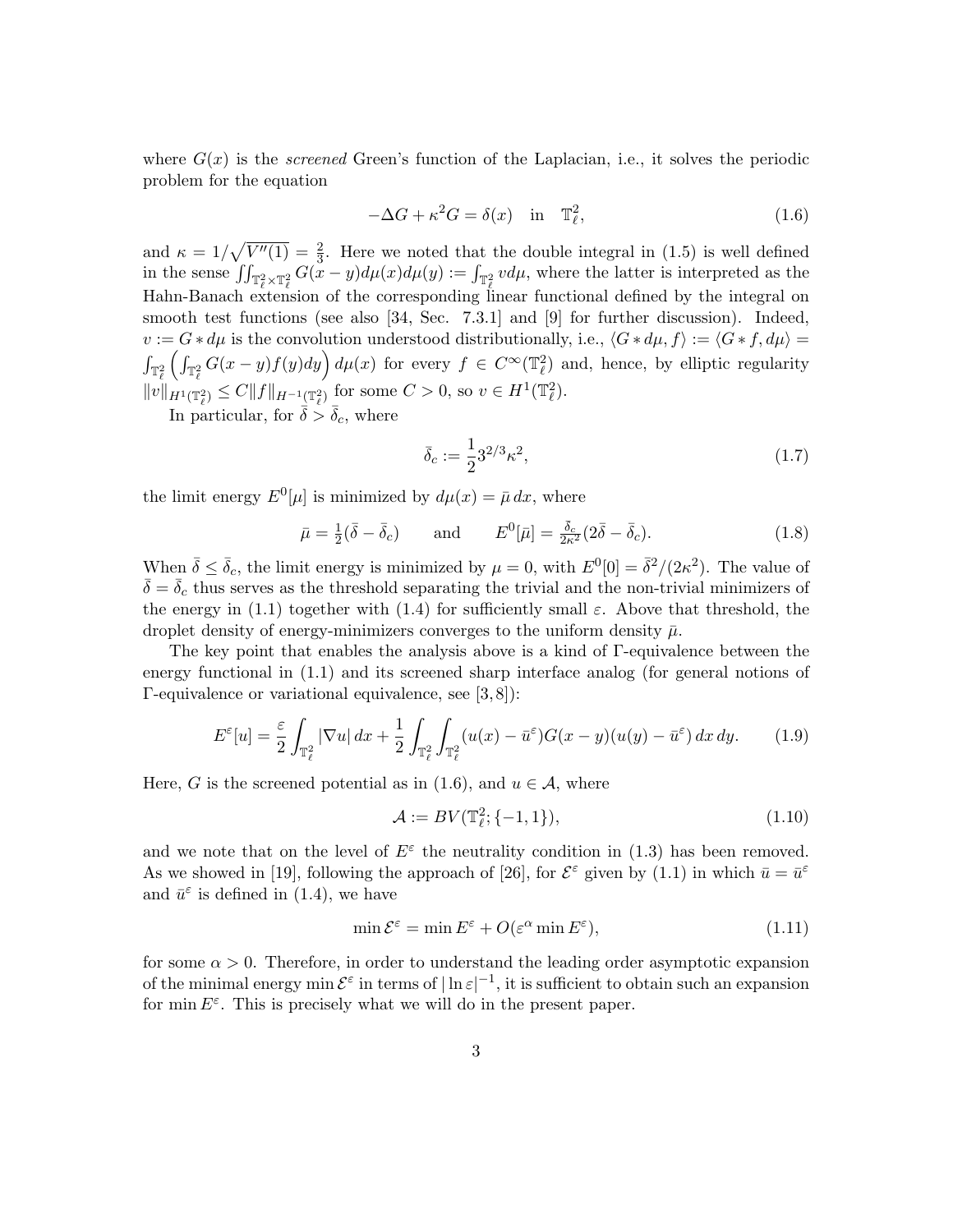In view of the discussion above, in this paper we concentrate our efforts on the analysis of the sharp interface energy  $E^{\varepsilon}$  in (1.9). An extension of our results to the original diffuse interface energy  $\mathcal{E}^{\varepsilon}$  would lead to further technical complications that lie beyond the scope of the present paper and will be treated elsewhere. Here we wish to extract the next order non-trivial term in the Γ-expansion of the sharp interface energy  $E^{\varepsilon}$  after (1.5). In contrast to [26], we will not use the Euler-Lagrange equation associated to (1.9), so our results about minimizers will also be valid for "almost minimizers" (cf. Theorem 2).

We recall that for  $\varepsilon \ll 1$  the energy minimizers for  $E^{\varepsilon}$  and  $\overline{\delta} > \overline{\delta}_{c}$  consist of  $O(|\ln \varepsilon|)$ nearly circular droplets of radius  $r \simeq 3^{1/3} \varepsilon^{1/3} |\ln \varepsilon|^{-1/3}$  uniformly distributed throughout  $\mathbb{T}_{\ell}^2$  [26, Theorem 2.2]. This is in contrast with the study of [12, 13] for a closely related energy, where the number of droplets remains bounded as  $\varepsilon \to 0$ , and the authors extract a limiting interaction energy for a finite number of points.

By Γ-convergence, we obtained in [19, Theorem 1] the convergence of the droplet density of almost minimizers  $(u^{\varepsilon})$  of  $E^{\varepsilon}$ :

$$
\mu^{\varepsilon}(x) := \frac{1}{2} \varepsilon^{-2/3} |\ln \varepsilon|^{-1/3} (1 + u^{\varepsilon}(x)), \tag{1.12}
$$

to the uniform density  $\bar{\mu}$  defined in (1.8). However, this result does not say anything about the microscopic placement of droplets in the limit  $\varepsilon \to 0$ . In order to understand the asymptotic arrangement of droplets in an energy minimizer, our plan is to blow-up the coordinates by a factor of  $\sqrt{\ln \varepsilon}$ , which is the inverse of the scale of the typical interdroplet distance, and to extract the next order term in the Γ-expansion of the energy in terms of the limits as  $\varepsilon \to 0$  of the blown-up configurations (which will consist of an infinite number of point charges in the plane with identical charge).

We will show that the arrangement of the limit point configurations is governed by the Coulombic renormalized energy  $W$ , which was introduced in [34]. That energy  $W$ was already derived as a next order Γ-limit for the magnetic Ginzburg-Landau model of superconductivity [34, 35], and also for two-dimensional Coulomb gases [37]. Our results here follow the same method of [35], and yield almost identical conclusions.

The "Coulombic renormalized energy" is a way of computing a total Coulomb interaction between an infinite number of point charges in the plane, neutralized by a uniform background charge (for more details see Section 2). It is shown in [35] that its minimum is achieved. It is also shown there that the minimum among simple lattice patterns (of fixed volume) is uniquely achieved by the triangular lattice (for a closely related result, see [10]), and it is conjectured that the triangular lattice is also a global minimizer. This triangular lattice is called "Abrikosov lattice" in the context of superconductivity and is observed in experiments in superconductors [41].

The next order limit of  $E^{\varepsilon}$  that we shall derive below is in fact the average of the energy W over all limits of blown-up configurations (i.e. average with respect to the blow up center). Our result says that limits of blow-ups of (almost) minimizers should minimize this average of  $W$ . This permits one to distinguish between different patterns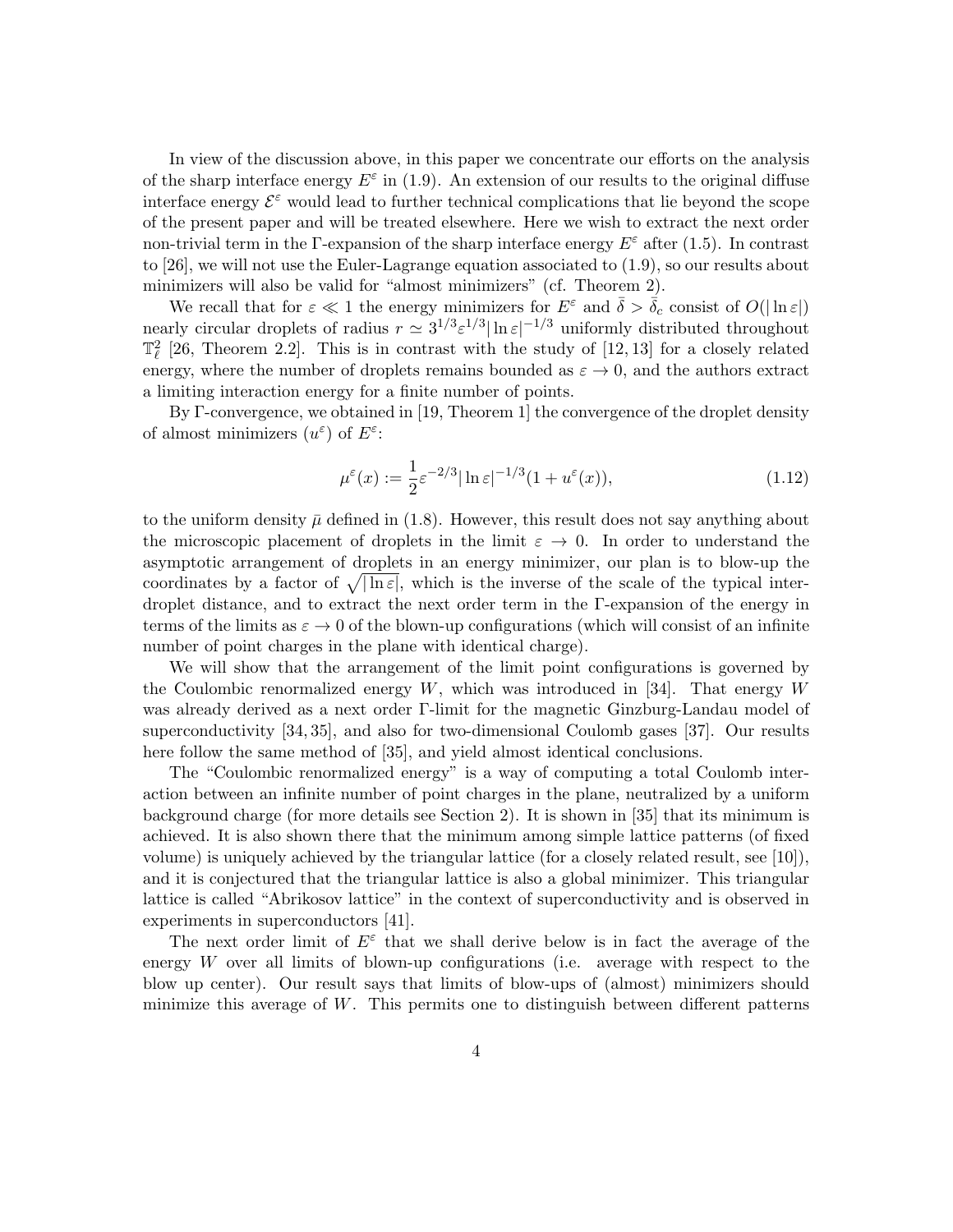at the microscopic scale and it leads, in view of the conjecture above, to expecting to see triangular lattices of droplets (in the limit  $\varepsilon \to 0$ ), around almost every blow-up center (possibly with defects). Note that the selection of triangular lattices was also considered in the context of the Ohta-Kawasaki energy by Chen and Oshita [10], but there they were only obtained as minimizers among simple lattice configurations consisting of non-overlapping ideally circular droplets.

It is somewhat expected that minimizers of the Ohta-Kawasaki energy in the macroscopic setting are periodic patterns in all space dimensions (in fact in the original paper [28] only periodic patterns are considered as candidates for minimizers). This fact has never been proved rigorously, except in one dimension by Müller  $[23]$  (see also  $[31, 42]$ ), and at the moment seems very difficult. For higher-dimensional problems, some recent results in this direction were obtained in [2, 26, 38] establishing equidistribution of energy in various versions of the Ohta-Kawasaki model on macroscopically large domains. Several other results [12, 13, 15, 39] were also obtained to characterize the geometry of minimizers on smaller domains. The results we obtain here, in the regime of small volume fraction and in dimension two, provide more quantitative and qualitative information (since we are able to distinguish between the cost of various patterns, and have an idea of what the minimizers should be like) and a first setting where periodicity can be expected to be proved.

The Ohta-Kawasaki setting differs from that of the magnetic Ginzburg-Landau model in the fact that the droplet "charges" (i.e., their volume) are all positive, in contrast with the vortex degrees in Ginzburg-Landau, which play an analogous role and can be both positive and negative integers. It also differs in the fact that the droplet volumes are not quantized, contrary to the degrees in the Ginzburg-Landau model. This creates difficulties and the major difference in the proofs. In particular we have to account for the possibility of many very small droplets, and we have to show that the isoperimetric terms in the energy suffice to force (almost) all the droplets to be round and of fixed volume. This has to be done at the same time as the lower bound for the other term in the energy, for example an adapted "ball construction" for non-quantized quantities has to be re-implemented, and the interplay between these two effects turns out to be delicate.

Our paper is organized as follows. In Section 2 we formulate the problem and state our main results concerning the Γ-limit of the next order term in the energy  $(1.9)$  after the zeroth order energy derived in [19] is subtracted off. In Section 3, we derive a lower bound on this next order energy via an energy expansion as done in [19] however isolating lower order terms obtained via the process. We then proceed via a ball construction as in [20,33,34] to obtain lower bounds on this energy in Section 4 and consequently obtain an energy density bounded from below with almost the same energy via energy displacement as in [35] in Section 5. In Section 6 we obtain explicit lower bounds on this density on bounded sets in the plane in terms of the renormalized energy for a finite number of points. We are then in the appropriate setting to apply the multiparameter ergodic theorem as in [35] to extend the lower bounds obtained to global bounds, which we present at the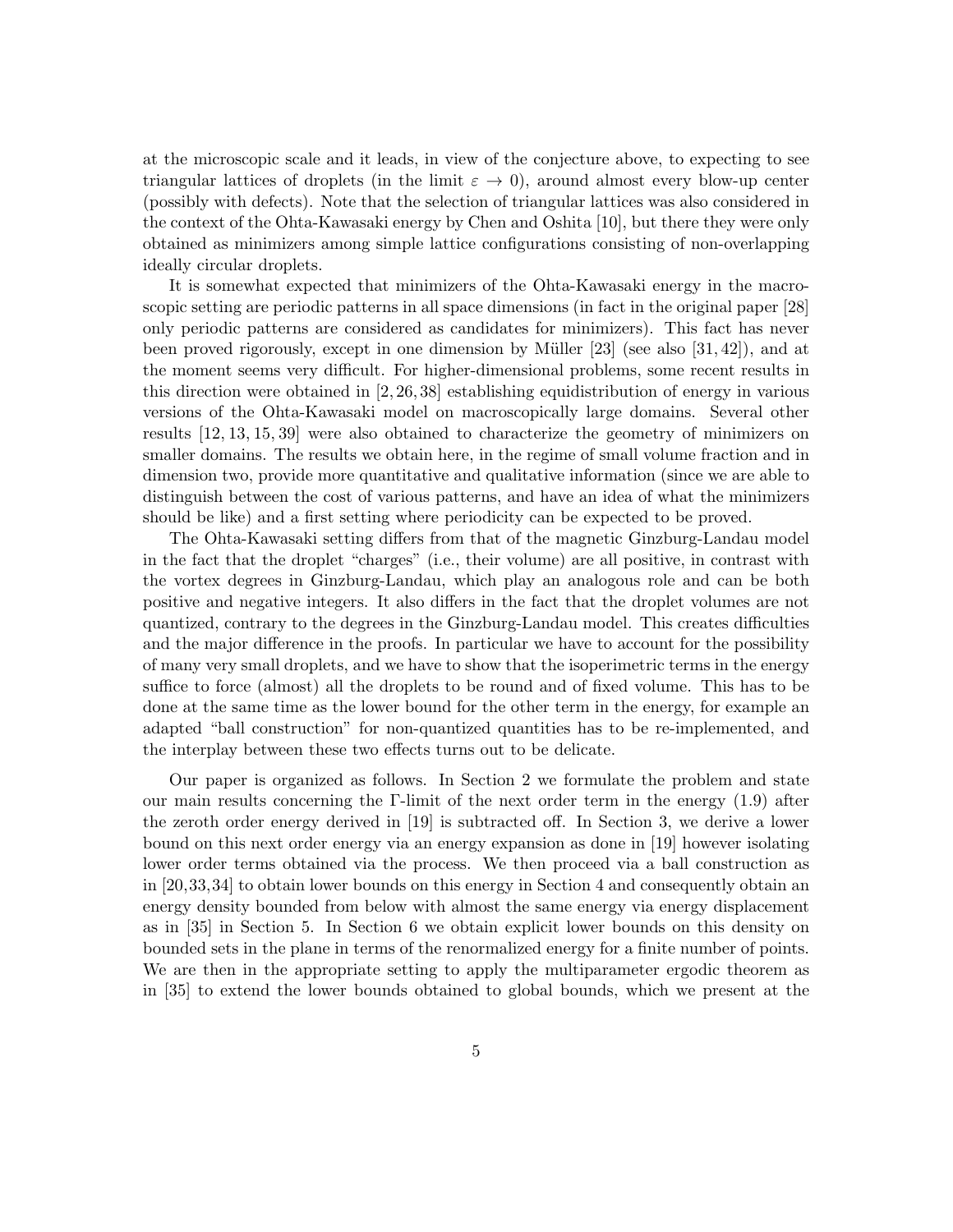end of Section 6. Finally the corresponding upper bound (cf. Part (ii) of Theorem 1) is presented in Section 7.

**Some notations.** We use the notation  $(u^{\varepsilon}) \in A$  to denote sequences of functions  $u^{\varepsilon} \in A$ as  $\varepsilon = \varepsilon_n \to 0$ , where A is an admissible class. We also use the notation  $\mu \in \mathcal{M}(\Omega)$ to denote a positive finite Radon measure  $d\mu$  on the domain  $\Omega$ . With a slight abuse of notation, we will often speak of  $\mu$  as the "density" on  $\Omega$  and set  $d\mu(x) = \mu(x)dx$  whenever  $\mu \in L^1(\Omega)$ . With some more abuse of notation, for a measurable set E we use |E| to denote its Lebesgue measure,  $|\partial E|$  to denote its perimeter (in the sense of De Giorgi), and  $\mu(E)$  to denote  $\int_E d\mu$ . The symbols  $H^1(\Omega)$ ,  $BV(\Omega)$ ,  $C^k(\Omega)$  and  $H^{-1}(\Omega)$  denote the usual Sobolev space, the space of functions of bounded variation, the space of  $k$ -times continuously differentiable functions, and the dual of  $H^1(\Omega)$ , respectively. The symbol  $o_{\varepsilon}(1)$  stands for the quantities that tend to zero as  $\varepsilon \to 0$  with the rate of convergence depending only on  $\ell, \bar{\delta}$  and  $\kappa$ .

### 2 Problem formulation and main results

In the following, we fix the parameters  $\kappa > 0$ ,  $\overline{\delta} > 0$  and  $\ell > 0$ , and work with the energy  $E^{\varepsilon}$  in (1.9), which can be equivalently rewritten in terms of the connected components  $\Omega_i^{\varepsilon}$  of the family of sets of finite perimeter  $\Omega^{\varepsilon} := \{u^{\varepsilon} = +1\}$ , where  $(u^{\varepsilon}) \in \mathcal{A}$  are almost minimizers of  $E^{\varepsilon}$ , for sufficiently small  $\varepsilon$  (cf. the discussion at the beginning of Sec. 2 in [19]). The sets  $\Omega^{\varepsilon}$  can be decomposed into countable unions of connected disjoint sets, i.e.,  $\Omega^{\varepsilon} = \bigcup_i \Omega_i^{\varepsilon}$ , whose boundaries  $\partial \Omega_i^{\varepsilon}$  are rectifiable and can be decomposed (up to negligible sets) into countable unions of disjoint simple closed curves. Then the density  $\mu^{\varepsilon}$ in (1.12) can be rewritten as

$$
\mu^{\varepsilon}(x) := \varepsilon^{-2/3} |\ln \varepsilon|^{-1/3} \sum_{i} \chi_{\Omega_i^{\varepsilon}}(x), \tag{2.1}
$$

where  $\chi_{\Omega_i^{\varepsilon}}$  are the characteristic functions of  $\Omega_i^{\varepsilon}$ . Motivated by the scaling analysis in the discussion preceding equation (1.12), we define the rescaled areas and perimeters of the droplets:

$$
A_i^{\varepsilon} := \varepsilon^{-2/3} |\ln \varepsilon|^{2/3} |\Omega_i^{\varepsilon}|, \qquad P_i^{\varepsilon} := \varepsilon^{-1/3} |\ln \varepsilon|^{1/3} |\partial \Omega_i^{\varepsilon}|. \tag{2.2}
$$

Using these definitions, we obtain (see  $[19, 26]$ ) the following equivalent definition of the energy of the family  $(u^{\varepsilon})$ :

$$
E^{\varepsilon}[u^{\varepsilon}] = \varepsilon^{4/3} |\ln \varepsilon|^{2/3} \left( \frac{\bar{\delta}^2 \ell^2}{2\kappa^2} + \bar{E}^{\varepsilon}[u^{\varepsilon}] \right), \tag{2.3}
$$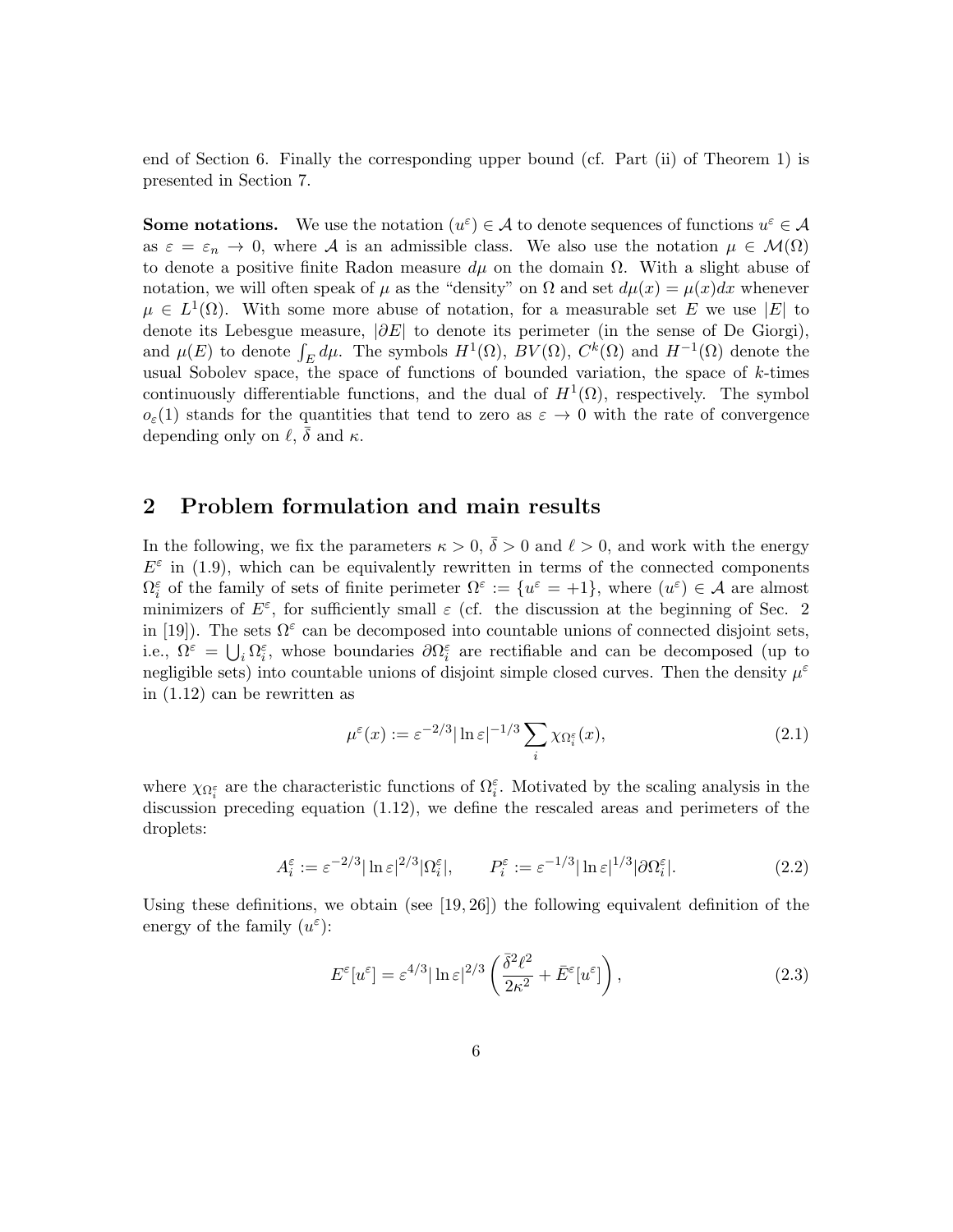where

$$
\bar{E}^{\varepsilon}[u^{\varepsilon}] := \frac{1}{|\ln \varepsilon|} \sum_{i} \left( P^{\varepsilon}_i - \frac{2\bar{\delta}}{\kappa^2} A^{\varepsilon}_i \right) + 2 \iint_{\mathbb{T}^2_{\ell} \times \mathbb{T}^2_{\ell}} G(x - y) d\mu^{\varepsilon}(x) d\mu^{\varepsilon}(y).
$$
 (2.4)

Also note the relation

$$
\mu^{\varepsilon}(\mathbb{T}_{\ell}^{2}) = \frac{1}{|\ln \varepsilon|} \sum_{i} A_{i}^{\varepsilon}.
$$
\n(2.5)

As was shown in [19, 26], in the limit  $\varepsilon \to 0$  the minimizers of  $E^{\varepsilon}$  are non-trivial if and only if  $\bar{\delta} > \bar{\delta}_c$ , and we have asymptotically

$$
\min E^{\varepsilon} \simeq \frac{\bar{\delta}_c}{2\kappa^2} (2\bar{\delta} - \bar{\delta}_c) \varepsilon^{4/3} |\ln \varepsilon|^{2/3} \ell^2 \qquad \text{as } \varepsilon \to 0. \tag{2.6}
$$

Furthermore, if  $\mu^{\varepsilon}$  is as in (2.1) and we let  $v^{\varepsilon}$  be the unique solution of

$$
-\Delta v^{\varepsilon} + \kappa^2 v^{\varepsilon} = \mu^{\varepsilon} \qquad \text{in} \quad W^{2,p}(\mathbb{T}_\ell^2),\tag{2.7}
$$

for any  $p < \infty$ , then we have

$$
v^{\varepsilon} \rightharpoonup \bar{v} := \frac{1}{2\kappa^2} (\bar{\delta} - \bar{\delta}_c) \quad \text{in} \quad H^1(\mathbb{T}_{\ell}^2). \tag{2.8}
$$

To extract the next order terms in the Γ-expansion of  $E^{\varepsilon}$  we, therefore, subtract this contribution from  $E^{\varepsilon}$  to define a new rescaled energy  $F^{\varepsilon}$  (per unit area):

$$
F^{\varepsilon}[u] := \varepsilon^{-4/3} |\ln \varepsilon|^{1/3} \ell^{-2} E^{\varepsilon}[u] - |\ln \varepsilon| \frac{\bar{\delta}_c}{2\kappa^2} (2\bar{\delta} - \bar{\delta}_c) + \frac{1}{4 \cdot 3^{1/3}} (\bar{\delta} - \bar{\delta}_c)(\ln |\ln \varepsilon| + \ln 9). (2.9)
$$

Note that we also added the third term into the bracket in the right-hand side of (2.9) to subtract the next-to-leading order contribution of the droplet self-energy, and we have scaled  $F^{\varepsilon}$  in a way that allows to extract a non-trivial  $O(1)$  contribution to the minimal energy (see details in Section 3). The main result of this paper in fact is to establish  $\Gamma$ -convergence of  $F^{\varepsilon}$  to the renormalized energy W which we now define.

In [35], the renormalized energy  $W$  was introduced and defined in terms of the superconducting current  $j$ , which is particularly convenient for the studies of the magnetic Ginzburg-Landau model of superconductivity. Here, instead, we give an equivalent definition, which is expressed in terms of the limiting electrostatic potential of the charged droplets, after blow-up, which is the limit of some proper rescaling of  $v^{\varepsilon}$  (see below). However, this limiting electrostatic potential will only be known up to additive constants, due to the fact that we will take limits over larger and larger tori. This issue can be dealt with in a natural way by considering equivalence classes of potentials, whereby two potentials differing by a constant are not distinguished:

$$
[\varphi] := \{ \varphi + c \mid c \in \mathbb{R} \}. \tag{2.10}
$$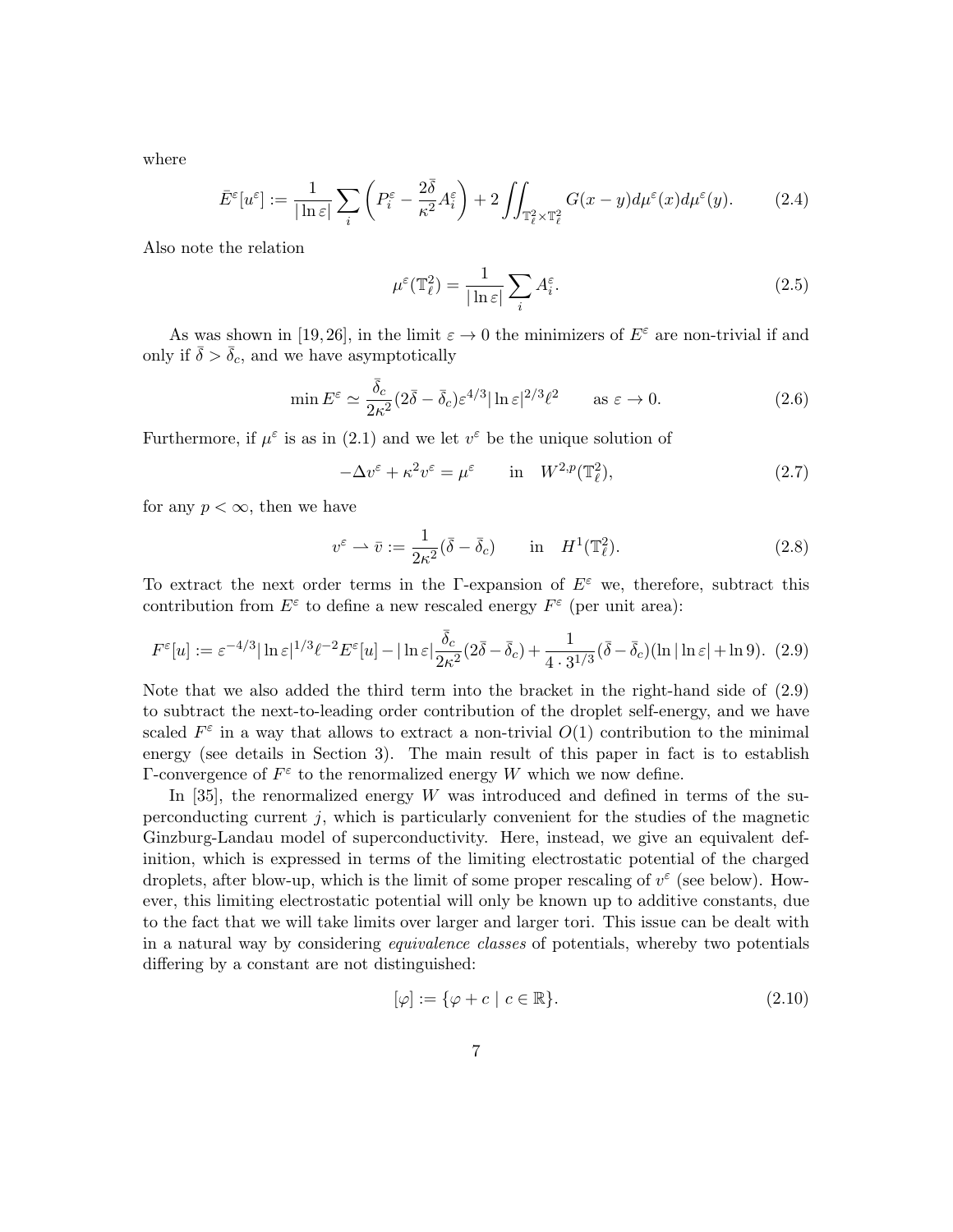This definition turns the homogeneous spaces  $\dot{W}^{1,p}(\mathbb{R}^d)$  into Banach spaces of equivalence classes of functions in  $W_{loc}^{1,p}(\mathbb{R}^d)$  defined in (2.10) (see, e.g., [29]). Here we similarly define the local analog of the homogeneous Sobolev spaces as

$$
\dot{W}_{loc}^{1,p}(\mathbb{R}^2) := \left\{ [\varphi] \mid \varphi \in W_{loc}^{1,p}(\mathbb{R}^2) \right\},\tag{2.11}
$$

with the notion of convergence to be that of the  $L_{loc}^p$  convergence of gradients. In the following, we will omit the brackets in [·] to simplify the notation and will write  $\varphi \in$  $\dot{W}_{loc}^{1,p}(\mathbb{R}^2)$  to imply that  $\varphi$  is any member of the equivalence class in (2.10).

We define the admissible class of the renormalized energy as follows :

**Definition 2.1.** For given  $m > 0$  and  $p \in (1, 2)$ , we say that  $\varphi$  belongs to the admissible class  $\mathcal{A}_m$ , if  $\varphi \in \dot{W}^{1,p}_{loc}(\mathbb{R}^2)$  and  $\varphi$  solves distributionally

$$
-\Delta \varphi = 2\pi \sum_{a \in \Lambda} \delta_a - m,\tag{2.12}
$$

where  $\Lambda \subset \mathbb{R}^2$  is a discrete set and

$$
\lim_{R \to \infty} \frac{2}{R^2} \int_{B_R(0)} \sum_{a \in \Lambda} \delta_a(x) dx = m.
$$
\n(2.13)

**Remark 2.2.** Observe that if  $\varphi \in A_m$ , then for every  $x \in B_R(0)$  we have

$$
\varphi(x) = \sum_{a \in \Lambda_R} \ln|x - a|^{-1} + \varphi_R(x),\tag{2.14}
$$

where  $\Lambda_R := \Lambda \cap \bar{B}_R(0)$  is a finite set of distinct points and  $\varphi_R \in C^{\infty}(\mathbb{R}^2)$  is analytic in  $B_R(0)$ . In particular, the definition of  $A_m$  is independent of p.

We next define the renormalized energy.

Definition 2.3. For a given  $\varphi \in \Box$  $m>0$  $\mathcal{A}_m,$  the renormalized energy  $W$  of  $\varphi$  is defined as

$$
W(\varphi) := \limsup_{R \to \infty} \lim_{\eta \to 0} \frac{1}{|K_R|} \left( \int_{\mathbb{R}^2 \setminus \cup_{a \in \Lambda} B_{\eta}(a)} \frac{1}{2} |\nabla \varphi|^2 \chi_R dx + \pi \ln \eta \sum_{a \in \Lambda} \chi_R(a) \right), \qquad (2.15)
$$

where  $K_R = [-R, R]^2$ ,  $\chi_R$  is a smooth cutoff function with the properties that  $0 < \chi_R < 1$ , in  $K_R \setminus (\partial K_R \cup K_{R-1}), \chi_R(x) = 1$  for all  $x \in K_{R-1}, \chi_R(x) = 0$  for all  $x \in \mathbb{R}^2 \setminus K_R$ , and  $|\nabla \chi_R| \leq C$  for some  $C > 0$  independent of R.

Various properties of  $W$  are established in [35], we refer the reader to that paper. The most relevant to us here are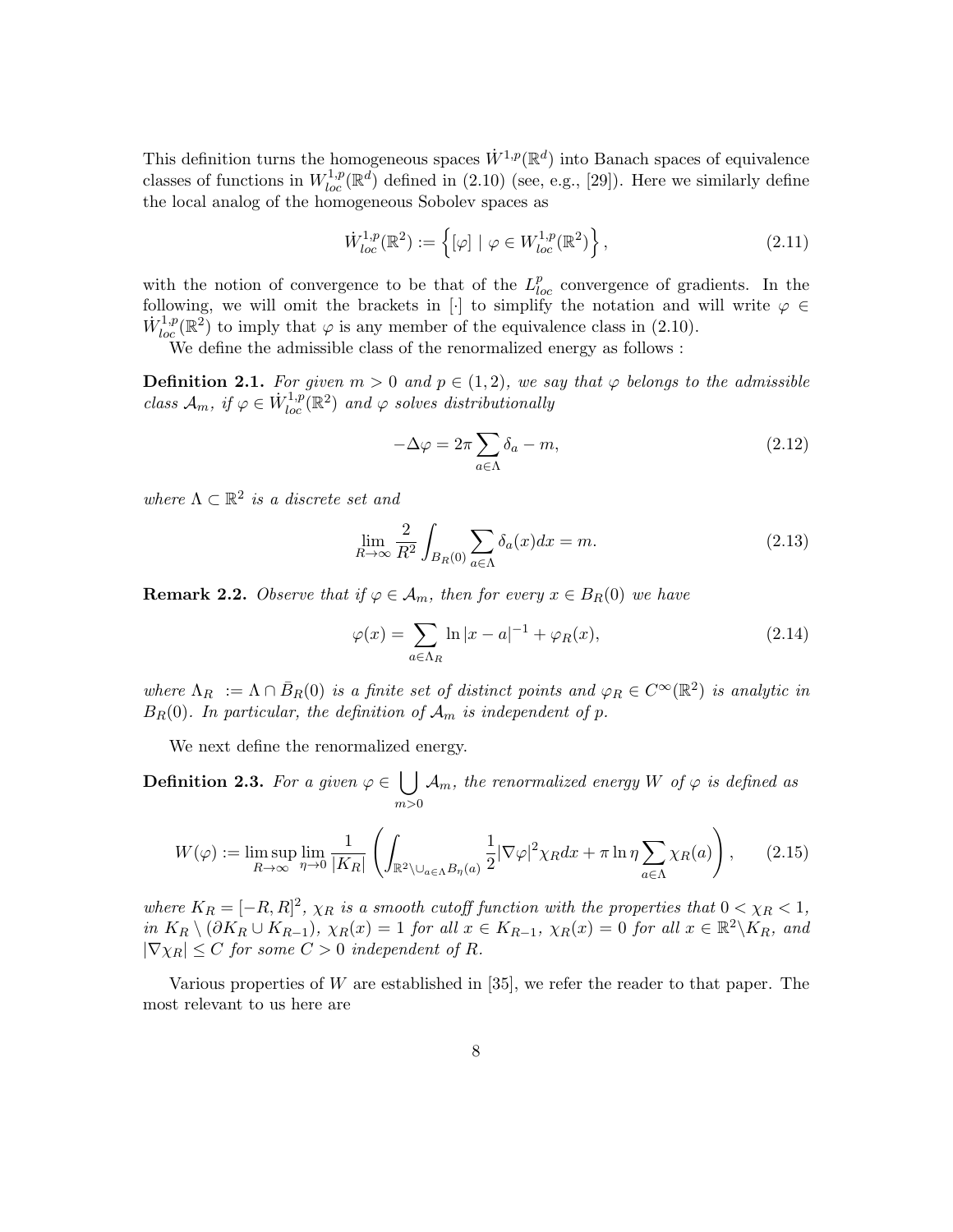- 1.  $\min_{\mathcal{A}_m} W$  is achieved for each  $m > 0$ .
- 2. If  $\varphi \in \mathcal{A}_m$  and  $\varphi'(x) := \varphi(\frac{x}{\sqrt{m}})$ , then  $\varphi' \in \mathcal{A}_1$  and

$$
W(\varphi) = m\left(W(\varphi') - \frac{1}{4}\log m\right),\tag{2.16}
$$

hence

$$
\min_{\mathcal{A}_m} W = m \left( \min_{\mathcal{A}_1} W - \frac{1}{4} \log m \right).
$$

3. W is minimized over potentials in  $\mathcal{A}_1$  generated by charge configurations  $\Lambda$  consisting of simple lattices by the potential of a triangular lattice, i.e. [35, Theorem 2 and Remark 1.5],

$$
\min_{\substack{\varphi \in \mathcal{A}_1 \\ \Lambda \text{ simple lattice}}} W(\varphi) = W(\varphi^{\triangle}) = -\frac{1}{2} \ln(\sqrt{2\pi b} |\eta(\tau)|^2) \simeq -0.2011,
$$

where  $\tau = a + ib$ ,  $\eta(\tau) = q^{1/24} \prod_{n \geq 1} (1 - q^n)$  is the Dedekind eta function,  $q = e^{2\pi i \tau}$ , a and b are real numbers such that  $\Lambda_{\Delta}^* = \frac{1}{\sqrt{2\pi b}} \Big( (1,0) \mathbb{Z} \oplus (a,b) \mathbb{Z} \Big)$  is the dual lattice to a triangular lattice  $\Lambda^{\triangle}$  whose unit cell has area  $2\pi$ , and  $\varphi^{\triangle}$  solves (2.12) with  $\Lambda = \Lambda^{\triangle}$ .

In particular, from property 2 above it is easy to see that the role of  $m$  in the definition of W is inconsequential.

We are now ready to state our main result. Let  $\ell^{\varepsilon} := |\ln \varepsilon|^{1/2} \ell$ . For a given  $u^{\varepsilon} \in A$ , we then introduce the potential (recall that  $\varphi^{\varepsilon}$  is a representative in the equivalence class defined in  $(2.10)$ 

$$
\varphi^{\varepsilon}(x) := 2 \cdot 3^{-2/3} |\ln \varepsilon| \tilde{v}^{\varepsilon}(x) \ln \varepsilon|^{-1/2}, \qquad (2.17)
$$

where  $\tilde{v}^{\varepsilon}$  is a periodic extension of  $v^{\varepsilon}$  from  $\mathbb{T}^2_{\ell^{\varepsilon}}$  to the whole of  $\mathbb{R}^2$ . We also define  $\mathcal P$  to be the family of translation-invariant probability measures on  $\dot{W}_{loc}^{1,p}(\mathbb{R}^2)$  concentrated on  $\mathcal{A}_m$ with  $m = 3^{-2/3}(\bar{\delta} - \bar{\delta}_c)$ .

**Theorem 1.** (Γ-convergence of  $F^{\varepsilon}$ ) Fix  $\kappa > 0$ ,  $\bar{\delta} > \bar{\delta}_{c}$ ,  $p \in (1, 2)$  and  $\ell > 0$ , and let  $F^{\varepsilon}$ be defined by (2.9). Then, as  $\varepsilon \to 0$  we have

$$
F^{\varepsilon} \xrightarrow{\Gamma} F^{0}[P] := 3^{4/3} \int W(\varphi) dP(\varphi) + \frac{3^{2/3} (\bar{\delta} - \bar{\delta}_c)}{8}, \tag{2.18}
$$

where  $P \in \mathcal{P}$ . More precisely: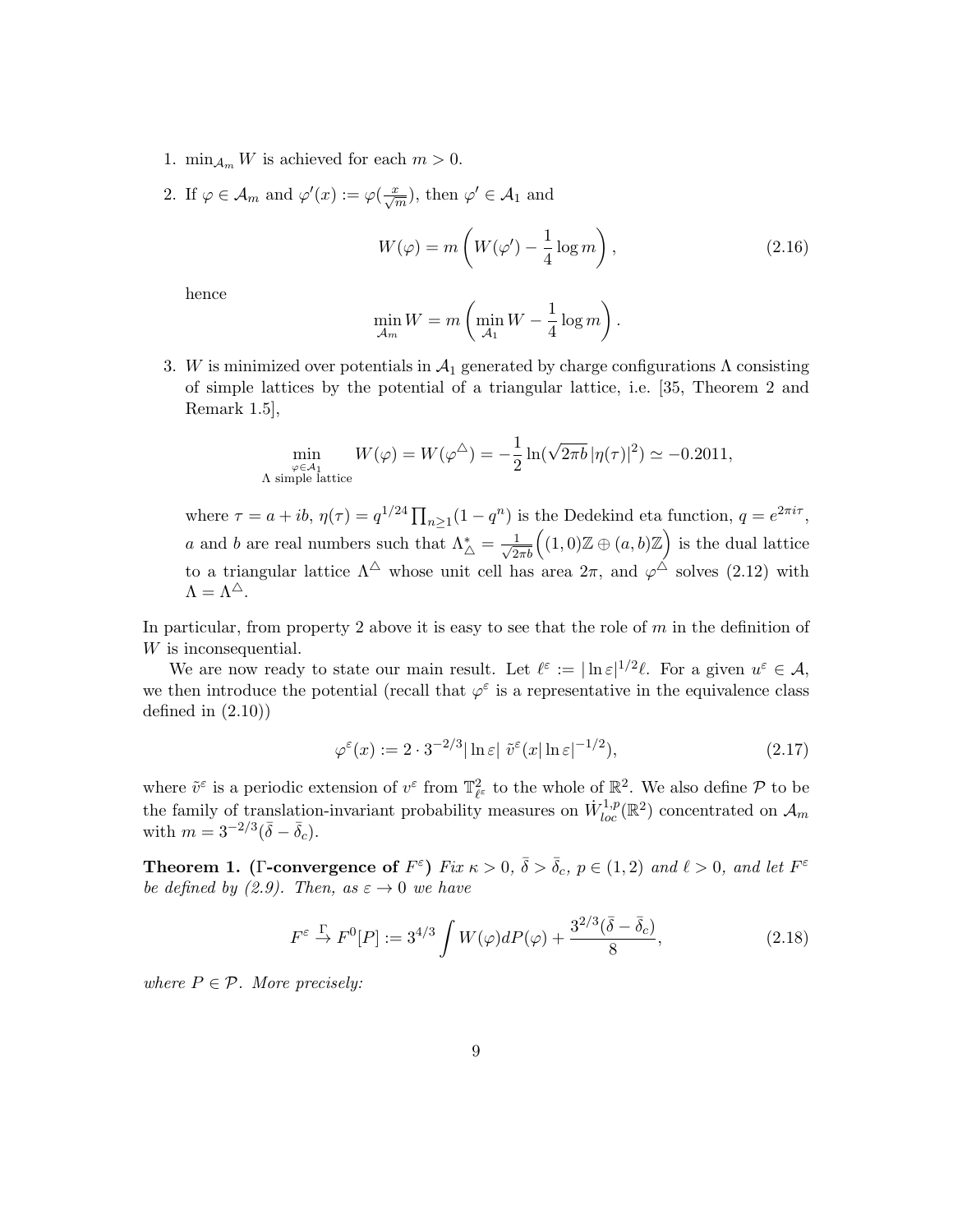i) (Lower Bound) Let  $(u^{\varepsilon}) \in \mathcal{A}$  be such that

$$
\limsup_{\varepsilon \to 0} F^{\varepsilon}[u^{\varepsilon}] < +\infty,
$$
\n(2.19)

and let  $P^{\varepsilon}$  be the probability measure on  $\dot{W}_{loc}^{1,p}(\mathbb{R}^2)$  which is the pushforward of the normalized uniform measure on  $\mathbb{T}^2_{\ell^{\varepsilon}}$  by the map  $x \mapsto \varphi^{\varepsilon}(x+)$ , where  $\varphi^{\varepsilon}$  is as in (2.17). Then, upon extraction of a subsequence,  $(P^{\varepsilon})$  converges weakly to some  $P \in \mathcal{P}$ , in the sense of measures on  $\dot{W}^{1,p}_{loc}(\mathbb{R}^2)$  and

$$
\liminf_{\varepsilon \to 0} F^{\varepsilon}[u^{\varepsilon}] \ge F^0[P].
$$
\n(2.20)

ii) (Upper Bound) Conversely, for any probability measure  $P \in \mathcal{P}$ , letting Q be its pushforward under  $-\Delta$ , there exists  $(u^{\varepsilon}) \in \mathcal{A}$  such that letting  $Q^{\varepsilon}$  be the pushforward of the normalized Lebesgue measure on  $\mathbb{T}^2_{\ell^{\varepsilon}}$  by  $x \mapsto -\Delta \varphi^{\varepsilon}(x + \cdot)$ , where  $\varphi^{\varepsilon}$  is as in (2.17), we have  $Q^{\varepsilon} \to Q$ , in the sense of measures on  $W^{-1,p}_{loc}(\mathbb{R}^2)$ , and

$$
\limsup_{\varepsilon \to 0} F^{\varepsilon}[u^{\varepsilon}] \le F^{0}[P],\tag{2.21}
$$

 $as \varepsilon \to 0.$ 

We will prove that the minimum of  $F^0$  is achieved. Moreover, it is achieved for any  $P \in \mathcal{P}$ which is concentrated on minimizers of  $\mathcal{A}_m$  with  $m = 3^{-2/3}(\bar{\delta} - \bar{\delta}_c)$ .

**Remark 2.4.** The phrasing of the theorem does not exactly fit the framework of  $\Gamma$ -convergence, since the lower bound result and the upper bound result are not expressed with the same notion of convergence. However, since weak convergence of  $P_{\varepsilon}$  to P implies weak convergence of  $Q_{\varepsilon}$  to  $Q$ , the theorem implies a result of  $\Gamma$ -convergence where the sense of convergence from  $P_{\varepsilon}$  to P is taken to be the weak convergence of their push-forwards  $Q_{\varepsilon}$  to the corresponding Q.

The next theorem expresses the consequence of Theorem 1 for almost minimizers:

**Theorem 2.** Let  $m = 3^{-2/3}(\bar{\delta} - \bar{\delta}_c)$  and let  $(u^{\varepsilon}) \in A$  be a family of almost minimizers of  $F^0$ , *i.e.*, let

$$
\lim_{\varepsilon \to 0} F^{\varepsilon}[u^{\varepsilon}] = \min_{\mathcal{P}} F^{0}.
$$

Then, if P is the limit measure from Theorem 1, P-almost every  $\varphi$  minimizes W over  $\mathcal{A}_m$ . In addition

$$
\min_{\mathcal{P}} F^0 = 3^{4/3} \min_{\mathcal{A}_m} W + \frac{3^{2/3} (\bar{\delta} - \bar{\delta}_c)}{8}.
$$
\n(2.22)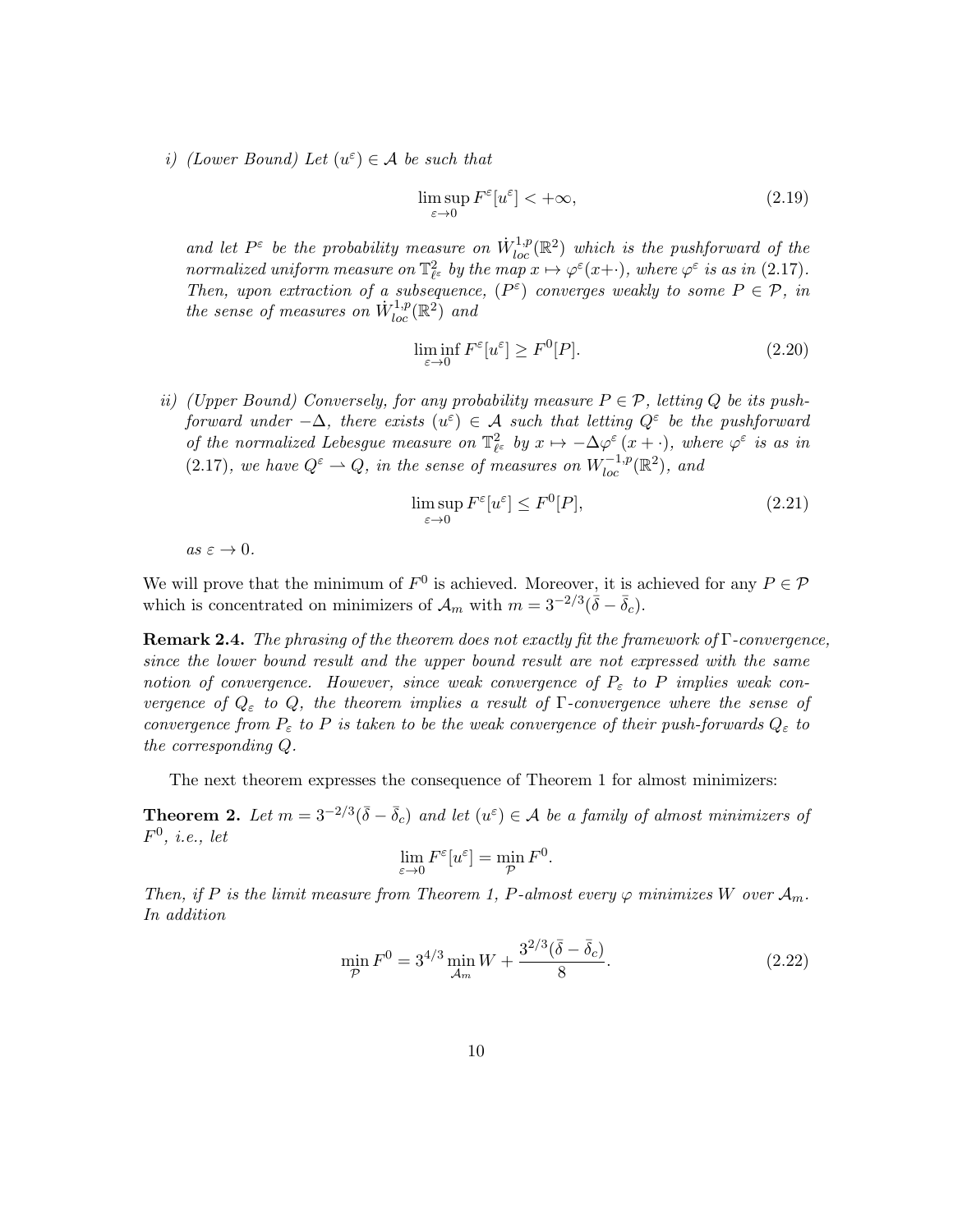Note that the formula in (2.22) is not totally obvious, since the probability measure concentrated on a single minimizer  $\varphi \in A_m$  of W does not belong to  $\mathcal{P}$ .

The result in Theorem 2 allows us to establish the expansion of the minimal value of the original energy  $\mathcal{E}^{\varepsilon}$  by combining it with (2.9) and (1.11).

Theorem 3. (Asymptotic expansion of  $\min \mathcal{E}^{\varepsilon}$ ) Let  $V = \frac{9}{32}(1 - u^2)^2$ ,  $\kappa = \frac{2}{3}$  $rac{2}{3}$  and  $m = 3^{-2/3}(\bar{\delta} - \bar{\delta}_c)$ . Fix  $\bar{\delta} > \bar{\delta}_c$  and  $\ell > 0$ , and let  $\mathcal{E}^{\varepsilon}$  be defined by (1.1) with  $\bar{u} = \bar{u}^{\varepsilon}$  from  $(1.4)$ . Then, as  $\varepsilon \rightarrow 0$  we have

$$
\ell^{-2} \min \mathcal{E}^{\varepsilon} = \frac{\bar{\delta}_{c}}{2\kappa^{2}} (2\bar{\delta} - \bar{\delta}_{c}) \varepsilon^{4/3} |\ln \varepsilon|^{2/3} - \frac{1}{4 \cdot 3^{1/3}} (\bar{\delta} - \bar{\delta}_{c}) \varepsilon^{4/3} |\ln \varepsilon|^{-1/3} (\ln |\ln \varepsilon| + \ln 9) + \varepsilon^{4/3} |\ln \varepsilon|^{-1/3} \left( 3^{4/3} \min_{\mathcal{A}_{m}} W + \frac{3^{2/3} (\bar{\delta} - \bar{\delta}_{c})}{8} \right) + o(\varepsilon^{4/3} |\ln \varepsilon|^{-1/3}).
$$
\n(2.23)

As mentioned above, the Γ-limit in Theorem 1 cannot be expressed in terms of a single limiting function  $\varphi$ , but rather it effectively averages W over all the blown-up limits of  $\varphi^{\varepsilon}$ , with respect to all the possible blow-up centers. Consequently, for almost minimizers of the energy, we cannot guarantee that each blown-up potential  $\varphi^{\varepsilon}$  converges to a minimizer of W, but only that this is true after blow-up except around points that belong to a set with asymptotically vanishing volume fraction. Indeed, one could easily imagine a configuration with some small regions where the configuration does not ressemble any minimizer of  $W$ , and this would not contradict the fact of being an almost minimizer since these regions would contribute only a negligible fraction to the energy. Near all the good blow-up centers, we will know some more about the droplets: it will be shown in Theorem 4 that they are asymptotically round and of optimal radii.

We finish this section with a short sketch of the proof. Most of the proof consists in proving the lower bound, i.e. Part (i) of Theorem 1. The first step, accomplished in Section 3 is, following the ideas of [26], to extract from  $F^{\varepsilon}$  some positive terms involving the sizes and shapes of the droplets and which are minimized by round droplets of fixed appropriate radius. These positive terms, gathered in what will be called  $M_{\varepsilon}$ , can be put aside and will serve to control the discrepancy between the droplets and the ideal round droplets of optimal sizes. We then consider what remains when this  $M_{\varepsilon}$  is subtracted off from  $F^{\varepsilon}$ and express it in blown-up coordinates  $x' = x\sqrt{\ln \varepsilon}$ . It is then an energy functional, expressed in terms of some rescaling of  $\varphi^{\varepsilon}$  which has no sign and which ressembles that studied in [35]. Thus we apply to it the strategy of [35]. The main point is to show that, even though the energy density is not bounded below, it can be transformed into one that is by absorbing the negative terms into positive terms in the energy in the sense of energy displacement [35], while making only a small error. In order to prove that this is possible, we first need to establish sharp lower bounds for the energy carried by the droplets (with an error  $o(1)$  per droplet). These lower bounds contain possible errors which will later be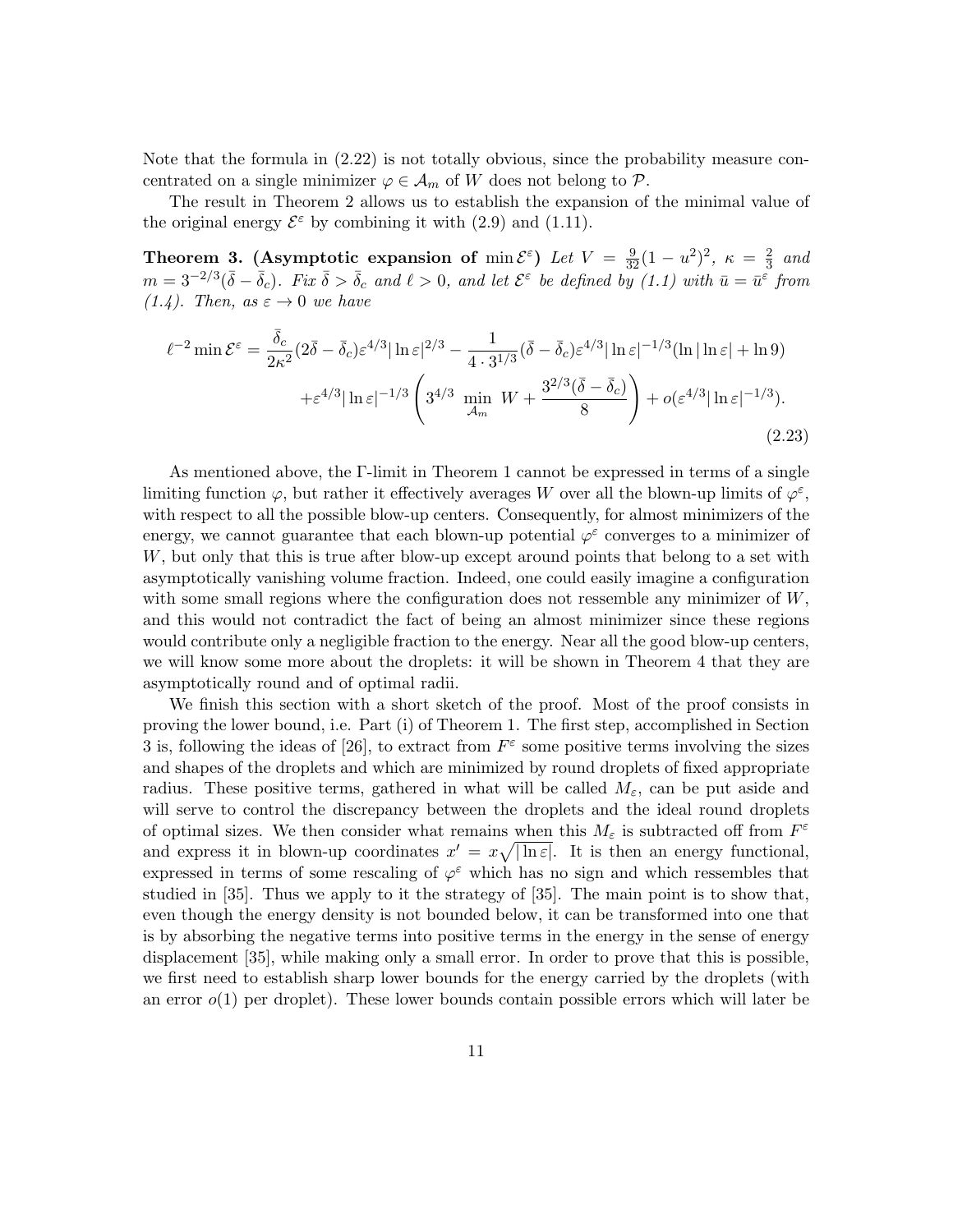controlled via the  $M_{\varepsilon}$  term. This is done in Section 4 via a ball construction as in [20,33,34]. In Section 5 we use these lower bounds to perform the energy displacement as in [35]. Once the energy density has been replaced this way by an essentially equivalent energy density which is bounded below, we can apply the abstract scheme of  $[35]$  that serves to obtain lower bounds for "two-scale energies" which Γ-converge at the microscopic scale, via the multiparameter ergodic theorem. This is achieved is Section 6. Prior to this we obtain explicit lower bounds at the microscopic scale in terms of the renormalized energy for a finite number of points. It is then these lower bounds that get integrated out, or averaged out at the macroscopic scale to provide a global lower bound.

Finally, there remains to obtain the corresponding upper bound. This is done via an explicit construction of a periodic test-configuration, following again the method of [35].

## 3 Derivation of the leading order energy

In preparation for the proof of Theorem 1, we define

$$
\rho_{\varepsilon} := 3^{1/3} \varepsilon^{1/3} |\ln \varepsilon|^{1/6} \quad \text{and} \quad \bar{r}_{\varepsilon} := \left( \frac{|\ln \varepsilon|}{|\ln \rho_{\varepsilon}|} \right)^{1/3}.
$$
 (3.1)

Recall that to leading order the droplets are expected to be circular with radius  $3^{1/3} \varepsilon^{1/3} |\ln \varepsilon|^{-1/3}$ . Thus  $\rho_{\varepsilon}$  is the expected radius, once we have blown up coordinates by the factor of  $\sqrt{|\ln \varepsilon|}$ , which will be done below. Also, we know that the expected normalized area  $A_i$  is  $3^{2/3}\pi$ , but this is only true up to lower order terms which were negligible in [19]; as we show below, a more precise estimate is  $A_i \simeq \pi \bar{r}_{\varepsilon}^2$ , so  $\bar{r}_{\varepsilon}$  above can be viewed as a "corrected" normalized droplet radius. Since our estimates must be accurate up to  $o_{\varepsilon}(1)$  per droplet and the self-energy of a droplet is of order  $A_i^2 \ln \rho_{\varepsilon}$ , we can no longer ignore these corrections.

The goal of the next subsection is to obtain an explicit lower bound for  $F_{\varepsilon}$  defined by (2.9) in terms of the droplet areas and perimeters, which will then be studied in Sections 4 and onward. We follow the analysis of [19], but isolate higher order terms.

### 3.1 Energy extraction

We begin with the original energy  $\bar{E}^{\varepsilon}$  (cf. (2.4)) while adding and subtracting the *truncated* self interaction: first we define, for  $\gamma \in (0,1)$ , truncated droplet volumes by

$$
\tilde{A}_i^{\varepsilon} := \begin{cases}\nA_i^{\varepsilon} & \text{if } A_i^{\varepsilon} < 3^{2/3}\pi\gamma^{-1}, \\
(3^{2/3}\pi\gamma^{-1}|A_i^{\varepsilon}|)^{1/2} & \text{if } A_i^{\varepsilon} \ge 3^{2/3}\pi\gamma^{-1},\n\end{cases}\n\tag{3.2}
$$

as in [19]. The motivation for this truncation will become clear in the proof of Proposition 5.1, when we obtain lower bounds on the energy on annuli. In [19] the self-interaction energy of each droplet extracted from  $\bar{E}^{\varepsilon}$  was  $\frac{|\tilde{A}_{i}^{\varepsilon}|^{2}}{3\pi|\ln n}$  $\frac{|A_i|}{3\pi |\ln \varepsilon|}$ , yielding in the end the leading order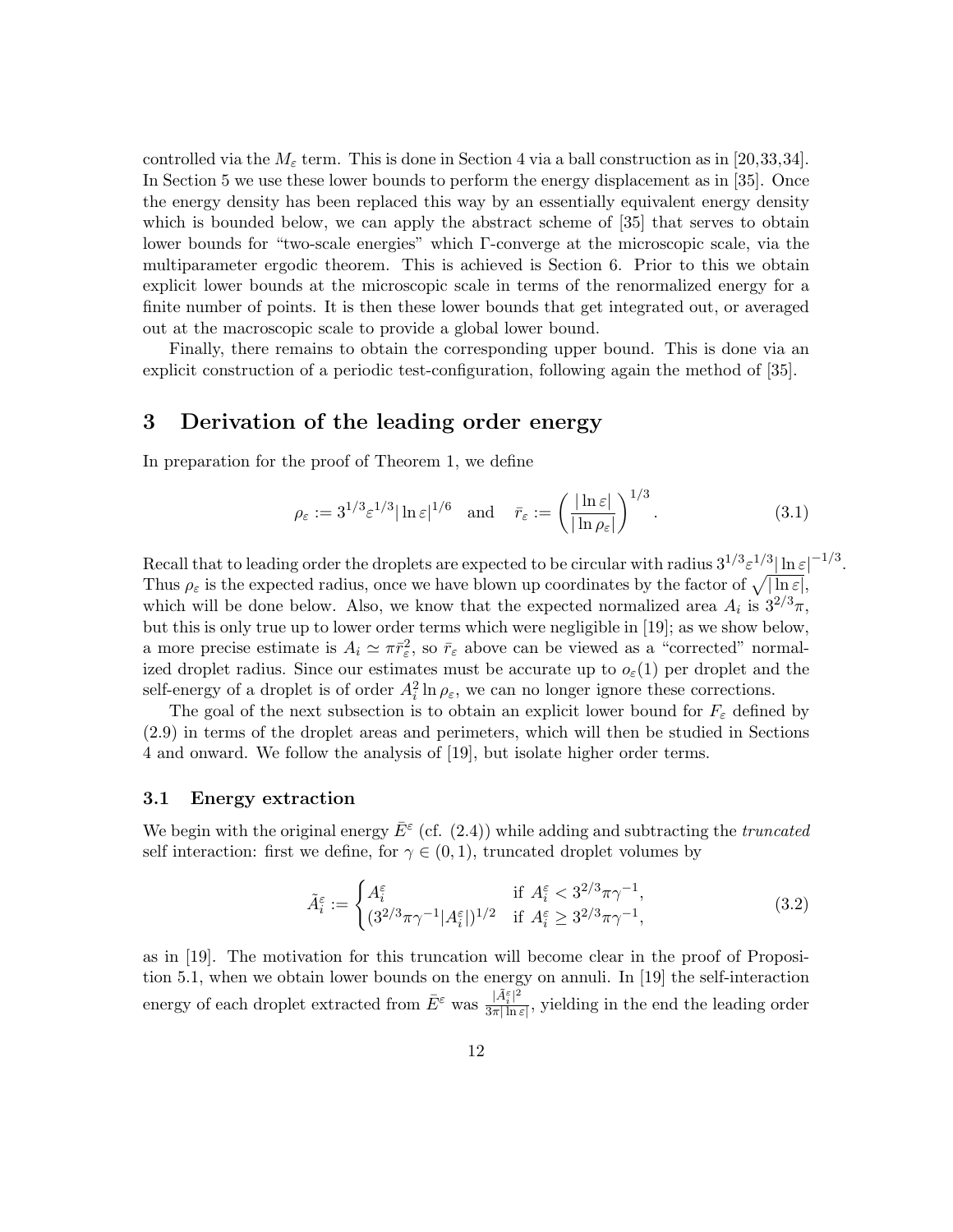energy  $E^0[\mu]$  in (1.5). A more precise calculation of the self-interaction energy corrects the coefficient of  $|\tilde{A}_{i}^{\varepsilon}|^{2}$  by an  $O(\ln |\ln \varepsilon|/|\ln \varepsilon|)$  term, yielding the following corrected leading order energy for  $E^{\varepsilon}$ :

$$
E_{\varepsilon}^{0}[\mu] := \frac{\overline{\delta}^{2}\ell^{2}}{2\kappa^{2}} + \left(\frac{3}{\overline{r}_{\varepsilon}} - \frac{2\overline{\delta}}{\kappa^{2}}\right) \int_{\mathbb{T}_{\ell}^{2}} d\mu + 2 \iint_{\mathbb{T}_{\ell}^{2} \times \mathbb{T}_{\ell}^{2}} G(x - y) d\mu(x) d\mu(y).
$$
 (3.3)

The energy in (3.3) is explicitly minimized by  $d\mu(x) = \bar{\mu}_{\varepsilon} dx$  (again a correction to the previously known  $\bar{\mu}$  from (1.8)) where

$$
\bar{\mu}_{\varepsilon} := \frac{1}{2} \left( \bar{\delta} - \frac{3\kappa^2}{2\bar{r}_{\varepsilon}} \right) \qquad \text{for} \qquad \bar{\delta} > \frac{3\kappa^2}{2\bar{r}_{\varepsilon}}, \tag{3.4}
$$

and

$$
\min E_{\varepsilon}^{0} = \frac{\bar{\delta}_{c} \ell^{2}}{2\kappa^{2}} \left\{ 2\bar{\delta} \left( \frac{3}{\bar{r}_{\varepsilon}^{3}} \right)^{1/3} - \bar{\delta}_{c} \left( \frac{3}{\bar{r}_{\varepsilon}^{3}} \right)^{2/3} \right\}.
$$
\n(3.5)

Observing that  $\bar{r}_{\varepsilon} \to 3^{1/3}$  we immediately check that

$$
\bar{\mu}_{\varepsilon} \to \bar{\mu} \quad \text{as } \varepsilon \to 0,
$$
\n(3.6)

,

and in addition that  $(3.5)$  converges to the second expression in  $(1.8)$ . To obtain the next order term, we Taylor-expand the obtained formulas upon substituting the definition of  $\bar{r}_{\varepsilon}$ . After some algebra, we obtain

$$
\ell^{-2} \min E_{\varepsilon}^{0} = \frac{\bar{\delta}_{c}}{2\kappa^{2}} \left( 2\bar{\delta} - \bar{\delta}_{c} \right) - \frac{1}{4 \cdot 3^{1/3}} (\bar{\delta} - \bar{\delta}_{c}) \frac{\ln|\ln \varepsilon| + \ln 9}{|\ln \varepsilon|} + O\left( \frac{(\ln|\ln \varepsilon|)^{2}}{|\ln \varepsilon|^{2}} \right). \tag{3.7}
$$

Recalling once again the definition of  $F^{\varepsilon}$  from (2.9), we then find

$$
F^{\varepsilon}[u^{\varepsilon}] = |\ln \varepsilon| \left( \varepsilon^{-4/3} |\ln \varepsilon|^{-2/3} \ell^{-2} E^{\varepsilon}[u^{\varepsilon}] - \ell^{-2} \min E_{\varepsilon}^{0} \right) + O\left( \frac{(\ln |\ln \varepsilon|)^{2}}{|\ln \varepsilon|} \right)
$$

and in view of the definition of  $\bar{E}^{\varepsilon}$  from (2.3), we thus may write

$$
F^{\varepsilon}[u^{\varepsilon}] = |\ln \varepsilon| \ell^{-2} \left( \bar{E}^{\varepsilon}[u^{\varepsilon}] + \frac{\bar{\delta}^2 \ell^2}{2\kappa^2} - \min E_{\varepsilon}^0 \right) + O\left( \frac{(\ln |\ln \varepsilon|)^2}{|\ln \varepsilon|} \right). \tag{3.8}
$$

Thus obtaining a lower bound for the first term in the right-hand side of (3.8) implies, up to  $o_{\varepsilon}(1)$ , a lower bound for  $F^{\varepsilon}$ . This is how we proceed to prove Lemma 3.1 below.

With this in mind, we begin by setting

$$
v^{\varepsilon} = \bar{v}^{\varepsilon} + \frac{h_{\varepsilon}}{|\ln \varepsilon|}, \qquad \bar{v}^{\varepsilon} = \frac{1}{2\kappa^2} \left( \bar{\delta} - \frac{3\kappa^2}{2\bar{r}_{\varepsilon}} \right), \tag{3.9}
$$

where  $\bar{v}^{\varepsilon}$  is the solution to (2.7) with right side equal to  $\bar{\mu}_{\varepsilon}$  in (3.4).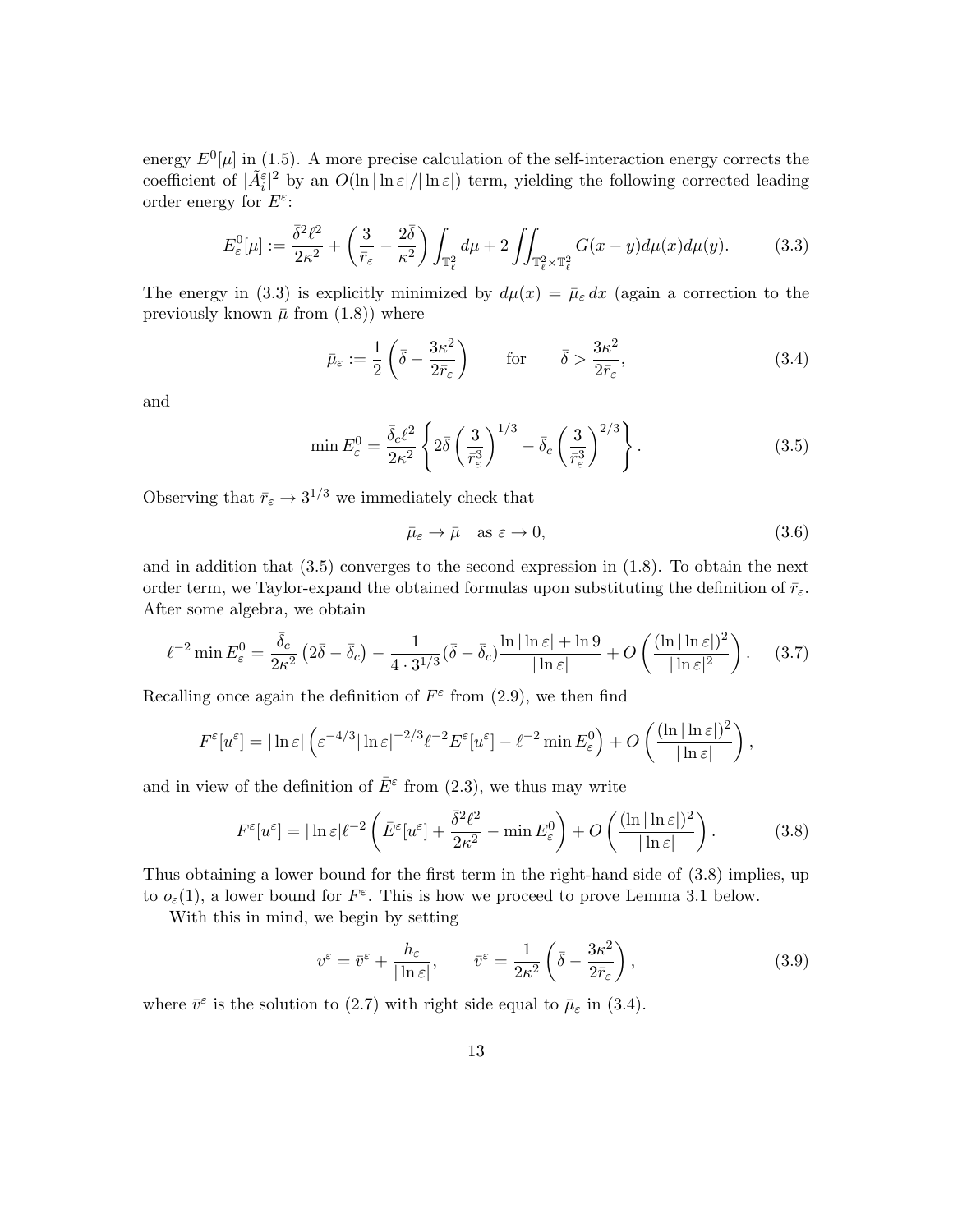### 3.2 Blowup of coordinates

We now rescale the domain  $\mathbb{T}^2_\ell$  by making the change of variables

$$
x' = x\sqrt{|\ln \varepsilon|},
$$
  
\n
$$
h'_{\varepsilon}(x') = h_{\varepsilon}(x),
$$
  
\n
$$
\Omega'_{i,\varepsilon} = \Omega_i^{\varepsilon} \sqrt{|\ln \varepsilon|},
$$
  
\n
$$
\ell^{\varepsilon} = \ell \sqrt{|\ln \varepsilon|}.
$$
\n(3.10)

Observe that

$$
\varphi^{\varepsilon}(x') = 2 \cdot 3^{-2/3} h_{\varepsilon}'(x') \qquad \forall x' \in \mathbb{T}_{\varepsilon}^2,
$$
\n(3.11)

where  $\varphi^{\varepsilon}$  is defined by (2.17). It turns out to be more convenient to work with  $h'_{\varepsilon}$  and rescale only at the end back to  $\varphi^{\varepsilon}$ .

#### 3.3 Main result

We are now ready to state the main result of this section, which provides an explicit lower bound on  $F^{\varepsilon}$ . The strategy, in particular for dealing with droplets that are too small or too large is the same as [19], except that we need to go to higher order terms.

**Proposition 3.1.** There exist universal constants  $\gamma \in (0, \frac{1}{6})$  $(\frac{1}{6}), c_1 > 0, c_2 > 0, c_3 > 0$  and  $\varepsilon_0 > 0$  such that if  $\bar{\delta} > \bar{\delta}_c$  and  $(u^{\varepsilon}) \in \mathcal{A}$  with  $\Omega^{\varepsilon} := \{u^{\varepsilon} > 0\}$ , then for all  $\varepsilon < \varepsilon_0$ 

$$
\ell^2 F^{\varepsilon}[u^{\varepsilon}] \ge M_{\varepsilon} + \frac{2}{|\ln \varepsilon|} \int_{\mathbb{T}_{\varepsilon}^2} \left( |\nabla h_{\varepsilon}'|^2 + \frac{\kappa^2}{|\ln \varepsilon|} |h_{\varepsilon}'|^2 \right) dx' - \frac{1}{\pi \bar{r}_{\varepsilon}^3} \sum_{A_{i}^{\varepsilon} \ge 3^{2/3} \pi \gamma} |\tilde{A}_{i}^{\varepsilon}|^2 + o_{\varepsilon}(1),\tag{3.12}
$$

where  $M_{\varepsilon} \geq 0$  is defined by

$$
M_{\varepsilon} := \sum_{i} \left( P_i^{\varepsilon} - \sqrt{4\pi A_i^{\varepsilon}} \right) + c_1 \sum_{A_i^{\varepsilon} > 3^{2/3}\pi\gamma^{-1}} A_i^{\varepsilon}
$$
  
+ 
$$
c_2 \sum_{3^{2/3}\pi\gamma \le A_i^{\varepsilon} \le 3^{2/3}\pi\gamma^{-1}} (A_i^{\varepsilon} - \pi \bar{r}_{\varepsilon}^2)^2 + c_3 \sum_{A_i^{\varepsilon} < 3^{2/3}\pi\gamma} A_i^{\varepsilon}.
$$
 (3.13)

**Remark 3.2.** Defining  $\beta := 3^{2/3}\pi\gamma$ , by isoperimetric inequality applied to each connected component of  $\Omega^{\varepsilon}$  separately every term in the first sum in the definition of  $M_{\varepsilon}$  in (3.13) is non-negative. In particular,  $M_{\varepsilon}$  measures the discrepancy between the droplets  $\Omega_i^{\varepsilon}$  with  $A_i^{\varepsilon} \geq \beta$  and disks of radius  $\bar{r}_{\varepsilon}$ .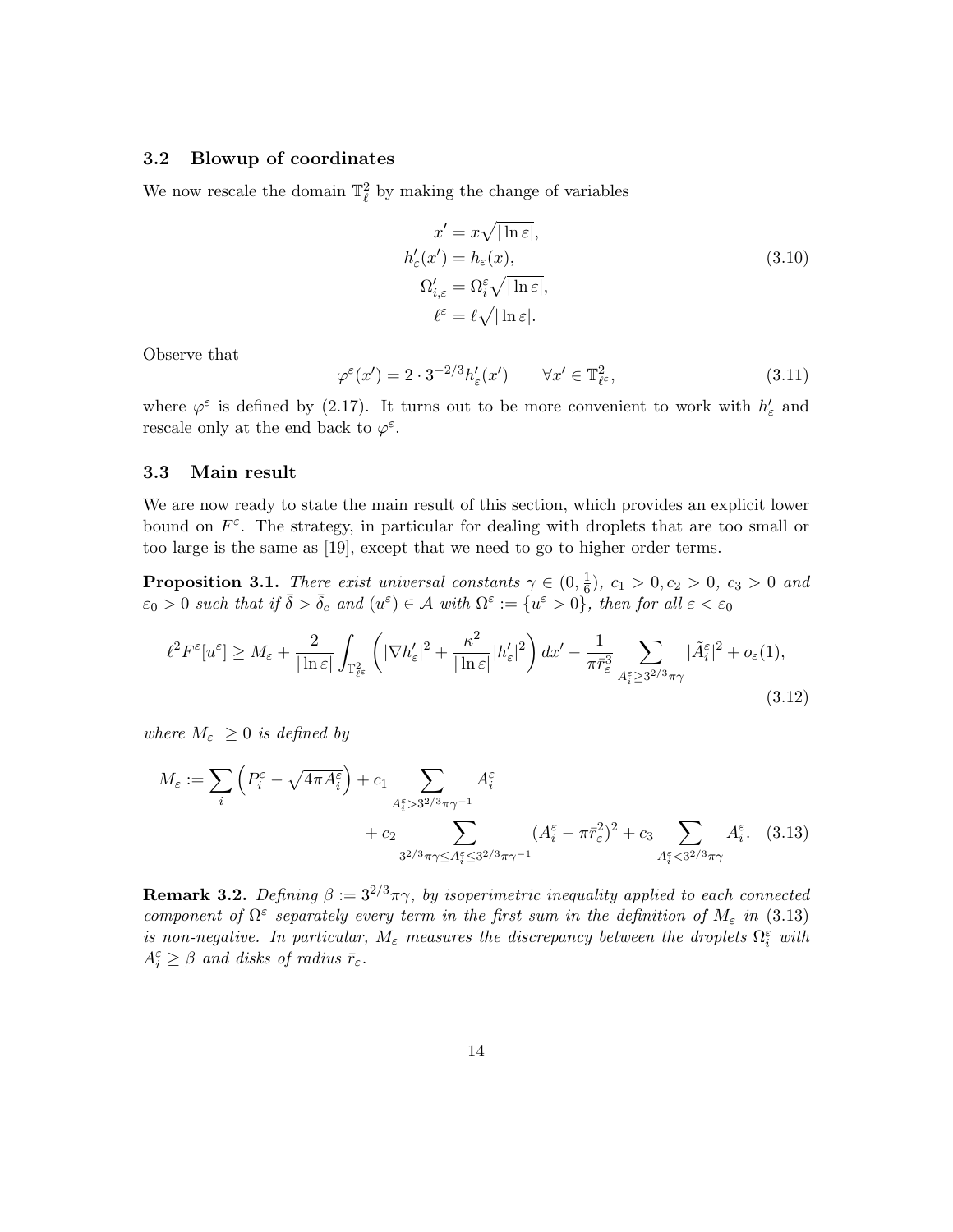The proposition will be proved below, but before let us examine some of its further consequences. The result of the proposition implies that our a priori assumption  $\limsup_{\varepsilon\to 0} F^{\varepsilon}[u^{\varepsilon}] < +\infty$  translates into

$$
M_{\varepsilon} + \frac{2}{|\ln \varepsilon|} \int_{\mathbb{T}_{\varepsilon}^2} \left( |\nabla h_{\varepsilon}'|^2 + \frac{\kappa^2}{|\ln \varepsilon|} |h_{\varepsilon}'|^2 \right) dx' - \frac{1}{\pi \bar{r}_{\varepsilon}^3} \sum_{A_{i}^{\varepsilon} \geq \beta} |\tilde{A}_{i}^{\varepsilon}|^2 \leq C,
$$

for some  $C > 0$  independent of  $\varepsilon \ll 1$ , which, in view of  $(3.1)$  is also

$$
M_{\varepsilon} + \frac{2}{|\ln \varepsilon|} \left( \int_{\mathbb{T}_{\varepsilon}^2} \left( |\nabla h_{\varepsilon}'|^2 + \frac{\kappa^2}{|\ln \varepsilon|} |h_{\varepsilon}'|^2 \right) dx' - \frac{1}{2\pi} |\ln \rho_{\varepsilon}| \sum_{A_{i}^{\varepsilon} \geq \beta} |\tilde{A}_{i}^{\varepsilon}|^2 \right) \leq C. \tag{3.14}
$$

A major goal of the next sections is to obtain the following estimate

$$
\frac{1}{|\ln \varepsilon|} \left( \int_{\mathbb{T}^2_{\ell^{\varepsilon}}} \left( |\nabla h_{\varepsilon}'|^2 + \frac{\kappa^2}{|\ln \varepsilon|} |h_{\varepsilon}'|^2 \right) dx' - \frac{1}{2\pi} |\ln \rho_{\varepsilon}| \sum_{A_i^{\varepsilon} \ge \beta} |\tilde{A}_i^{\varepsilon}|^2 \right) \ge -C \ln^2(M_{\varepsilon} + 2), \tag{3.15}
$$

for some  $C > 0$  independent of  $\varepsilon \ll 1$ , so that the a priori bound (3.14) in fact implies that  $M_{\varepsilon}$  is uniformly bounded independently of  $\varepsilon$  for small  $\varepsilon$ . This will be used crucially in Section 6.2.

We note that  $h'_{\varepsilon}(x')$  satisfies the equation

$$
-\Delta h'_{\varepsilon} + \frac{\kappa^2}{|\ln \varepsilon|} h'_{\varepsilon} = \mu'_{\varepsilon} - \bar{\mu}^{\varepsilon} \quad \text{in } W^{2,p}(\mathbb{T}^2_{\ell^{\varepsilon}})
$$
(3.16)

where we define in  $\mathbb{T}^2_{\ell^{\varepsilon}}$ 

$$
\mu'_{\varepsilon}(x') := \sum_{i} A_i^{\varepsilon} \tilde{\delta}_i^{\varepsilon}(x'),\tag{3.17}
$$

and

$$
\tilde{\delta}_i^{\varepsilon}(x') := \frac{\chi_{\Omega_{i,\varepsilon}'}(x')}{|\Omega_{i,\varepsilon}'|},\tag{3.18}
$$

which will be used in what follows. Notice that each  $\tilde{\delta}_i^{\varepsilon}(x')$  approximates the Dirac delta concentrated on some point in the support of  $\Omega'_{i,\varepsilon}$  and, hence,  $\mu'_{\varepsilon}(x')dx'$  approximates the measure associated with the collection of point charges with magnitude  $A_i^{\varepsilon}$ . In particular, the measure  $d\mu'_{\varepsilon}$  evaluated over the whole torus equals the total charge:  $\mu'_{\varepsilon}(\mathbb{T}_{\ell^{\varepsilon}}^2) = \sum_i A_i^{\varepsilon}$ .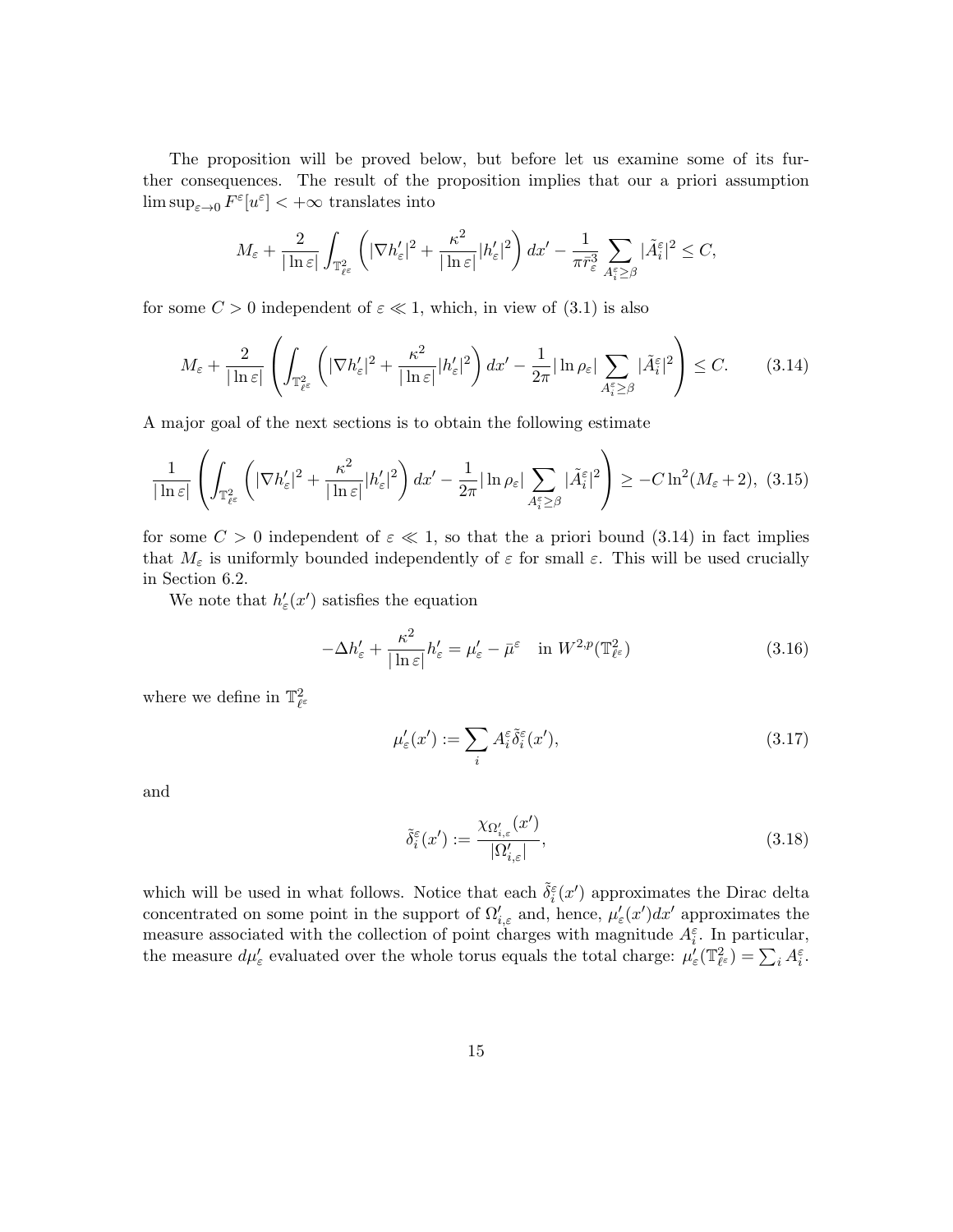### 3.4 Proof of Proposition 3.1

- Step 1: We are first going to show that for universally small  $\varepsilon > 0$  and all  $\gamma \in (0, \frac{1}{6})$  $(\frac{1}{6})$  we have

$$
\ell^2 F^{\varepsilon}[u^{\varepsilon}] \ge T_1 + T_2 + T_3 + T_4 + T_5 + o_{\varepsilon}(1), \tag{3.19}
$$

where

$$
T_1 = \sum_i \left( P_i^{\varepsilon} - \sqrt{4\pi A_i^{\varepsilon}} \right),\tag{3.20}
$$

$$
T_2 = \frac{\gamma^{7/2}}{4\pi} \sum_{3^{2/3}\pi\gamma \le A_i^{\varepsilon} \le 3^{2/3}\pi\gamma^{-1}} (A_i^{\varepsilon} - \pi \bar{r}_{\varepsilon}^2)^2,
$$
\n(3.21)

$$
T_3 = \frac{\gamma^{-5/2}}{4\pi^2 \cdot 3^{2/3}} \sum_{A_i^{\varepsilon} < 3^{2/3}\pi\gamma} A_i^{\varepsilon} (A_i^{\varepsilon} - \pi \bar{r}_{\varepsilon}^2)^2,\tag{3.22}
$$

$$
T_4 = \sum_{A_i^{\varepsilon} > 3^{2/3}\pi\gamma^{-1}} \left(6^{-1}\gamma^{-1} - 1\right) A_i^{\varepsilon},\tag{3.23}
$$

$$
T_5 = \frac{2}{|\ln \varepsilon|} \int_{\mathbb{T}_{\varepsilon}^2} \left( |\nabla h_{\varepsilon}|^2 + \kappa^2 |h_{\varepsilon}|^2 \right) dx - \frac{1}{\pi \bar{r}_{\varepsilon}^3} \sum_i |\tilde{A}_i^{\varepsilon}|^2. \tag{3.24}
$$

To bound  $F^{\varepsilon}[u^{\varepsilon}]$  from below, we start from (3.8). In particular, in view of (2.7) we may rewrite (2.4) as

$$
\bar{E}^{\varepsilon}[u^{\varepsilon}] = \frac{1}{|\ln \varepsilon|} \sum_{i} \left( P^{\varepsilon}_{i} - \frac{2\bar{\delta}}{\kappa^{2}} A^{\varepsilon}_{i} \right) + 2 \int_{\mathbb{T}_{\ell}^{2}} \left( |\nabla v^{\varepsilon}|^{2} + \kappa^{2} |v^{\varepsilon}|^{2} \right) dx
$$
\n
$$
= \frac{1}{|\ln \varepsilon|} \sum_{i} \left( P^{\varepsilon}_{i} - \sqrt{4\pi A^{\varepsilon}_{i}} \right)
$$
\n
$$
+ \frac{1}{|\ln \varepsilon|} \sum_{i} \left( \sqrt{4\pi A^{\varepsilon}_{i}} - \frac{2\bar{\delta}}{\kappa^{2}} A^{\varepsilon}_{i} + \frac{1}{\pi \bar{r}^{3}_{\varepsilon}} |\tilde{A}^{\varepsilon}_{i}|^{2} \right) \tag{3.25}
$$

$$
+2\int_{\mathbb{T}_{\varepsilon}^2} \left( |\nabla v^{\varepsilon}|^2 + \kappa^2 |v^{\varepsilon}|^2 \right) dx - \frac{1}{\pi \bar{r}_{\varepsilon}^3 |\ln \varepsilon|} \sum_i |\tilde{A}_i^{\varepsilon}|^2. \tag{3.26}
$$

We start by focusing on (3.25). First, in the case  $A_i^{\varepsilon} > 3^{2/3}\pi\gamma^{-1}$  we have  $|\tilde{A}_i^{\varepsilon}|^2 =$  $3^{2/3}\pi\gamma^{-1}A_i^{\varepsilon}$  and hence, recalling that  $\bar{r}_{\varepsilon} = 3^{1/3} + o_{\varepsilon}(1)$ , where  $o_{\varepsilon}(1)$  depends only on  $\varepsilon$ , we have for  $\varepsilon$  universally small and  $\gamma < \frac{1}{6}$ :

$$
\frac{|\tilde{A}_{i}^{\varepsilon}|^{2}}{\pi \bar{r}_{\varepsilon}^{3}} = \frac{A_{i}^{\varepsilon}}{\pi \bar{r}_{\varepsilon}^{3}} \left( 3^{2/3} \pi \gamma^{-1} - 3 \pi \bar{r}_{\varepsilon}^{2} + 3 \pi \bar{r}_{\varepsilon}^{2} \right) = A_{i}^{\varepsilon} \left( \frac{3}{\bar{r}_{\varepsilon}} + \frac{3^{2/3}}{\bar{r}_{\varepsilon}^{3}} \left( \gamma^{-1} - 3 \left( \frac{\bar{r}_{\varepsilon}}{3^{1/3}} \right)^{2} \right) \right)
$$

$$
\geq A_{i}^{\varepsilon} \left( \frac{3}{\bar{r}_{\varepsilon}} + \frac{1}{6} \left( \gamma^{-1} - 6 \right) \right). \tag{3.27}
$$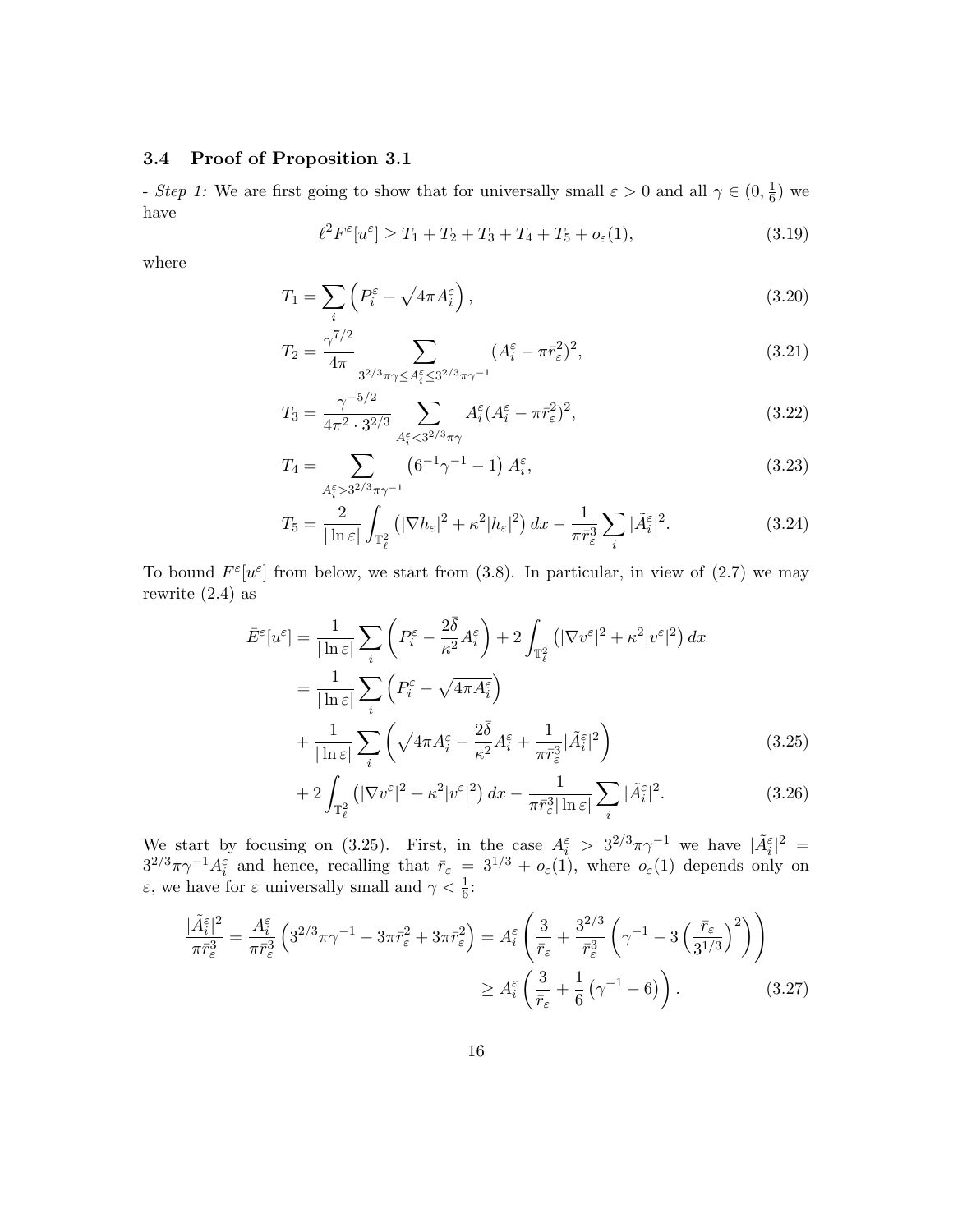We conclude that for  $A_i^{\varepsilon} > 3^{2/3} \pi \gamma^{-1}$ , we have

$$
\left(\sqrt{4\pi A_i^{\varepsilon}} + \frac{|\tilde{A}_i^{\varepsilon}|^2}{\pi \bar{r}_{\varepsilon}^3} - \frac{2\bar{\delta}}{\kappa^2} A_i^{\varepsilon}\right) \ge \left(\frac{3}{\bar{r}_{\varepsilon}} - \frac{2\bar{\delta}}{\kappa^2} + \frac{1}{6}\left(\gamma^{-1} - 6\right)\right) A_i^{\varepsilon}.
$$
 (3.28)

On the other hand, when  $A_i^{\varepsilon} \leq 3^{2/3} \pi \gamma^{-1}$  we have  $\tilde{A}_i^{\varepsilon} = A_i^{\varepsilon}$  and we proceed as follows. Let us begin by defining, similarly to [19], the function

$$
f(x) = \frac{2\sqrt{\pi}}{\sqrt{x}} + \frac{x}{\pi \bar{r}_{\varepsilon}^3}
$$

for  $x \in (0, +\infty)$  and observe that f is convex and attains its minimum of  $\frac{3}{r_{\varepsilon}}$  at  $x = \pi \bar{r}_{\varepsilon}^2$ , with √

$$
f''(x) = \frac{3\sqrt{\pi}}{2x^{5/2}} > 0.
$$

By a second order Taylor expansion of f around  $\pi \bar{r}^2_{\varepsilon}$ , using the fact that  $f''$  is decreasing on  $(0, +\infty)$ , we then have for all  $x \leq x_0$ 

$$
\sqrt{4\pi x} + \frac{x^2}{\pi \bar{r}_{\varepsilon}^3} = x f(x) \ge x \left( \frac{3}{\bar{r}_{\varepsilon}} + \frac{3\sqrt{\pi}}{4x_0^{5/2}} \left( x - \pi \bar{r}_{\varepsilon}^2 \right)^2 \right). \tag{3.29}
$$

We, hence, conclude that when  $3^{2/3}\pi\gamma \leq A_i^{\varepsilon} \leq 3^{2/3}\pi\gamma^{-1}$ , we have

$$
\sqrt{4\pi A_i^{\varepsilon}} + \frac{|\tilde{A}_i^{\varepsilon}|^2}{\pi \bar{r}_{\varepsilon}^3} - \frac{2\bar{\delta}}{\kappa^2} A_i^{\varepsilon} \ge \left(\frac{3}{\bar{r}_{\varepsilon}} - \frac{2\bar{\delta}}{\kappa^2}\right) A_i^{\varepsilon} + \frac{\gamma^{5/2}}{4\pi^2 \cdot 3^{2/3}} A_i^{\varepsilon} (A_i^{\varepsilon} - \pi \bar{r}_{\varepsilon}^2)^2,\tag{3.30}
$$

and when  $A_i^{\varepsilon} < 3^{2/3}\pi\gamma$ , we have

$$
\sqrt{4\pi A_i^{\varepsilon}} + \frac{|\tilde{A}_i^{\varepsilon}|^2}{\pi \bar{r}_{\varepsilon}^3} - \frac{2\bar{\delta}}{\kappa^2} A_i^{\varepsilon} \ge \left(\frac{3}{\bar{r}_{\varepsilon}} - \frac{2\bar{\delta}}{\kappa^2}\right) A_i^{\varepsilon} + \frac{\gamma^{-5/2}}{4\pi^2 \cdot 3^{2/3}} A_i^{\varepsilon} (A_i^{\varepsilon} - \pi \bar{r}_{\varepsilon}^2)^2,\tag{3.31}
$$

Combining  $(3.28)$ ,  $(3.30)$  and  $(3.31)$ , summing over all i, and distinguishing the different cases, we can now bound (3.25) from below as follows:

$$
\sum_{i} \left( \sqrt{4\pi A_i^{\varepsilon}} - \frac{2\overline{\delta}}{\kappa^2} A_i^{\varepsilon} + \frac{1}{\pi \overline{r}_{\varepsilon}^3} |\tilde{A}_i^{\varepsilon}|^2 \right) \ge \left( \frac{3}{\overline{r}_{\varepsilon}} - \frac{2\overline{\delta}}{\kappa^2} \right) \sum_{i} A_i^{\varepsilon} + \frac{\gamma^{7/2}}{4\pi} \sum_{3^{2/3}\pi\gamma \le A_i^{\varepsilon} \le 3^{2/3}\pi\gamma^{-1}} (A_i^{\varepsilon} - \pi \overline{r}_{\varepsilon}^2)^2 + \frac{\gamma^{-5/2}}{4\pi^2 \cdot 3^{2/3}} \sum_{A_i^{\varepsilon} \le 3^{2/3}\pi\gamma} A_i^{\varepsilon} (A_i^{\varepsilon} - \pi \overline{r}_{\varepsilon}^2)^2 + \sum_{A_i^{\varepsilon} > 3^{2/3}\pi\gamma^{-1}} (6^{-1}\gamma^{-1} - 1) A_i^{\varepsilon}.
$$
 (3.32)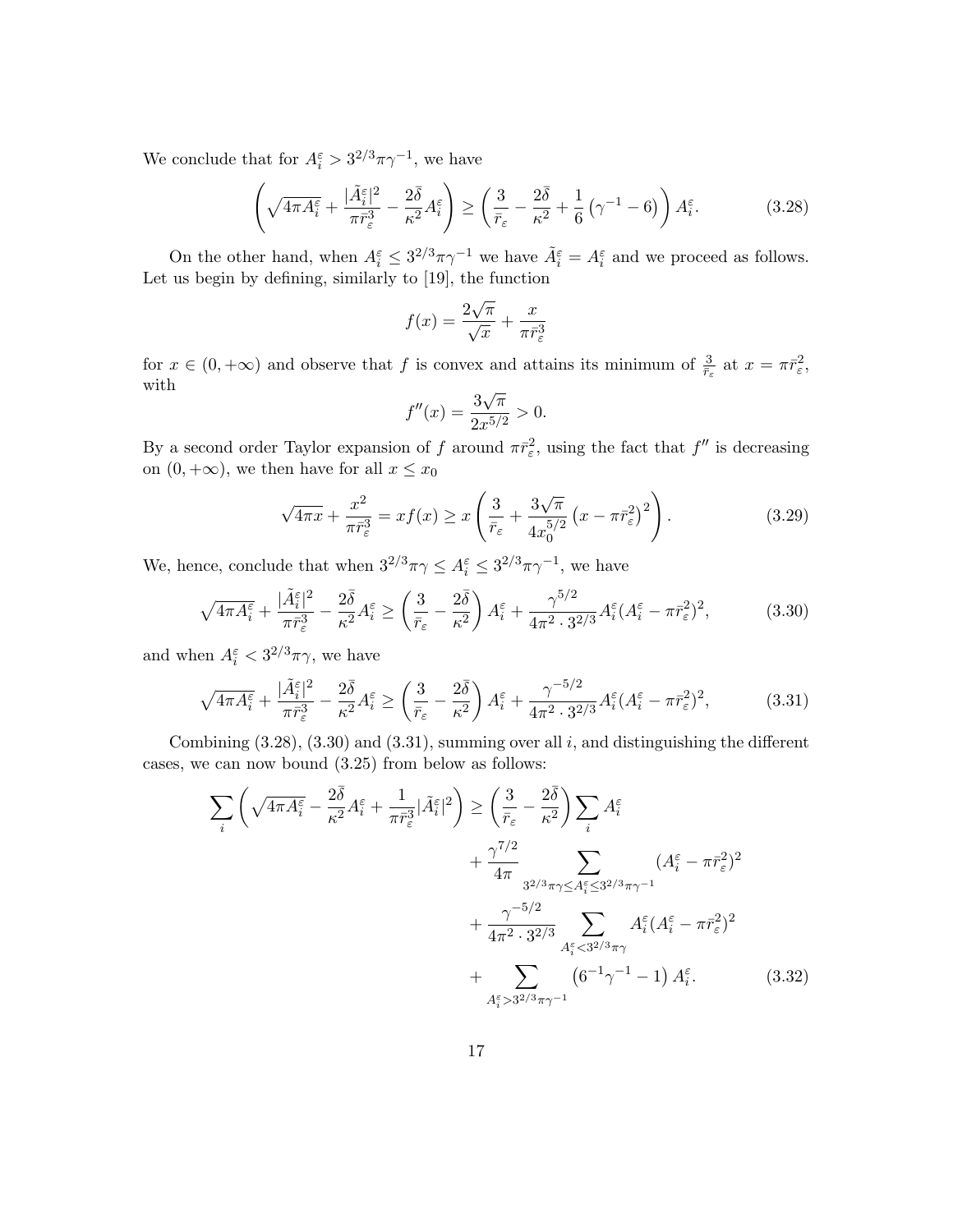We now focus on the term in  $(3.26)$ . Using  $(3.9)$ , we can write the integral in  $(3.26)$  as:

$$
2\int_{\mathbb{T}_{\ell}^{2}} \left(\nabla v^{\varepsilon}|^{2} + \kappa^{2}|v^{\varepsilon}|^{2}\right) dx
$$
  
= 
$$
\frac{2}{|\ln \varepsilon|^{2}} \int_{\mathbb{T}_{\ell}^{2}} \left(|\nabla h_{\varepsilon}|^{2} + \kappa^{2} h_{\varepsilon}^{2}\right) dx + \frac{4\kappa^{2} \bar{v}^{\varepsilon}}{|\ln \varepsilon|} \int_{\mathbb{T}_{\ell}^{2}} h_{\varepsilon} dx + 2\kappa^{2} |\bar{v}^{\varepsilon}|^{2} \ell^{2}.
$$
 (3.33)

Integrating (2.7) over  $\mathbb{T}^2_\ell$  and recalling the definition of  $h_\varepsilon$  in (3.9), as well as (2.5), leads to

$$
\frac{4\kappa^2 \bar{v}^{\varepsilon}}{|\ln \varepsilon|} \int_{\mathbb{T}_{\ell}^2} h_{\varepsilon} dx = \frac{4\bar{v}^{\varepsilon}}{|\ln \varepsilon|} \sum_i A_i^{\varepsilon} - 4\kappa^2 |\bar{v}^{\varepsilon}|^2 \ell^2.
$$
 (3.34)

Combining (3.33) and (3.34), we then find

$$
2\int_{\mathbb{T}_{\ell}^{2}}\left(|\nabla v^{\varepsilon}|^{2}+\kappa^{2}|v^{\varepsilon}|^{2}\right)dx=\frac{2}{|\ln\varepsilon|^{2}}\int_{\mathbb{T}_{\ell}^{2}}\left(|\nabla h_{\varepsilon}|^{2}+\kappa^{2}h_{\varepsilon}^{2}\right)dx
$$

$$
-\frac{1}{|\ln\varepsilon|}\left(\frac{3}{\bar{r}_{\varepsilon}}-\frac{2\bar{\delta}}{\kappa^{2}}\right)\sum_{i}A_{i}^{\varepsilon}-2\kappa^{2}|\bar{v}^{\varepsilon}|^{2}\ell^{2}.
$$
(3.35)

Also, by direct computation using (3.5) and (3.9) we have

$$
2\kappa^2|\bar{v}^{\varepsilon}|^2\ell^2 = \frac{\bar{\delta}^2\ell^2}{2\kappa^2} - \min E_{\varepsilon}^0.
$$
 (3.36)

Therefore, combining this with (3.8), (3.32) and (3.35), after passing to the rescaled coordinates and performing the cancellations we find that

$$
\ell^2 F^{\varepsilon}[u^{\varepsilon}] \ge T_1 + T_2 + T_3 + T_4 + \frac{2}{|\ln \varepsilon|} \int_{\mathbb{T}_{\ell^{\varepsilon}}^2} \left( |\nabla h_{\varepsilon}'(x')|^2 + \frac{\kappa^2}{|\ln \varepsilon|} |h_{\varepsilon}'(x')|^2 \right) dx' - \frac{1}{\pi \bar{r}_{\varepsilon}^3} \sum_{i} |\tilde{A}_{i}^{\varepsilon}|^2 + o_{\varepsilon}(1),
$$
\n(3.37)

which is nothing but  $(3.19)$ .

- *Step 2*: We proceed to absorbing the contributions of the small droplets in  $(3.24)$  by (3.21). To that effect, we observe that, for the function

$$
\Phi_{\varepsilon}(x) := \frac{\gamma^{-5/2}}{4\pi^2 \cdot 3^{2/3}} x(x - \pi \bar{r}_{\varepsilon}^2)^2 - \frac{1}{\bar{r}_{\varepsilon}^3} x^2 \ge \frac{\gamma^{-5/2} x}{4\pi^2 \cdot 3^{2/3}} \left\{ \pi^2 \bar{r}_{\varepsilon}^4 - \left( 2\pi \bar{r}_{\varepsilon}^2 + \frac{\gamma^{5/2}}{\bar{r}_{\varepsilon}^3} \right) x \right\}, \tag{3.38}
$$

there exists a universal  $\gamma \in (0, \frac{1}{6})$  $\frac{1}{6}$ ) such that  $\Phi_{\varepsilon}(x) \geq x$  whenever  $0 \leq x < 3^{2/3}\pi\gamma$  and  $\varepsilon$  is universally small. Using this observation, we may absorb all the terms with  $A_i^{\varepsilon} < 3^{2/3}\pi\gamma$ appearing in the second term in (3.24) into (3.22) by suitably reducing the coefficient in front of the latter. This proves the result.  $\Box$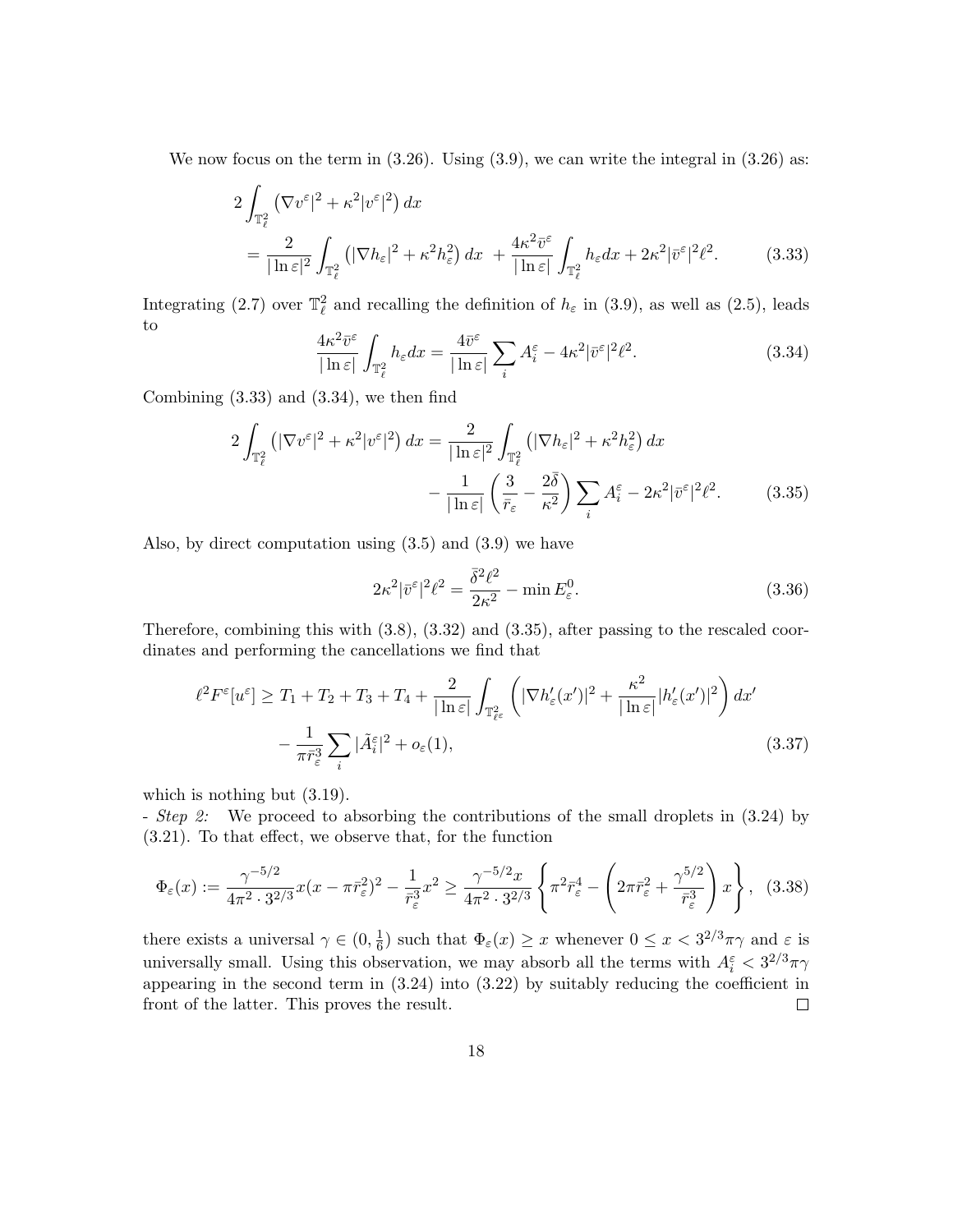### 4 Ball construction

The goal of this section is to show (3.15) using the abstract framework of Theorem 3 in [35]. The difficulty in doing this, as in the case of the Ginzburg-Landau model treated in [35], is that the energy density  $e'_{\varepsilon} - \frac{1}{\pi}$  $\frac{1}{\pi} |\ln \rho_{\varepsilon}| \sum_{A_i^{\varepsilon} \geq \beta} |\tilde{A}_i^{\varepsilon}|^2 \tilde{\delta}_i^{\varepsilon}$  is not positive (or bounded below independently of  $(u^{\varepsilon})$ ). The next two subsections are meant to go around this difficulty by showing that this energy density can be modified, by displacing a part of the energy from the regions where the energy density is positive into regions where the energy density is negative in order to bound the modified energy density from below while making only a small enough error. This is achieved by obtaining sharp lower bounds on the energy of the droplets. Since their volumes and shapes are a priori unknown, the terms in  $M_{\varepsilon}$  are used to control in a quantitative way the deviations from the droplets being balls of fixed volume.

In this section we perform a ball construction which follows the procedure of [35]. The goal is to cover the droplets  $\{\Omega_{i,\varepsilon}'\}$  whose volumes are bounded from below by a given  $\beta > 0$  with a finite collection of disjoint closed balls whose radii are smaller than 1, on which we have a good lower bound for the energy in the left-hand side of (3.15). This is possible for sufficiently small  $\varepsilon$  in view of the fact that  $\ell^{\varepsilon} \to \infty$  and that the leading order asymptotic behavior of the energy from (2.6) yields control on the perimeter and, therefore, the essential diameter of each of  $\Omega'_{i,\varepsilon}$ . The precise statements are given below. We will also need the following basic result, which holds for sufficiently small  $\varepsilon$  ensuring that the droplets are smaller than the sidelength of the torus (see the discussion at the beginning of Sec. 2 in [19]).

**Lemma 4.1.** There exists  $\varepsilon_0 > 0$  depending only on  $\ell$ ,  $\kappa$ ,  $\bar{\delta}$  and  $\sup_{\varepsilon > 0} F^{\varepsilon}[u^{\varepsilon}]$  such that for all  $\varepsilon \leq \varepsilon_0$  we have

$$
\text{ess diam}(\Omega_{i,\varepsilon}') \le c|\partial\Omega_{i,\varepsilon}'|,\tag{4.1}
$$

for some universal  $c > 0$ .

From now on and for the rest of the paper we fix  $\gamma$  to be the constant given in Proposition 3.1 and, as in the previous section, we define  $\beta = 3^{2/3}\pi\gamma$ . We also introduce the following notation which will be used repeatedly below. To index the droplets, we will use the following definitions:

$$
I_{\beta} := \{ i \in \mathbb{N} : A_i^{\varepsilon} \ge \beta \}, \quad I_E := \{ i \in \mathbb{N} : |\Omega'_{i,\varepsilon} \cap (\mathbb{T}_{\ell}^2 \setminus E)| = 0 \}, \quad I_{\beta,E} := I_{\beta} \cap I_E, \tag{4.2}
$$

where  $E \subset \mathbb{T}_{\ell^{\varepsilon}}^2$ . For a collection of balls  $\mathcal{B}$ , the number  $r(\mathcal{B})$  (also called the total radius of the collection) denotes the sum of the radii of the balls in  $\mathcal{B}$ . For simplicity, we will say that a ball B covers  $\Omega'_{i,\varepsilon}$ , if  $i \in I_B$ .

The principle of the ball construction introduced by Jerrard [20] and Sandier [33] and adapted to the present situation is to start from an initial set, here  $\bigcup_{i\in I_{\beta,U}} \Omega'_{i,\varepsilon}$  for a given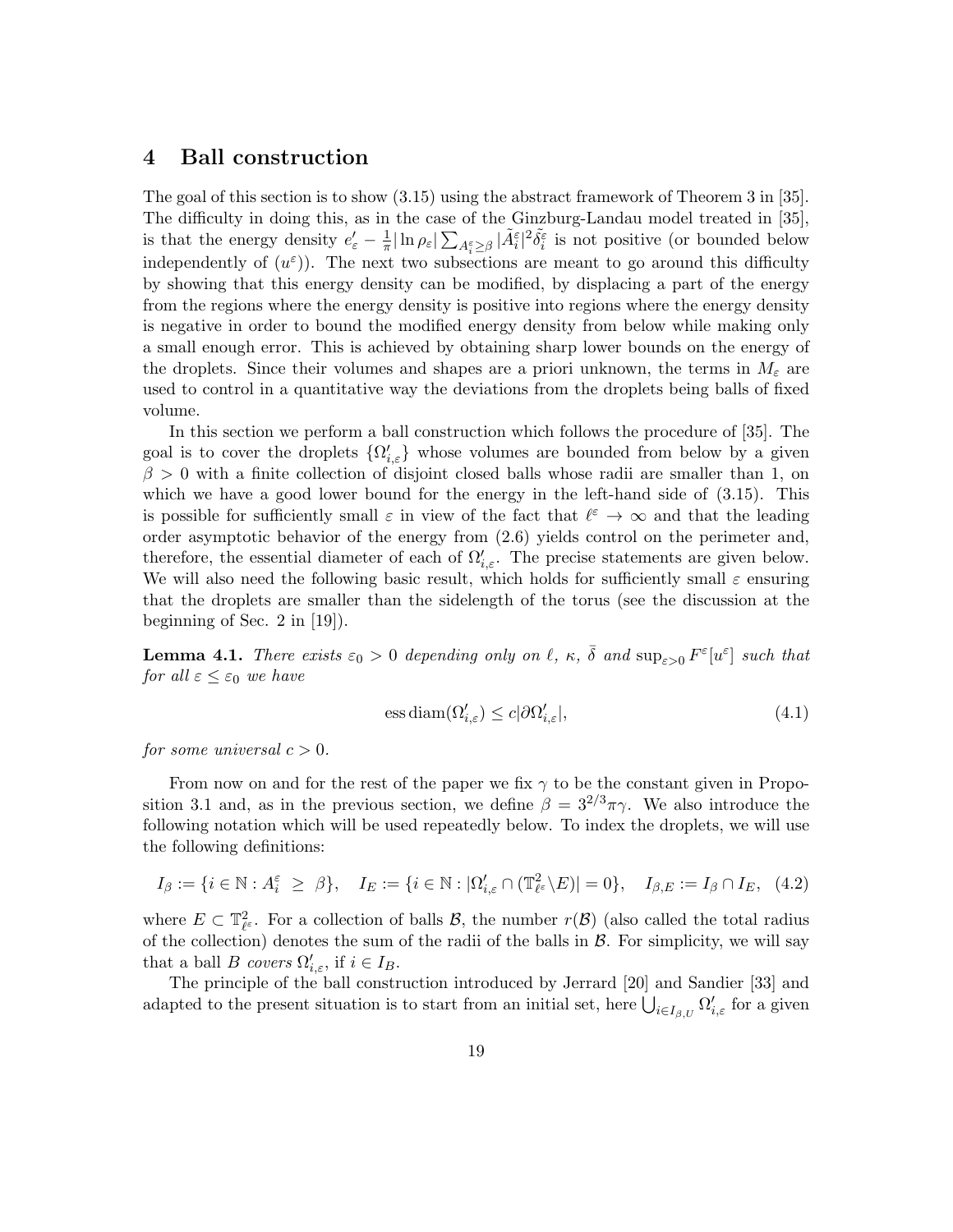$U \subseteq \mathbb{T}_{\ell^{\varepsilon}}^2$  and cover it by a union of finitely many closed balls with sufficiently small radii. This collection can then be transformed into a collection of disjoint closed balls by the procedure, whereby every pair of intersecting balls is replaced by a larger ball whose radius equals the sum of the radii of the smaller balls and which contains the smaller balls. This process is repeated until all the balls are disjoint. The obtained collection will be denoted  $\mathcal{B}_0$ , its total radius is  $r(\mathcal{B}_0)$ . Then each ball is dilated by the same factor with respect to its corresponding center. As the dilation factor increases, some balls may touch. If that happens, the above procedure of ball merging is applied again to obtain a new collection of disjoint balls of the same total radius. The construction can be stopped when any desired total radius r is reached, provided that r is universally small compared to  $\ell^{\varepsilon}$ . This yields a collection  $\mathcal{B}_r$  covering the initial set and containing a logarithmic energy [20, 33].

We now give the statement of our result concerning the ball construction and the associated lower bounds. Throughout the rest of the paper we use the notation  $f^+ :=$  $\max(f, 0)$  and  $f^- := -\min(f, 0)$ .

**Proposition 4.2.** Let  $U \subseteq \mathbb{T}_{\ell^{\varepsilon}}^2$  be an open set such that  $I_{\beta,U} \neq \varnothing$ , and assume that  $(2.19)$ holds.

- There exists  $\varepsilon_0 > 0$ ,  $r_0 \in (0, 1)$  and  $C > 0$  depending only on  $\ell, \kappa, \bar{\delta}$  and  $\sup_{\varepsilon > 0} F^{\varepsilon}[u^{\varepsilon}]$ such that for all  $\varepsilon < \varepsilon_0$  there exists a collection of finitely many disjoint closed balls  $\mathcal{B}_0$  whose union covers  $\bigcup_{i\in I_{\beta,U}} \Omega'_{i,\varepsilon}$  and such that

$$
r(\mathcal{B}_0) \le c\varepsilon^{1/3} |\ln \varepsilon|^{1/6} \sum_{i \in I_{\beta,U}} P_i^{\varepsilon} < r_0,\tag{4.3}
$$

for some universal  $c > 0$ . Furthermore, for every  $r \in [r(\mathcal{B}_0), r_0]$  there is a family of disjoint closed balls  $\mathcal{B}_r$  of total radius r covering  $\mathcal{B}_0$ .

- For every  $B \in \mathcal{B}_r$  such that  $B \subset U$  we have

$$
\int_{B} \left( |\nabla h_{\varepsilon}'|^{2} dx' + \frac{\kappa^{2}}{4|\ln \varepsilon|} |h_{\varepsilon}'|^{2} \right) dx' \ge \frac{1}{2\pi} \left( \ln \frac{r}{r(\mathcal{B}_{0})} - cr \right)^{+} \sum_{i \in I_{\beta, B}} |\tilde{A}_{i}^{\varepsilon}|^{2},
$$

for some  $c > 0$  depending only on  $\kappa$  and  $\delta$ .

- If  $B \in \mathcal{B}_r$ , for any non-negative Lipschitz function  $\chi$  with support in U, we have

$$
\begin{split} \int_{B} \chi & \left( |\nabla h_{\varepsilon}'|^2 \, dx' + \frac{\kappa^2}{4|\ln \varepsilon|} |h_{\varepsilon}'|^2 \right) dx' - \frac{1}{2\pi} \left( \ln \frac{r}{r(\mathcal{B}_0)} - cr \right)^+ \sum_{i \in I_{\beta, B}} \chi_i |\tilde{A}_i^{\varepsilon}|^2 \\ & \geq -C \|\nabla \chi\|_{\infty} \sum_{i \in I_{\beta, B}} |\tilde{A}_i^{\varepsilon}|^2, \end{split}
$$

where  $\chi_i := \int_U \chi \tilde{\delta}_i^{\varepsilon} dx'$ , with  $\tilde{\delta}_i^{\varepsilon}(x')$  defined in (3.18), for some  $c > 0$  depending only on  $\kappa$  and  $\delta$ , and a universal  $C > 0$ .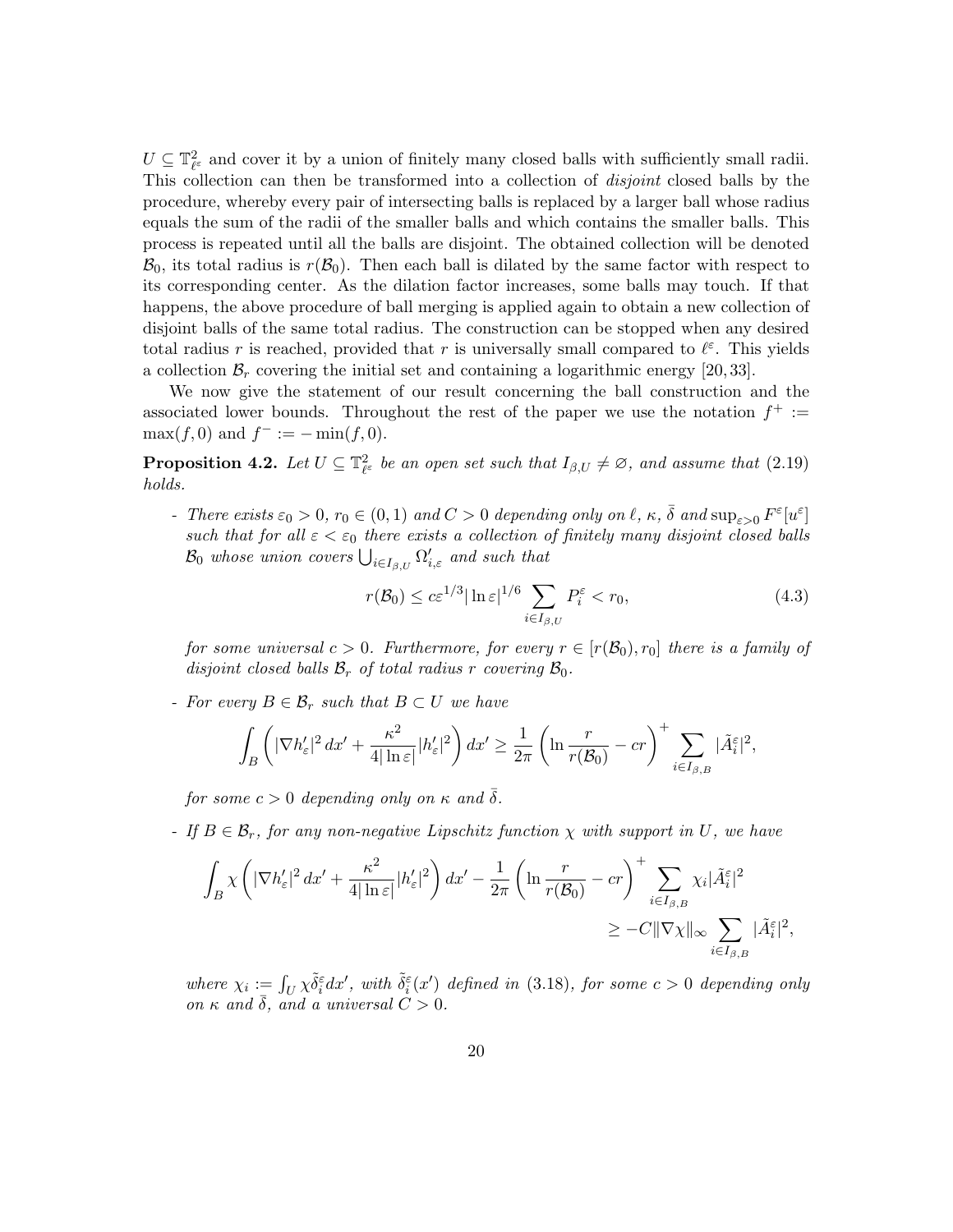**Remark 4.3.** The explanation for the factor of  $\frac{1}{4}$  in front of  $\frac{\kappa^2}{|\ln 4|}$  $\frac{\kappa^2}{|\ln \varepsilon|} |h'_{\varepsilon}|^2$  is that we must 'save' a fraction of this term for the mass displacement argument in Section 5 and in the convergence result in Section 6.

*Proof of the first item.* Choose an arbitrary  $r_0 \in (0,1)$ . As in [19], from the basic lower bound on  $\bar{E}^{\varepsilon}$  (see [19, Equations (2.12) and (2.15)]):

$$
\bar{E}^{\varepsilon}[u^{\varepsilon}] \ge \frac{1}{|\ln \varepsilon|} \sum_{i} P^{\varepsilon}_i - \frac{2\bar{\delta}}{\kappa^2 |\ln \varepsilon|} \sum_{i} A^{\varepsilon}_i + \frac{2}{\kappa^2 \ell^2 |\ln \varepsilon|^2} \left(\sum_{i} A^{\varepsilon}_i\right)^2, \tag{4.4}
$$

where  $A_i^{\varepsilon}$  and  $P_i^{\varepsilon}$  are defined in (2.2), we obtain with the help of (2.19) that

$$
\limsup_{\varepsilon \to 0} \frac{1}{|\ln \varepsilon|} \sum_{i} A_i^{\varepsilon} \le C, \qquad \limsup_{\varepsilon \to 0} \frac{1}{|\ln \varepsilon|} \sum_{i} P_i^{\varepsilon} \le C,
$$
\n(4.5)

for some  $C > 0$  depending only on  $\ell, \kappa, \bar{\delta}$  and  $\sup_{\varepsilon > 0} F^{\varepsilon}[u^{\varepsilon}].$ 

As is well-known, the essential diameter of a connected component of a set of finite perimeter on a torus can be bounded by its perimeter, provided that the latter is universally small compared to the size of the torus (see, e.g.,  $[4]$ ). Therefore, in view of the the definition of  $P_i^{\varepsilon}$  in (2.2) and the second of (4.5), for sufficiently small  $\varepsilon$  it is possible to cover each  $\Omega'_{i,\varepsilon}$ with  $i \in I_{\beta,U}$  by a closed ball  $B_i$ , so that the collection  $\tilde{\mathcal{B}}_0$  consisting of all  $B_i$ 's (possibly intersecting) has total radius

$$
r_0(\tilde{\mathcal{B}}_0) \le C\varepsilon^{1/3} |\ln \varepsilon|^{1/6} \sum_{i \in I_{\beta,U}} P_i^{\varepsilon},\tag{4.6}
$$

for some universal  $C > 0$ . Furthermore, by the first inequality in (4.5) and the fact that  $A_i^{\varepsilon} \geq \beta$  for all  $i \in I_{\beta,U}$  the collection  $\tilde{\mathcal{B}}_0$  consists of only finitely many balls. Therefore, we can apply the construction à la Jerrard and Sandier outlined at the beginning of this section to obtain the desired family of balls  $\mathcal{B}_0$  and  $\mathcal{B}_r$ , with  $r(\mathcal{B}_0) = r(\tilde{\mathcal{B}}_0)$ . The estimate on the radii follows by combining the second of (4.5) and (4.6) and the fact that  $\ell^{\epsilon} \to \infty$  with the rate depending only on  $\ell$ , for sufficiently small  $\varepsilon$  depending on  $\ell$ ,  $\kappa$ ,  $\bar{\delta}$ ,  $\sup_{\varepsilon>0} F^{\varepsilon} [u^{\varepsilon}]$  and  $\Box$  $r_0$ .

*Proof of the second item.* Let  $B \subset U$  be a ball in the collection  $\mathcal{B}_r$ . Denote the radius of  $B$  by  $r_B$  and set

$$
X_{\varepsilon} := \frac{\kappa^2}{|\ln \varepsilon|} \int_B h_{\varepsilon}' dx'.
$$

Integrating  $(3.16)$  over B and applying the divergence theorem, we have

$$
\int_{\partial B} \frac{\partial h'_{\varepsilon}}{\partial \nu} d\mathcal{H}^{1}(x') = m_{B,\varepsilon} - X_{\varepsilon},
$$
\n(4.7)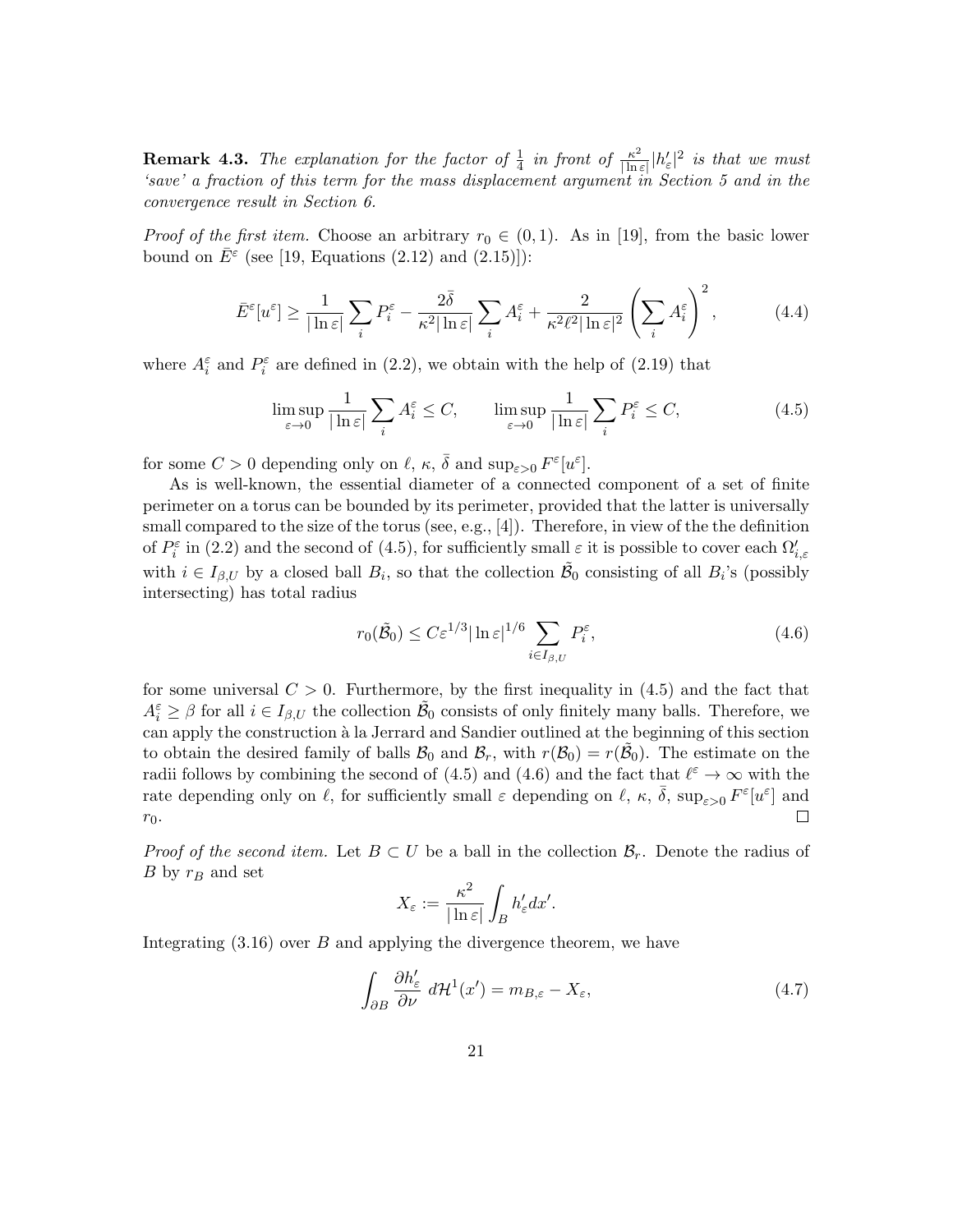where

$$
m_{B,\varepsilon} := \int_B (\mu_{\varepsilon}'(x') - \bar{\mu}^{\varepsilon}) dx' = \sum_{i \in I_B} A_i^{\varepsilon} + \sum_{i \notin I_B} \theta_i A_i^{\varepsilon} - \bar{\mu}^{\varepsilon} |B|,
$$

for some  $\theta_i \in [0,1)$  representing the volume fraction in B of those droplets that are not covered completely by B, and  $\nu$  is the inward normal to  $\partial B$ . Using the Cauchy-Schwarz inequality, we then deduce from (4.7) that

$$
\int_{\partial B} |\nabla h_{\varepsilon}'|^2 d\mathcal{H}^1(x') \ge \frac{1}{2\pi r_B} (m_{B,\varepsilon} - X_{\varepsilon})^2 \ge \frac{m_{B,\varepsilon}^2 - 2m_{B,\varepsilon}X_{\varepsilon}}{2\pi r_B}.
$$
\n(4.8)

By another application of the Cauchy-Schwarz inequality, we may write

$$
\frac{\kappa^2}{4|\ln \varepsilon|} \int_B |h_{\varepsilon}'|^2 dx' \ge \frac{X_{\varepsilon}^2}{4\pi r_B^2} \frac{|\ln \varepsilon|}{\kappa^2}.
$$
\n(4.9)

We now add (4.8) and (4.9) and optimize the right-hand side over  $X_{\varepsilon}$ . We obtain

$$
\int_{\partial B} |\nabla h_{\varepsilon}'|^2 d\mathcal{H}^1(x') + \frac{\kappa^2}{4|\ln \varepsilon|} \int_B |h_{\varepsilon}'|^2 dx' \ge \frac{m_{B,\varepsilon}^2}{2\pi r_B} \left(1 - \frac{Cr_B}{|\ln \varepsilon|}\right),\tag{4.10}
$$

for  $C = \kappa^4$ . Recalling that  $r_B \le r \le r_0 < 1$ , we can choose  $\varepsilon$  sufficiently small depending only on  $\kappa$  so that the term in parentheses above is positive.

Inserting the definition of  $m_{B,\varepsilon}$  into (4.10) and discarding some positive terms yields

$$
\int_{\partial B} |\nabla h_{\varepsilon}'|^{2} d\mathcal{H}^{1}(x') + \frac{\kappa^{2}}{4|\ln \varepsilon|} \int_{B} |h_{\varepsilon}'|^{2} dx'
$$
\n
$$
\geq \frac{1}{2\pi r_{B}} \Big( \sum_{i \in I_{B}} A_{i}^{\varepsilon} + \sum_{i \notin I_{B}} \theta_{i} A_{i}^{\varepsilon} - \bar{\mu}^{\varepsilon} |B| \Big)^{2} \Big( 1 - \frac{Cr_{B}}{|\ln \varepsilon|} \Big)
$$
\n
$$
\geq \frac{1}{2\pi r_{B}} \Big( \sum_{i \in I_{B}} A_{i}^{\varepsilon} + \sum_{i \notin I_{B}} \theta_{i} A_{i}^{\varepsilon} \Big)^{2} \Bigg( 1 - 2\bar{\mu}^{\varepsilon} |B| \Big( \sum_{i \in I_{B}} A_{i}^{\varepsilon} \Big)^{-1} - \frac{Cr_{B}}{|\ln \varepsilon|} \Bigg). \tag{4.11}
$$

We now use the fact that by construction B covers at least one  $\Omega'_{i,\varepsilon}$  with  $A_i^{\varepsilon} \geq \beta$ . This leads us to

$$
\int_{\partial B} |\nabla h_{\varepsilon}'|^2 d\mathcal{H}^1(x') + \frac{\kappa^2}{4|\ln \varepsilon|} \int_B |h_{\varepsilon}'|^2 dx' \n\geq \frac{1}{2\pi r_B} \Big( \sum_{i \in I_B} A_i^{\varepsilon} + \sum_{i \notin I_B} \theta_i A_i^{\varepsilon} \Big)^2 \left( 1 - \frac{2\pi \bar{\mu}^{\varepsilon} r_B^2}{\beta} - \frac{Cr_B}{|\ln \varepsilon|} \right) \n\geq \frac{1}{2\pi r_B} \sum_{i \in I_{\beta, B}} |\tilde{A}_i^{\varepsilon}|^2 (1 - cr_B),
$$
\n(4.12)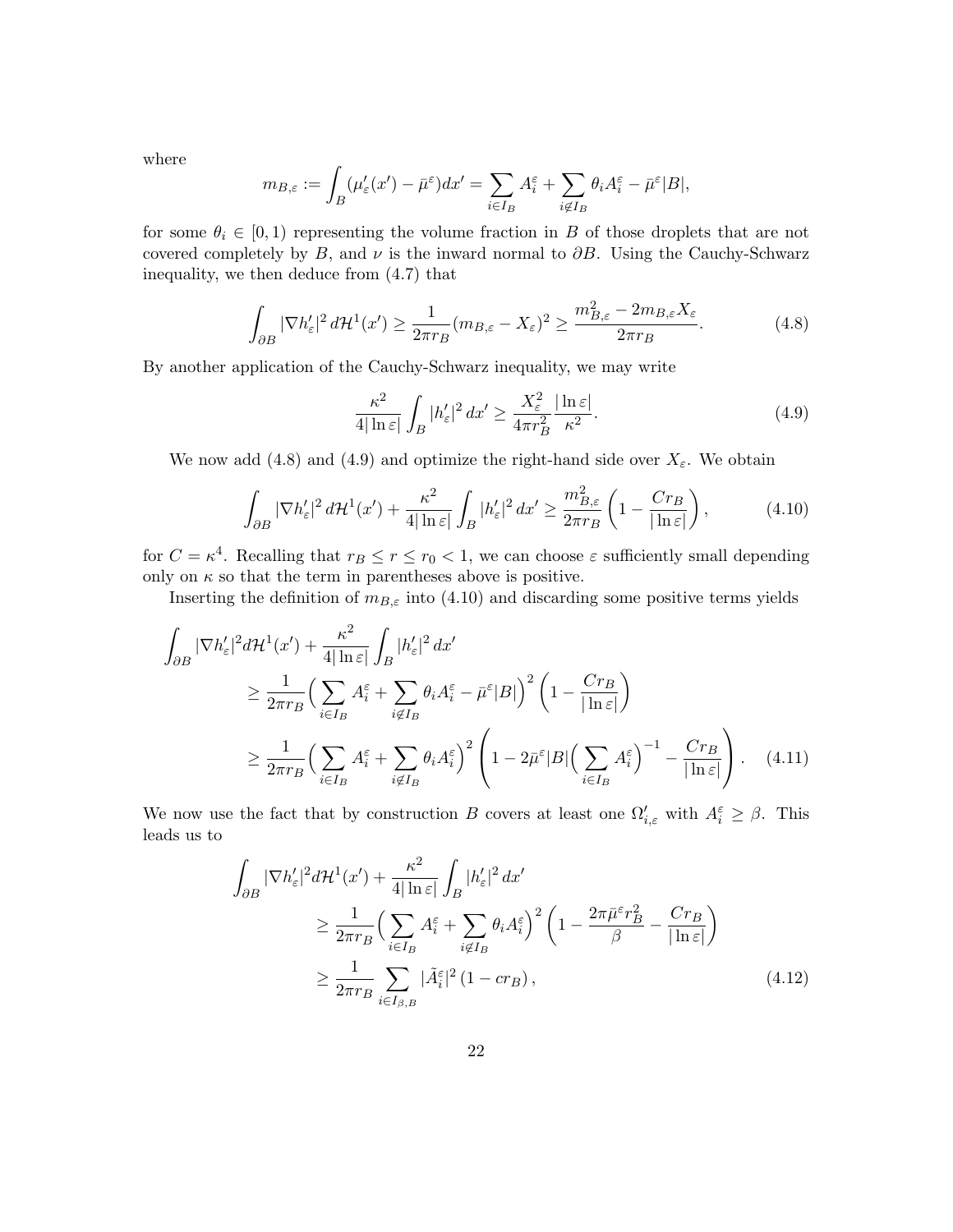for some  $c > 0$  depending only on  $\kappa$  and  $\bar{\delta}$ , where in the last line we used that  $A_i^{\varepsilon} \geq \tilde{A}_i^{\varepsilon}$ . Hence there exists  $r_0 \in (0, 1)$  depending only on  $\kappa$ , and  $\bar{\delta}$  such that the right-hand side of  $(4.12)$  is positive.

Finally, let us define  $\mathcal{F}(x,r) := \int_{B(x,r)} |\nabla h_{\varepsilon}'|^2 dx' + \frac{r\kappa^2}{4|\ln s|}$  $\frac{r\kappa^2}{4|\ln\varepsilon|}\int_{B(x,r)}|h_{\varepsilon}'|^2\,dx'$ , where  $B(x,r)$ is the ball centered at x of radius r. The relation (4.12) then reads for  $B(x, r) = B \in \mathcal{B}_r$ and a.e.  $r \in (r(\mathcal{B}_0), r_0]$ :

$$
\frac{\partial \mathcal{F}}{\partial r} \ge \frac{1}{2\pi r} \sum_{i \in I_{\beta, B}} |\tilde{A}_i^{\varepsilon}|^2 (1 - cr),\tag{4.13}
$$

with c as before. Then using [34, Proposition 4.1], for every  $B \in \mathcal{B}(s) := \mathcal{B}_r$  with  $r =$  $e^{s}r(\mathcal{B}_0)$  (using the notation of [34, Theorem 4.2]) we have

$$
\int_{B\setminus\mathcal{B}_0} |\nabla h_{\varepsilon}'|^2 dx' + \frac{r_B \kappa^2}{4|\ln \varepsilon|} \int_B |h_{\varepsilon}'|^2 dx' \ge \int_0^s \sum_{\substack{B' \in \mathcal{B}(t) \\ B' \subset B}} \frac{1}{2\pi} \sum_{i \in I_{\beta, B'}} |\tilde{A}_i^{\varepsilon}|^2 (1 - cr(\mathcal{B}(t))) dt
$$

$$
= \int_0^s \sum_{\substack{B' \subset \mathcal{B}(t) \\ B' \subset B}} \frac{1}{2\pi} \sum_{i \in I_{\beta, B'}} |\tilde{A}_i^{\varepsilon}|^2 (1 - c e^t r(\mathcal{B}_0)) dt
$$

$$
\ge \frac{1}{2\pi} \sum_{i \in I_{\beta, B}} |\tilde{A}_i^{\varepsilon}|^2 \left(\ln \frac{r}{r(\mathcal{B}_0)} - cr\right), \tag{4.14}
$$

where we observed that the double summation appearing in the first and second lines is simply the summation over  $I_{\beta,B}$ . Once again, in view of the fact that  $r_B \leq 1$  and that both terms in the integrand of the left-hand side of (4.14) are non-negative, this completes the proof of the second item.  $\Box$ 

*Proof of the third item.* This follows [35]. Let  $\chi$  be a non-negative Lipschitz function with support in U. By the "layer-cake" theorem [21], for any  $B \in \mathcal{B}_r$  we have

$$
\int_{B} \chi \left( |\nabla h_{\varepsilon}'|^{2} + \frac{\kappa^{2}}{4|\ln \varepsilon|} |h_{\varepsilon}'|^{2} \right) dx' = \int_{0}^{+\infty} \int_{E_{t} \cap B} \left( |\nabla h_{\varepsilon}'|^{2} + \frac{\kappa^{2}}{4|\ln \varepsilon|} |h_{\varepsilon}'|^{2} \right) dx' dt, \quad (4.15)
$$

where  $E_t := \{ \chi > t \}.$  If  $i \in I_{\beta,B}$ , then by construction for any  $s \in [r(\mathcal{B}_0), r]$  there exists a unique closed ball  $B_{i,s} \in \mathcal{B}_s$  containing  $\Omega'_{i,\varepsilon}$ . Therefore, for  $t > 0$  we can define

$$
s(i, t) := \sup \{ s \in [r(\mathcal{B}_0), r] : B_{i,s} \subset E_t \},
$$

with the convention that  $s(i, t) = r(\mathcal{B}_0)$  if the set is empty. We also let  $B_i^t := B_{i, s(i, t)}$ whenever  $s(i, t) > r(\mathcal{B}_0)$ . Note that for each  $i \in I_{\beta,B}$  we have that  $t \mapsto s(i, t)$  is a nonincreasing function. In particular, we can define  $t_i \geq 0$  to be the supremum of the set of t's at which  $s(i, t) = r$  (or zero, if this set is empty).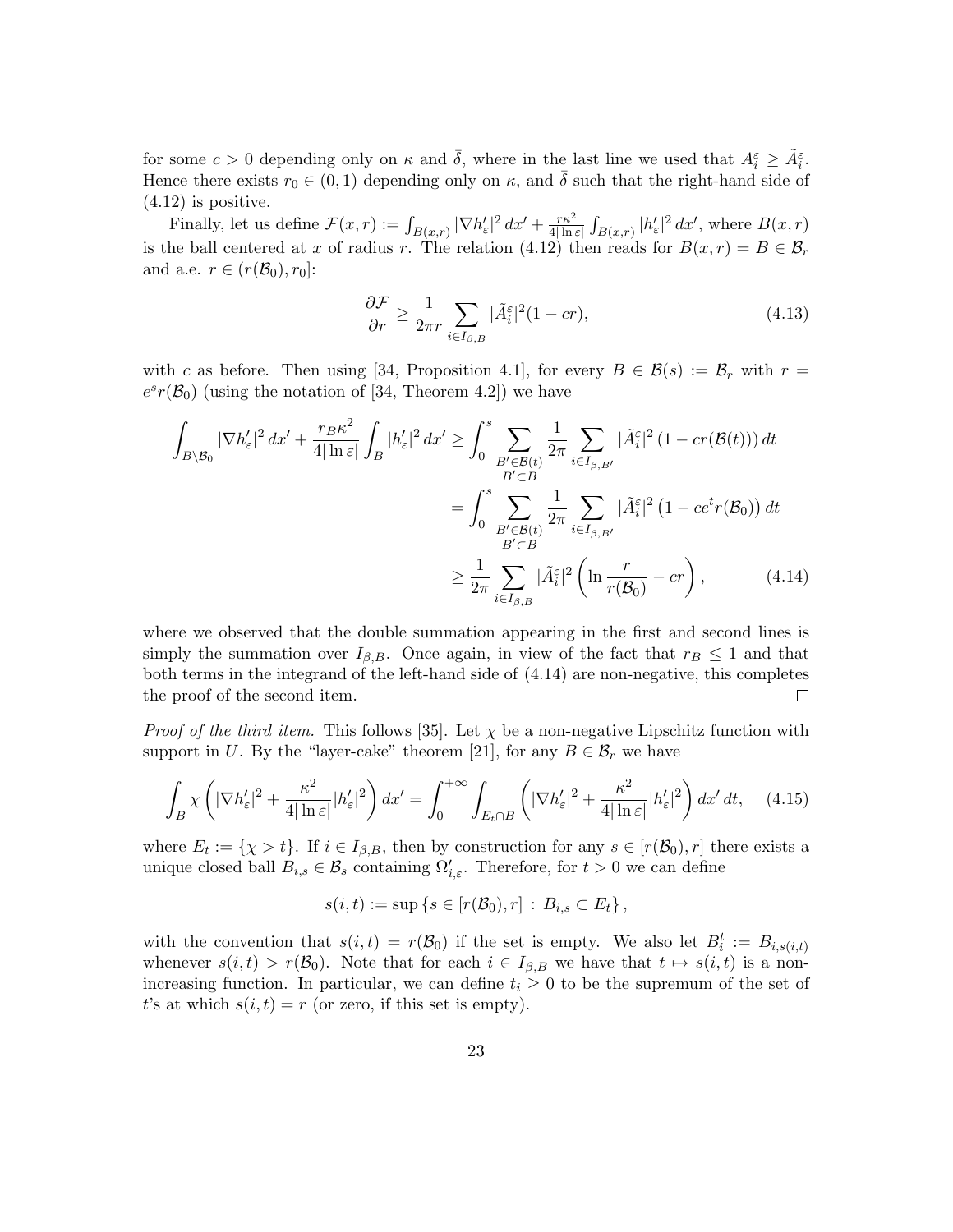If  $t > t_i$  and  $s(i, t) > r(\mathcal{B}_0)$ , then for any  $x \in \Omega'_{i, \varepsilon}$  and any  $y \in B_i^t \setminus E_t$  (which is not empty) we have

$$
\chi(x) - t \le \chi(x) - \chi(y) \le 2s(i, t) \|\nabla \chi\|_{\infty}.
$$
\n(4.16)

Averaging over all  $x \in \Omega'_{i,\varepsilon}$ , we hence deduce

$$
\chi_i - t \le 2s(i, t) \|\nabla \chi\|_{\infty}.\tag{4.17}
$$

Now, for any  $t \geq 0$  the collection  $\{B_i^t\}_{i \in I_{\beta,B,t}}$ , where  $I_{\beta,B,t} := \{i \in I_{\beta,B} : s(i,t) > r(\mathcal{B}_0)\}\$ is disjoint. Indeed if  $i, j \in I_{\beta, B, t}$  and  $s(i, t) \geq s(j, t)$  then, since  $\mathcal{B}_{s(i, t)}$  is disjoint, the balls  $B_{i,s(i,t)}$  and  $B_{j,s(i,t)}$  are either equal or disjoint. If they are disjoint we note that  $s(i,t) \geq$  $s(j,t)$  implies that  $B_{j,s(j,t)} \subseteq B_{j,s(i,t)}$ , and, therefore,  $B_j^t = B_{j,s(j,t)}$  and  $B_i^t = B_{i,s(i,t)}$ are disjoint. If they are equal and  $s(i, t) > s(j, t)$ , then  $B_{j, s(j, t)} \subset E_t$ , contradicting the definition of  $s(j, t)$ . So  $s(j, t) = s(i, t)$  and then  $B_j^t = B_i^t$ .

Now assume that  $B' \in \{B_i^t\}_{i \in I_{\beta,B,t}}$  and let s be the common value of  $s(i, t)$  for i's in  $I_{\beta,B'}$ . Then, the previous item of the proposition yields

$$
\int_{B'} \left( |\nabla h_{\varepsilon}'|^2 + \frac{\kappa^2}{4|\ln \varepsilon|} |h_{\varepsilon}'|^2 \right) dx' \ge \frac{1}{2\pi} \left( \ln \frac{s}{r(\mathcal{B}_0)} - cs \right)^+ \sum_{i \in I_{\beta, B', t}} |\tilde{A}_i^{\varepsilon}|^2.
$$

Summing over  $B' \in \{B_i^t\}_{i \in I_{\beta,B,t}}$ , we deduce

$$
\int_{B \cap E_t} \left( |\nabla h_{\varepsilon}'|^2 + \frac{\kappa^2}{4|\ln \varepsilon|} |h_{\varepsilon}'|^2 \right) dx' \ge \frac{1}{2\pi} \sum_{i \in I_{\beta, B, t}} |\tilde{A}_i^{\varepsilon}|^2 \left( \ln \frac{s(i, t)}{r(\mathcal{B}_0)} - cs(i, t) \right)^+ \n= \frac{1}{2\pi} \sum_{i \in I_{\beta, B}} |\tilde{A}_i^{\varepsilon}|^2 \left( \ln \frac{s(i, t)}{r(\mathcal{B}_0)} - cs(i, t) \right)^+, \tag{4.18}
$$

where in the last inequality we took into consideration that all the terms corresponding to  $i \in I_{\beta,B} \setminus I_{\beta,B,t}$  give no contribution to the sum in the right-hand side. Integrating the above expression over t and using the fact that  $r_0(\mathcal{B}_0) \leq s(i, t) \leq r$  yields

$$
\int_0^{+\infty} \int_{E_t \cap B} \left( |\nabla h_{\varepsilon}'|^2 + \frac{\kappa^2}{4|\ln \varepsilon|} |h_{\varepsilon}'|^2 \right) dx' dt \ge \frac{1}{2\pi} \sum_{i \in I_{\beta, B}} |\tilde{A}_i^{\varepsilon}|^2 \int_0^{\chi_i} \left( \ln \frac{s(i, t)}{r(B_0)} - cr \right)^+ dt
$$
  

$$
\ge \frac{1}{2\pi} \sum_{i \in I_{\beta, B}} \chi_i |\tilde{A}_i^{\varepsilon}|^2 \left( \ln \frac{r}{r(B_0)} - cr \right)^+ + \frac{1}{2\pi} \sum_{i \in I_{\beta, B}} |\tilde{A}_i^{\varepsilon}|^2 \int_0^{\chi_i} \ln \frac{s(i, t)}{r} dt. \quad (4.19)
$$

We now concentrate on the last term in  $(4.19)$ . Using the estimate in  $(4.17)$  and the definition of  $t_i$ , we can bound the integral in this term as follows

$$
\int_0^{\chi_i} \ln \frac{s(i,t)}{r} dt \ge \int_{t_i}^{\chi_i} \ln \left( \frac{\chi_i - t}{2r \|\nabla \chi\|_{\infty}} \right) dt \ge -C \|\nabla \chi\|_{\infty},\tag{4.20}
$$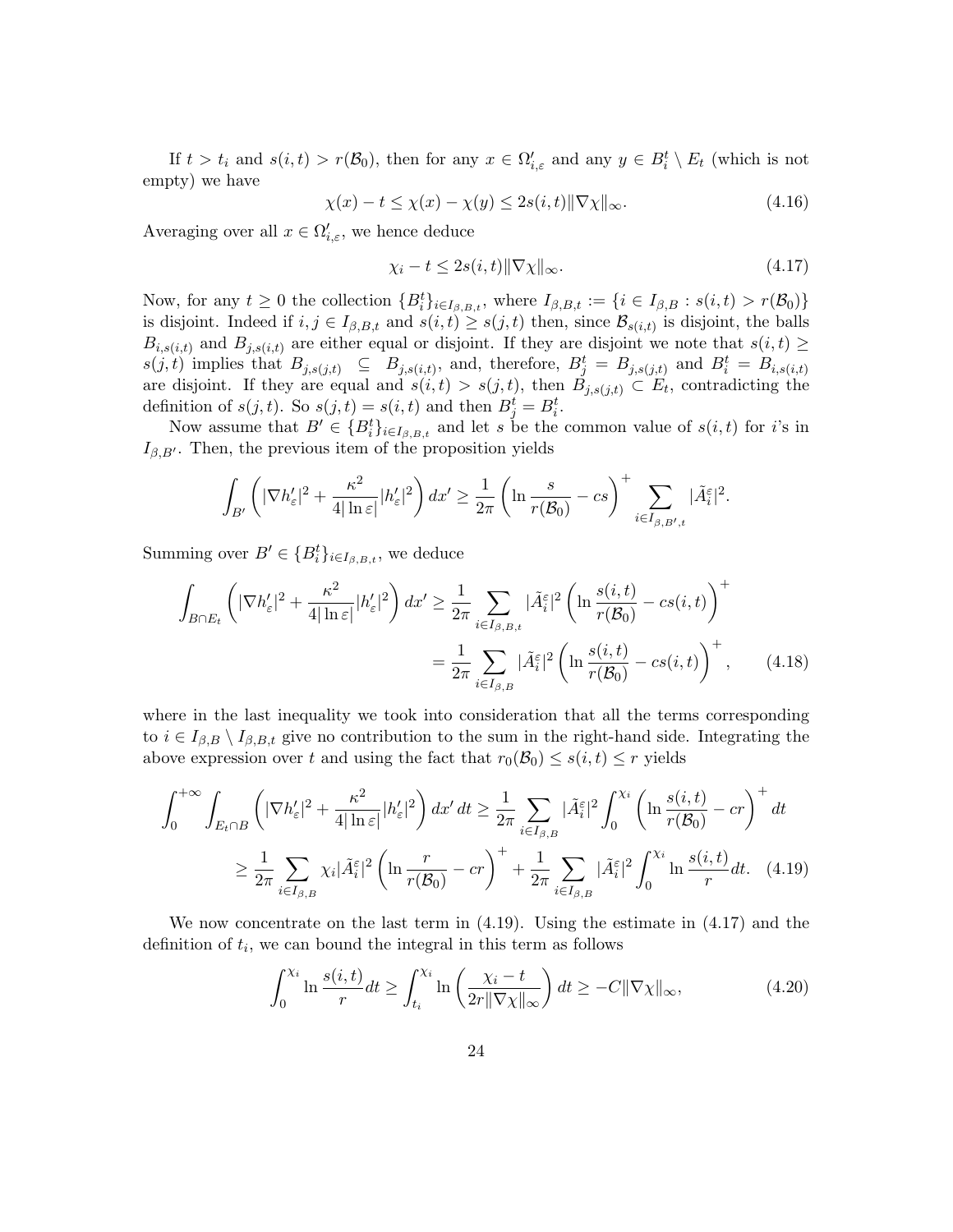for some universal  $C > 0$ , which is obtained by an explicit computation and the fact that  $r \le r_0 < 1$ . Finally, combining (4.20) with (4.19), the statement follows from (4.15).  $\Box$ 

Remark 4.4. Inspecting the proof, we note that the statements of the proposition are still true with the left-hand sides replaced by  $\int_{B\setminus\mathcal{B}_0}\chi|\nabla h_{\varepsilon}'|^2\,dx'+\frac{\kappa^2}{4|\ln \varepsilon|}$  $\frac{\kappa^2}{4|\ln\varepsilon|}\int_B\chi |h'_\varepsilon|^2dx'$  (with  $\chi\equiv 1$ or  $\chi$  Lipschitz, respectively).

### 5 Energy displacement

In this section, we follow the idea of [35] of localizing the ball construction and combine it with a "energy displacement" which allows to reduce to the situation where the energy density in (3.15) is bounded below. For the proposition below we define for all  $x' \in \mathbb{T}_{\ell^{\varepsilon}}^2$ :

$$
\nu^{\varepsilon}(x') := \sum_{i \in I_{\beta}} |\tilde{A}_i^{\varepsilon}|^2 \tilde{\delta}_i^{\varepsilon}(x'),\tag{5.1}
$$

where  $\tilde{\delta}_i^{\varepsilon}(x')$  is given by (3.18). We also recall that  $\rho_{\varepsilon}$  defined in (3.1) is the expected radius of droplets in a minimizing configuration in the blown up coordinates.

We cover  $\mathbb{T}_{\ell^{\varepsilon}}^2$  by the balls of radius  $\frac{1}{4}r_0$  whose centers are in  $\frac{r_0}{8}\mathbb{Z}^2$ . We call this cover  $\{U_{\alpha}\}_\alpha$  and  $\{x_{\alpha}\}_\alpha$  the centers. We also introduce  $D_{\alpha} := B(x_{\alpha}, \frac{3r_0}{4})$ .

**Proposition 5.1.** Let  $h'_{\varepsilon}$  satisfy (3.16), assume (2.19) holds, and set

$$
f_{\varepsilon} := |\nabla h_{\varepsilon}'|^2 + \frac{\kappa^2}{2|\ln \varepsilon|} |h_{\varepsilon}'|^2 - \frac{1}{2\pi} |\ln \rho_{\varepsilon}| \nu^{\varepsilon}.
$$
 (5.2)

Then there exist  $\varepsilon_0 > 0$  as in Proposition 4.2 and constants  $c, C > 0$  depending only on  $\overline{\delta}$ and κ such that for all  $\varepsilon < \varepsilon_0$ , there exists a family of integers  $\{n_\alpha\}_\alpha$  and a density  $g_\varepsilon$  on  $\mathbb{T}_{\ell^{\varepsilon}}^2$  with the following properties.

-  $g_{\varepsilon}$  is bounded below:

$$
g_{\varepsilon} \ge -c \ln^2(M_{\varepsilon} + 2) \quad on \; \mathbb{T}^2_{\ell^{\varepsilon}}.
$$

- For any  $\alpha$ ,

$$
n_{\alpha}^{2} \leq C \left( g_{\varepsilon}(D_{\alpha}) + c \ln^{2}(M_{\varepsilon} + 2) \right).
$$

- For any Lipschitz function  $\chi$  on  $\mathbb{T}_{\ell^{\varepsilon}}^2$  we have

$$
\left| \int_{\mathbb{T}_{\ell^{\varepsilon}}^2} \chi(f_{\varepsilon} - g_{\varepsilon}) dx' \right| \le C \sum_{\alpha} \left( \nu^{\varepsilon}(U_{\alpha}) + (n_{\alpha} + M_{\varepsilon}) \ln(n_{\alpha} + M_{\varepsilon} + 2) \right) \| \nabla \chi \|_{L^{\infty}(D_{\alpha})}.
$$
\n(5.3)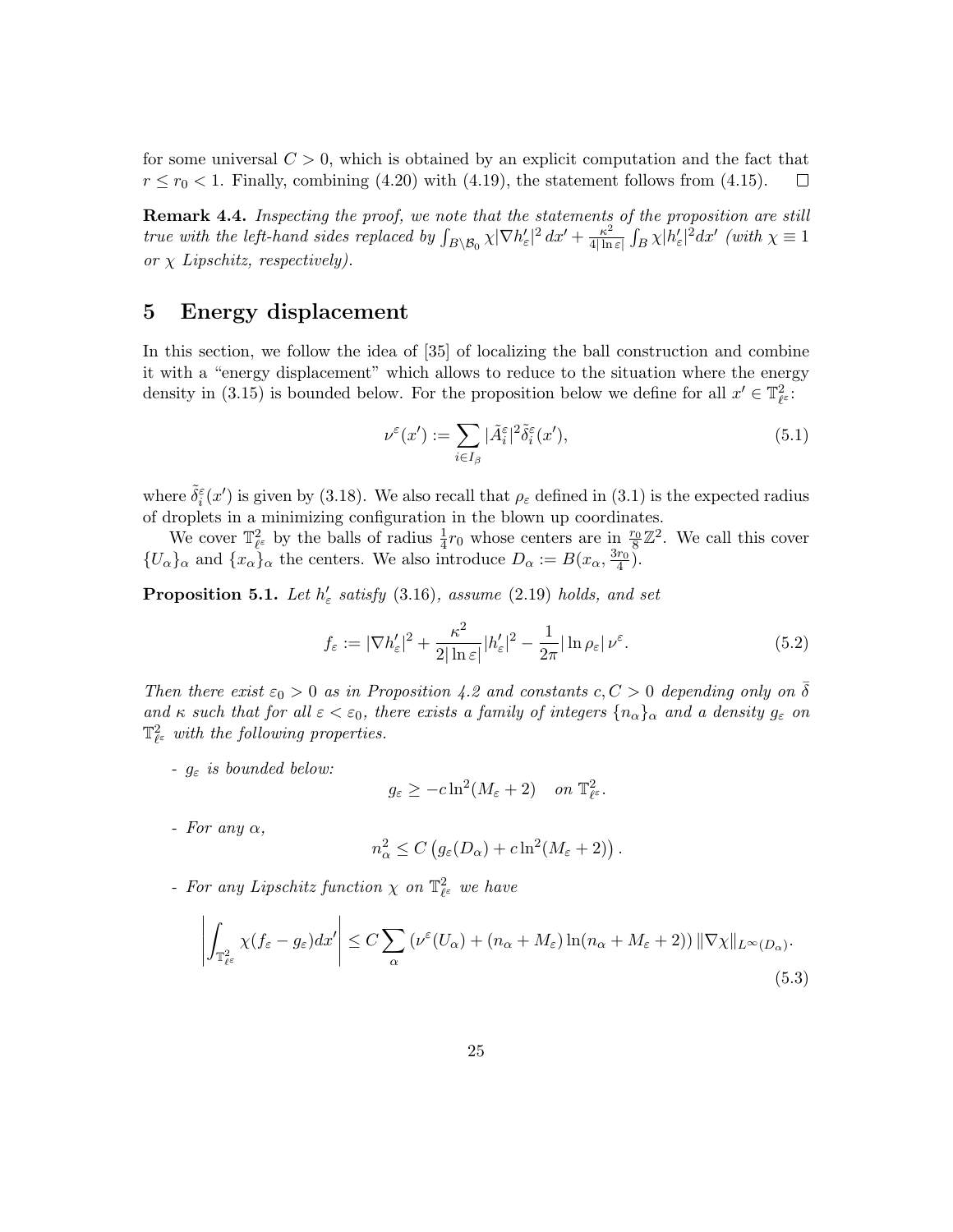Proof. The proof follows the method of [32], involving a localization of the ball construction followed by energy displacement. Here we follow [35, Proposition 4.9]. One key difference is the restriction to  $I_\beta$  which means we cover only those  $\Omega'_{i,\varepsilon}$  satisfying  $A_i^{\varepsilon} \geq \beta$  as in Proposition  $(4.2)$ .

### - Step 1: Localization of the ball construction.

We use  $U_{\alpha}$  defined above as the cover on  $\mathbb{T}_{\ell^{\varepsilon}}^2$ . For each  $U_{\alpha}$  covering at least one droplet whose volume is greater or equal than  $\beta$  and for any  $r \in (r(\mathcal{B}_0), \frac{1}{4})$  $\frac{1}{4}r_0$ ) we construct disjoint balls  $\mathcal{B}_r^{\alpha}$  covering all  $\Omega'_{i,\varepsilon}$  with  $i \in I_{\beta,U_{\alpha}}$ , using Proposition 4.2. Then choosing a small enough  $\rho \in (r(\mathcal{B}_0), \frac{1}{4})$  $\frac{1}{4}r_0$ ) independent of  $\varepsilon$  (to be specified below), we may extract from  $\cup_\alpha \mathcal{B}^\alpha_\rho$  a disjoint family which covers  $\cup_{i\in I_\beta}\Omega'_{i,\varepsilon}$  as follows: Denoting by C a connected component of  $\cup_\alpha \mathcal{B}^\alpha_\rho$ , we claim that there exists  $\alpha_0$  such that  $\mathcal{C} \subset U_{\alpha_0}$ . Indeed if  $x \in \mathcal{C}$  and letting  $\lambda$  be a Lebesgue number<sup>1</sup> of the covering of  $\mathbb{T}_{\ell^{\varepsilon}}^2$  by  $\{U_{\alpha}\}_{\alpha}$  (it is easy to see that in our case  $\frac{1}{4}r_0 < \lambda < \frac{1}{2}r_0$ , there exists  $\alpha_0$  such that  $B(x, \lambda) \subset U_{\alpha_0}$ . If C intersected the complement of  $U_{\alpha_0}$ , there would exist a chain of balls connecting x to  $(U_{\alpha_0})^c$ , each of which would intersect  $U_{\alpha_0}$ . Each of the balls in the chain would belong to some  $\mathcal{B}_{\rho}^{\alpha'}$  with  $\alpha'$  such that dist  $(U_{\alpha'}, U_{\alpha_0}) \leq 2\rho < \frac{1}{2}r_0$ . Thus, calling k the universal maximum number of  $\alpha''$ s such that dist  $(U_{\alpha'}, U_{\alpha_0}) < \frac{1}{2}$  $\frac{1}{2}r_0$ , the length of the chain is at most  $2k\rho$  and thus  $\lambda \leq 2k\rho$ . If we choose  $\rho < \lambda/(2k)$ , this is impossible and the claim is proved. Let us then choose  $\rho = \lambda/(4k)$ . By the above, each C is included in some  $U_{\alpha}$ .

We next obtain a disjoint cover of  $\cup_{i\in I_\beta}\Omega_{i,\varepsilon}'$  from  $\cup_\alpha\mathcal{B}_\rho^\alpha$ . Let C be a connected component of  $\cup_{\alpha} \mathcal{B}_{\rho}^{\alpha}$ . By the discussion of the preceding paragraph, there exists an index  $\alpha_0$  such that  $\mathcal{C} \subset U_{\alpha_0}$ . We then remove from  $\mathcal{C}$  all the balls which do not belong to  $\mathcal{B}_{\rho}^{\alpha_0}$  and still denote by  $\mathcal{B}_{\rho}^{\alpha_0}$  the obtained collection. We repeat this process for all the connected components and obtain a disjoint cover  $\mathcal{B}_{\rho} = \cup_{\alpha} \mathcal{B}_{\rho}^{\alpha}$  of  $\cup_{i \in I_{\beta}} \Omega'_{i,\varepsilon}$ . Note that this procedure uniquely associates an  $\alpha$  to a given  $B \in \mathcal{B}_{\rho}$ , as well as to each  $\Omega'_{i,\varepsilon}$  for a given  $i \in I_{\beta}$  by assigning to it the ball in  $\mathcal{B}_{\rho}$  that covers it, and then the  $\alpha$  of this ball. We will use this repeatedly below. We also slightly abuse the notation by sometimes using  $\mathcal{B}_{\rho}^{\alpha}$  to denote the union of the balls in the family  $\mathcal{B}_{\rho}^{\alpha}$ .

We now proceed to the energy displacement.

#### - Step 2: Energy displacement in the balls.

Note that by construction every ball in  $\mathcal{B}_{\rho}^{\alpha}$  is included in  $U_{\alpha}$ . From the last item of Proposition 4.2 applied to a ball  $B \in \mathcal{B}_{\rho}^{\alpha}$ , if  $\varepsilon$  is small enough then, for any Lipschitz non-negative  $\chi$  we have for some  $c > 0$  depending only on  $\kappa$  and  $\delta$  and a universal  $C > 0$ 

$$
\int_B \chi \left( |\nabla h_{\varepsilon}'|^2 + \frac{\kappa^2}{4|\ln \varepsilon|} |h_{\varepsilon}'|^2 \right) dx' - \frac{1}{2\pi} \left( \ln \frac{\rho}{r(\mathcal{B}_0^{\alpha})} - c\rho \right)^+ \sum_{i \in I_{\beta, B}} \chi_i |\tilde{A}_i^{\varepsilon}|^2
$$
\n
$$
\geq -C \nu^{\varepsilon}(B) \|\nabla \chi\|_{L^{\infty}(B)},
$$

<sup>&</sup>lt;sup>1</sup>A Lebesgue number of a covering of a compact set is a number  $\lambda > 0$  such that every subset of diameter less than  $\lambda$  is contained in some element of the covering.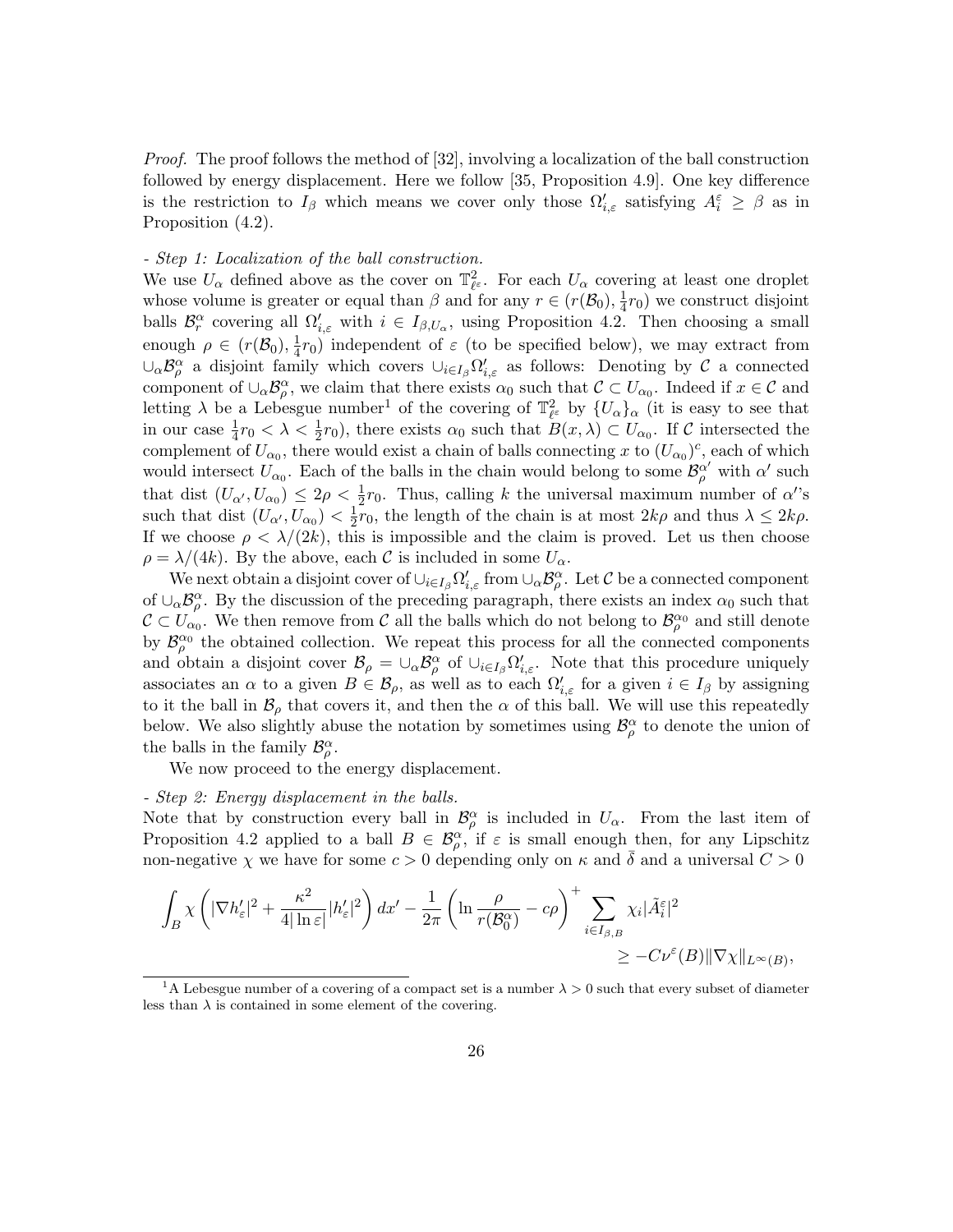where  $\nu^{\varepsilon}$  is defined by (5.1). Rewriting the above, recalling the definition (3.1) and defining  $n_{\alpha} \geq 1$  to be the number of droplets included in  $U_{\alpha} \supset B$  and satisfying  $A_i^{\varepsilon} \geq \beta$ , we have

$$
\begin{aligned} \int_{B} \chi \left( |\nabla h_{\varepsilon}'|^2 + \frac{\kappa^2}{4|\ln \varepsilon|} |h_{\varepsilon}'|^2 \right) dx' - \frac{1}{2\pi} \left( \ln \frac{\rho}{n_{\alpha}\rho_{\varepsilon}} - c \right) \sum_{i \in I_{\beta, B}} \chi_i |\tilde{A}_{i}^{\varepsilon}|^2 + \int_{B} \chi \omega_{\varepsilon} dx' \\ \geq -C \nu^{\varepsilon}(B) \|\nabla \chi\|_{L^{\infty}(B)}, \end{aligned}
$$

where we set  $\bar{r}_{\alpha} := \frac{r(\mathcal{B}_{0}^{\alpha})}{q_{\epsilon}}$  $\frac{p_{0}}{p_{\varepsilon}}$  and define (recall that  $\alpha$  implicitly depends on  $i \in I_{\beta}$ )

$$
\omega_{\varepsilon}(x') := \frac{1}{2\pi} \sum_{i \in I_{\beta}} |\tilde{A}_{i}^{\varepsilon}|^{2} \ln \left( \frac{r(\mathcal{B}_{0}^{\alpha})}{n_{\alpha} \rho_{\varepsilon}} \right) \tilde{\delta}_{i}^{\varepsilon}(x') = \frac{1}{2\pi} \sum_{i \in I_{\beta}} |\tilde{A}_{i}^{\varepsilon}|^{2} \ln \left( \frac{\bar{r}_{\alpha}}{n_{\alpha}} \right) \tilde{\delta}_{i}^{\varepsilon}(x'). \tag{5.4}
$$

The quantity  $\omega_{\varepsilon}$  in some sense measures the discrepancy between the droplets  $\Omega'_{i,\varepsilon}$  and balls of radius  $\rho_{\varepsilon}$ . We will thus naturally use  $M_{\varepsilon}$  in (3.13) to control it. Note also that it is only supported in the droplets, hence in the balls of  $\mathcal{B}_{\rho}$ .

Applying Lemma 3.1 of [32] to

$$
f_{B,\varepsilon} = \left( |\nabla h_{\varepsilon}'|^2 + \frac{\kappa^2}{4|\ln \varepsilon|} |h_{\varepsilon}'|^2 - \frac{1}{2\pi} \left( \ln \frac{\rho}{\rho_{\varepsilon} n_{\alpha}} - c \right) \sum_{i \in I_{\beta,B}} |\tilde{A}_i^{\varepsilon}|^2 \tilde{\delta}_i^{\varepsilon} + \omega_{\varepsilon} \right) \mathbf{1}_B
$$

we deduce the existence of a positive measure  $g_{B,\varepsilon}$  such that

$$
||f_{B,\varepsilon} - g_{B,\varepsilon}||_{\text{Lip}^*} \leq C\nu^{\varepsilon}(B),\tag{5.5}
$$

where Lip<sup>∗</sup> denotes the dual norm to the space of Lipschitz functions and  $C > 0$  is universal.

#### - Step 3: Energy displacement on annuli and definition of  $g_{\varepsilon}$ .

We define a set  $C_{\alpha}$  as follows: recall that  $\rho$  was assumed equal to  $\lambda/(4k)$ , where  $\lambda \leq \frac{1}{4}$  $rac{1}{4}r_0$ and k bounds the number of  $\alpha$ 's such that dist  $(U_{\alpha'}, U_{\alpha}) < \frac{1}{2}$  $\frac{1}{2}r_0$  for any given  $\alpha$ . Therefore the total radius of the balls in  $\mathcal{B}_{\rho}$  which are at distance less than  $r_0$  from  $U_{\alpha}$  is at most  $k\rho = \frac{1}{16}r_0$ . In particular, letting  $T_\alpha$  denote the set of  $t \in (\frac{r_0}{2}, \frac{3r_0}{4})$  such that the circle of center  $x_\alpha$  (where we recall  $x_\alpha$  is the center of  $U_\alpha$ ) and radius t does not intersect  $\mathcal{B}^\alpha_\rho$ , we have  $|T_{\alpha}| \geq \frac{3}{16}r_0$ . We let  $C_{\alpha} = \{x \mid |x - x_{\alpha}| \in T_{\alpha}\}\$  and recall that  $D_{\alpha} = B(x_{\alpha}, \frac{3r_0}{4})$ .

Let  $t \in T_\alpha$ . Arguing exactly as in the proof of (4.10), we find that

$$
\int_{\partial B(x_{\alpha},t)} |\nabla h_{\varepsilon}'|^2 d\mathcal{H}^1(x') + \frac{\kappa^2}{4|\ln \varepsilon|} \int_{B(x_{\alpha},t)} |h_{\varepsilon}'|^2 dx' \ge \frac{m_{\varepsilon,t}^2}{2\pi t} \left(1 - \frac{\kappa^2 t}{4|\ln \varepsilon|}\right)
$$

with  $m_{\varepsilon,t} := \int_{B(x_{\alpha},t)} (\mu_{\varepsilon}'(x') - \bar{\mu}^{\varepsilon}) dx'.$  Arguing as in (4.12) and using the fact that  $B(x_{\alpha}, \frac{1}{2})$  $rac{1}{2}r_0$ contains all the droplets with  $i \in I_{\beta,U_{\alpha}}$ , we find that we can take  $\varepsilon$  sufficiently small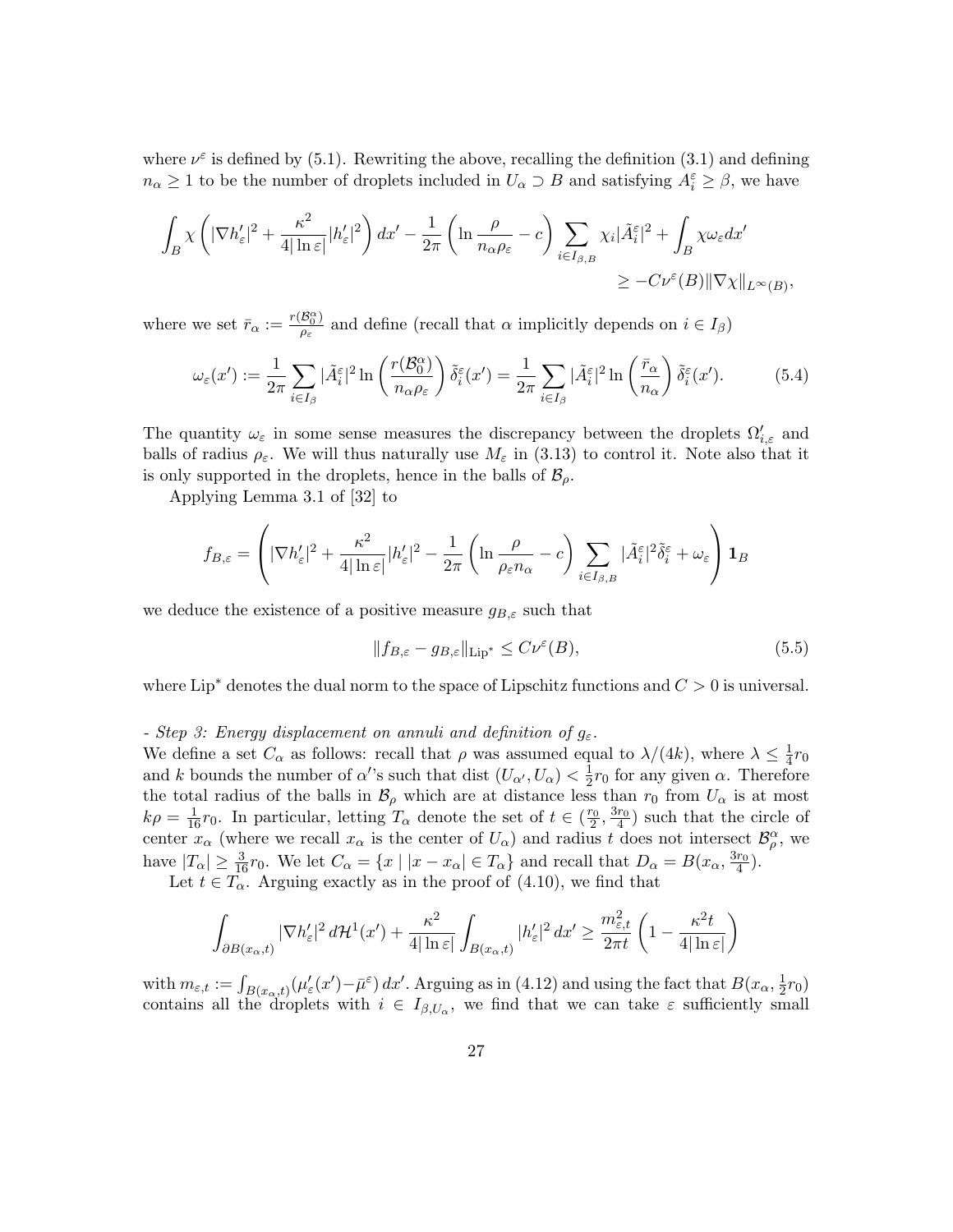depending on  $\kappa$ , and  $r_0$  sufficiently small depending on  $\kappa$  and  $\bar{\delta}$  such that for all  $t \in T_\alpha$ ,

$$
\int_{\partial B(x_{\alpha},t)}|\nabla h_{\varepsilon}'|^2\,d\mathcal{H}^1(x')+\frac{\kappa^2}{4|\ln \varepsilon|}\int_{B(x_{\alpha},t)}|h_{\varepsilon}'|^2\,dx'\geq \frac{1}{4\pi t}\Bigg(\sum_{i\in I_{\beta,U_{\alpha}}}A_i^{\varepsilon}\Bigg)^2.
$$

Integrating this over  $t \in T_\alpha$ , using that  $|T_\alpha| \geq \frac{3}{16}r_0$ , we obtain that

$$
\int_{C_{\alpha}} |\nabla h_{\varepsilon}'|^2 dx' + \frac{\kappa^2}{4|\ln \varepsilon|} \int_{D_{\alpha}} |h_{\varepsilon}'|^2 dx' \ge c \left( \sum_{i \in I_{\beta, U_{\alpha}}} A_i^{\varepsilon} \right)^2, \tag{5.6}
$$

with  $c > 0$  depending only on  $r_0$ , hence on  $\kappa$  and  $\overline{\delta}$ .

We now trivially extend the estimate in (5.6) to all  $\alpha$ 's, including those  $U_{\alpha}$  that contain no droplets of size greater or equal than  $\beta$ . The overlap number of the sets  ${C_{\alpha}}_{\alpha}$ , defined as the maximum number of sets to which a given  $x' \in \mathbb{T}_{\ell^{\varepsilon}}^2$  belongs is bounded above by the overlap number of the sets  $\{D_{\alpha}\}_\alpha$ , call it k'. Since the latter collection of balls covers the entire  $\mathbb{T}_{\ell^{\varepsilon}}^2$ , we have  $k' \geq 1$ . Then, letting

$$
f'_{\varepsilon} := f_{\varepsilon} - \sum_{B \in \mathcal{B}_{\rho}} f_{B,\varepsilon} = \left( |\nabla h'_{\varepsilon}|^2 + \frac{\kappa^2}{2|\ln \varepsilon|} |h'_{\varepsilon}|^2 \right) \mathbf{1}_{\mathbb{T}^2_{\ell^{\varepsilon}} \setminus \mathcal{B}_{\rho}} + \frac{\kappa^2}{4|\ln \varepsilon|} |h'_{\varepsilon}|^2 \mathbf{1}_{\mathcal{B}_{\rho}} + \frac{1}{2\pi} \sum_{i \in I_{\beta}} \left( \ln \frac{\rho}{n_{\alpha}} - c \right) |\tilde{A}_{i}^{\varepsilon}|^2 \tilde{\delta}_{i}^{\varepsilon} - \omega_{\varepsilon}, \tag{5.7}
$$

and

$$
f_{\alpha,\varepsilon} := \frac{1}{2k'} \left( |\nabla h_{\varepsilon}'|^2 + \frac{\kappa^2}{4|\ln \varepsilon|} |h_{\varepsilon}'|^2 \right) \mathbf{1}_{C_{\alpha}} + \frac{1}{2\pi} \sum_{i \in I_{\beta, \mathcal{B}_{\rho}^{\alpha}}} |\tilde{A}_{i}^{\varepsilon}|^2 \left( \ln \frac{\rho}{n_{\alpha}} - c \right) \tilde{\delta}_{i}^{\varepsilon} - \omega_{\varepsilon} \mathbf{1}_{\mathcal{B}_{\rho}^{\alpha}}, \tag{5.8}
$$

we have

$$
f'_{\varepsilon} - \sum_{\alpha} f_{\alpha,\varepsilon} \ge \left( |\nabla h'_{\varepsilon}|^2 + \frac{\kappa^2}{2|\ln \varepsilon|} |h'_{\varepsilon}|^2 \right) \mathbf{1}_{\mathbb{T}^2_{\ell} \times \mathcal{B}_{\rho}} - \frac{1}{2k'} \sum_{\alpha} \left( |\nabla h'_{\varepsilon}|^2 + \frac{\kappa^2}{4|\ln \varepsilon|} |h'_{\varepsilon}|^2 \right) \mathbf{1}_{C_{\alpha}} + \frac{\kappa^2}{4|\ln \varepsilon|} |h'_{\varepsilon}|^2 \mathbf{1}_{\mathcal{B}_{\rho}} \ge \frac{1}{2} \left( |\nabla h'_{\varepsilon}|^2 + \frac{\kappa^2}{2|\ln \varepsilon|} |h'_{\varepsilon}|^2 \right) \mathbf{1}_{\mathbb{T}^2_{\ell} \times \mathcal{B}_{\rho}} + \frac{\kappa^2}{4|\ln \varepsilon|} |h'_{\varepsilon}|^2 \mathbf{1}_{\mathcal{B}_{\rho}} \ge 0 \qquad (5.9)
$$

and from (5.6)

$$
f_{\alpha,\varepsilon}(D_{\alpha}) = \frac{1}{2k'} \int_{C_{\alpha}} \left( |\nabla h_{\varepsilon}'|^{2} + \frac{\kappa^{2}}{4|\ln \varepsilon|} |h_{\varepsilon}'|^{2} \right) dx' + \frac{1}{2\pi} \left( \ln \frac{\rho}{n_{\alpha}} - c \right) \sum_{i \in I_{\beta, \mathcal{B}_{\rho}^{\alpha}}} |\tilde{A}_{i}^{\varepsilon}|^{2} - \omega_{\varepsilon}(D_{\alpha})
$$
  

$$
\geq c \left( \sum_{i \in I_{\beta, U_{\alpha}}} A_{i}^{\varepsilon} \right)^{2} - \frac{1}{2\pi} \ln n_{\alpha} \sum_{i \in I_{\beta, \mathcal{B}_{\rho}^{\alpha}}} |\tilde{A}_{i}^{\varepsilon}|^{2} - \omega_{\varepsilon}(D_{\alpha}) - C \sum_{i \in I_{\beta, \mathcal{B}_{\rho}^{\alpha}}} |\tilde{A}_{i}^{\varepsilon}|^{2}, \qquad (5.10)
$$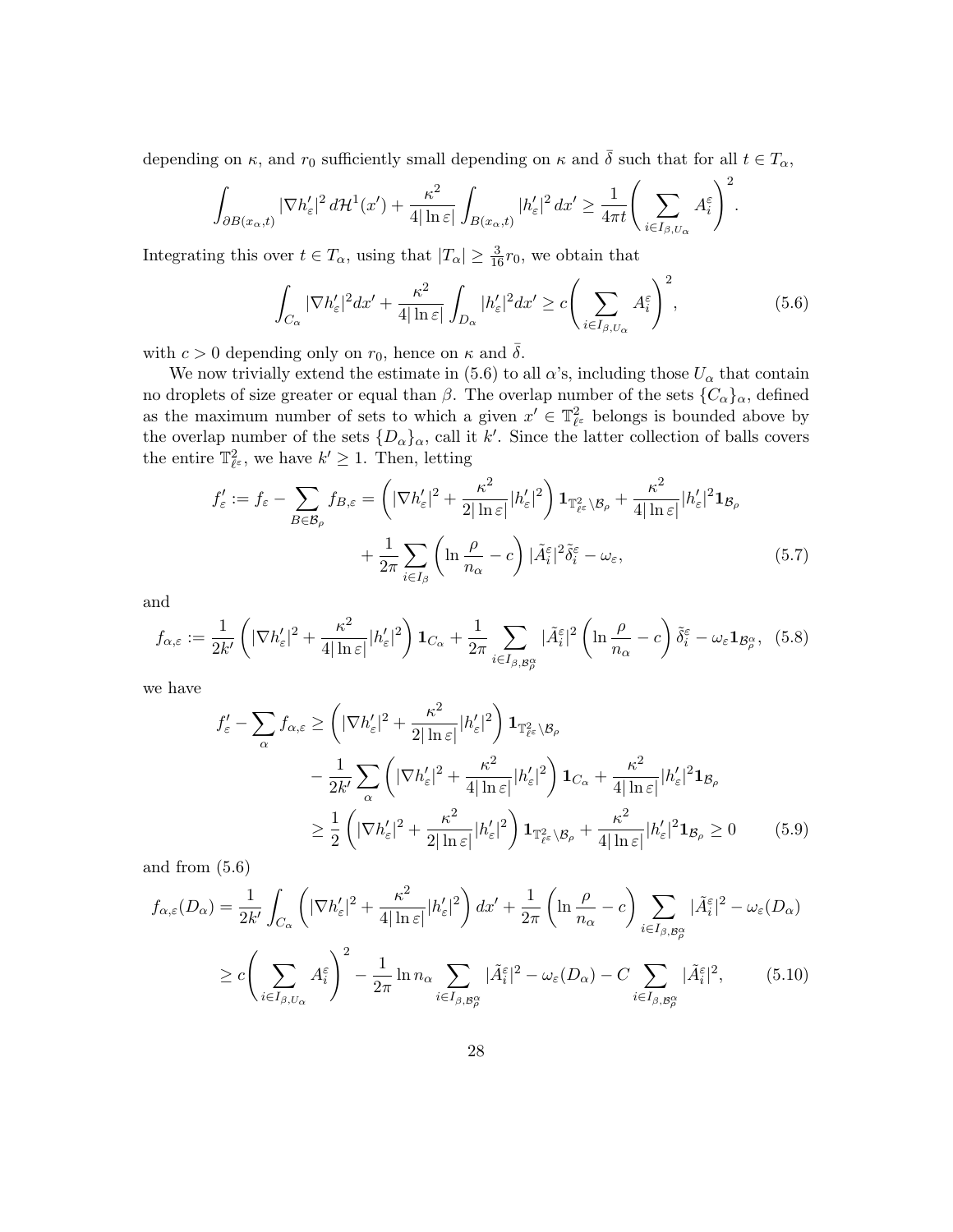for some  $C, c > 0$  depending only on  $\kappa$  and  $\bar{\delta}$ . Now we combine the middle two terms, using the definition of  $\omega_{\varepsilon,\alpha}$  in (5.4), to obtain

$$
f_{\alpha,\varepsilon}(D_{\alpha}) \ge c \left(\sum_{i \in I_{\beta,U_{\alpha}}} A_i^{\varepsilon}\right)^2 - \frac{1}{2\pi} \ln \bar{r}_{\alpha} \sum_{i \in I_{\beta,\mathcal{B}_{\beta}^{\alpha}}} |\tilde{A}_i^{\varepsilon}|^2 - C \sum_{i \in I_{\beta,\mathcal{B}_{\beta}^{\alpha}}} |\tilde{A}_i^{\varepsilon}|^2. \tag{5.11}
$$

The next step is to bound  $\bar{r}_{\alpha}$ . We separate those  $\Omega'_{i,\varepsilon}$  with  $A_i^{\varepsilon} \geq 3^{2/3}\pi\gamma^{-1}$  and those with  $A_i^{\varepsilon} < 3^{2/3}\pi\gamma^{-1}$ . We denote (with s for "small" and b for "big")

$$
I_{\beta,\alpha}^s = \left\{ i \in I_{\beta,U_\alpha} : A_i^{\varepsilon} \le 3^{2/3} \pi \gamma^{-1} \right\},
$$
  
\n
$$
I_{\beta,\alpha}^b = I_{\beta,U_\alpha} \backslash I_{\beta,\alpha}^s,
$$
  
\n
$$
n_{\alpha_s} = \# I_{\beta,\alpha}^s.
$$

For the small droplets, we use the obvious bound

$$
\sum_{i \in I_{\beta,\alpha}^s} |A_i^{\varepsilon}|^{1/2} \leq cn_{\alpha_s},\tag{5.12}
$$

with a universal  $c > 0$ , while for the large droplets we use that in view of the definition of  $M_{\varepsilon}$  in (3.13) we have

$$
\sum_{i \in I_{\beta,\alpha}^b} |A_i^{\varepsilon}|^{1/2} \le C \sum_{i \in I_{\beta,\alpha}^b} A_i^{\varepsilon} \le C'M_{\varepsilon},\tag{5.13}
$$

for some universal  $C, C' > 0$ . We can now proceed to controlling  $\bar{r}_{\alpha}$ . By (3.1) and (4.3), for universally small  $\varepsilon$  we have

$$
\bar{r}_{\alpha} \le C \sum_{i \in I_{\beta, U_{\alpha}}} P_i^{\varepsilon},\tag{5.14}
$$

for some universal  $C > 0$ . In view of  $(3.13)$ ,  $(5.13)$  and  $(5.12)$ , we deduce from Remark 3.2 that for universally small  $\varepsilon$  we have

$$
\begin{split} \bar{r}_{\alpha} &\leq C \Big( M_{\varepsilon} + \sqrt{4\pi} \sum_{i \in I_{\beta, U_{\alpha}}} |A_{i}^{\varepsilon}|^{1/2} \Big) \\ &\leq C \Big( M_{\varepsilon} + cn_{\alpha_{s}} + C'M_{\varepsilon} \Big) \leq C'' (n_{\alpha_{s}} + M_{\varepsilon}) \leq C'' (1 + n_{\alpha_{s}} + M_{\varepsilon}), \end{split} \tag{5.15}
$$

where  $c, C, C', C'' > 0$  are universal. Therefore, (5.11) becomes

$$
f_{\alpha,\varepsilon}(D_{\alpha}) \ge c \bigg(\sum_{i \in I_{\beta,\alpha}^{s}} A_{i}^{\varepsilon}\bigg)^{2} + c \bigg(\sum_{i \in I_{\beta,\alpha}^{b}} A_{i}^{\varepsilon}\bigg)^{2} - C \ln \bar{r}_{\alpha} \sum_{i \in I_{\beta,\mathcal{B}_{\beta}^{\alpha}}} |\tilde{A}_{i}^{\varepsilon}|^{2} - C'''' \sum_{i \in I_{\beta,\mathcal{B}_{\beta}^{\alpha}}} |\tilde{A}_{i}^{\varepsilon}|^{2},
$$
  

$$
\ge c\beta^{2} n_{\alpha_{s}}^{2} + c \bigg(\sum_{i \in I_{\beta,\alpha}^{b}} A_{i}^{\varepsilon}\bigg)^{2} - C' \ln(C''(1 + n_{\alpha_{s}} + M_{\varepsilon})) \bigg(n_{\alpha_{s}} + \sum_{i \in I_{\beta,\alpha}^{b}} A_{i}^{\varepsilon}\bigg), \quad (5.16)
$$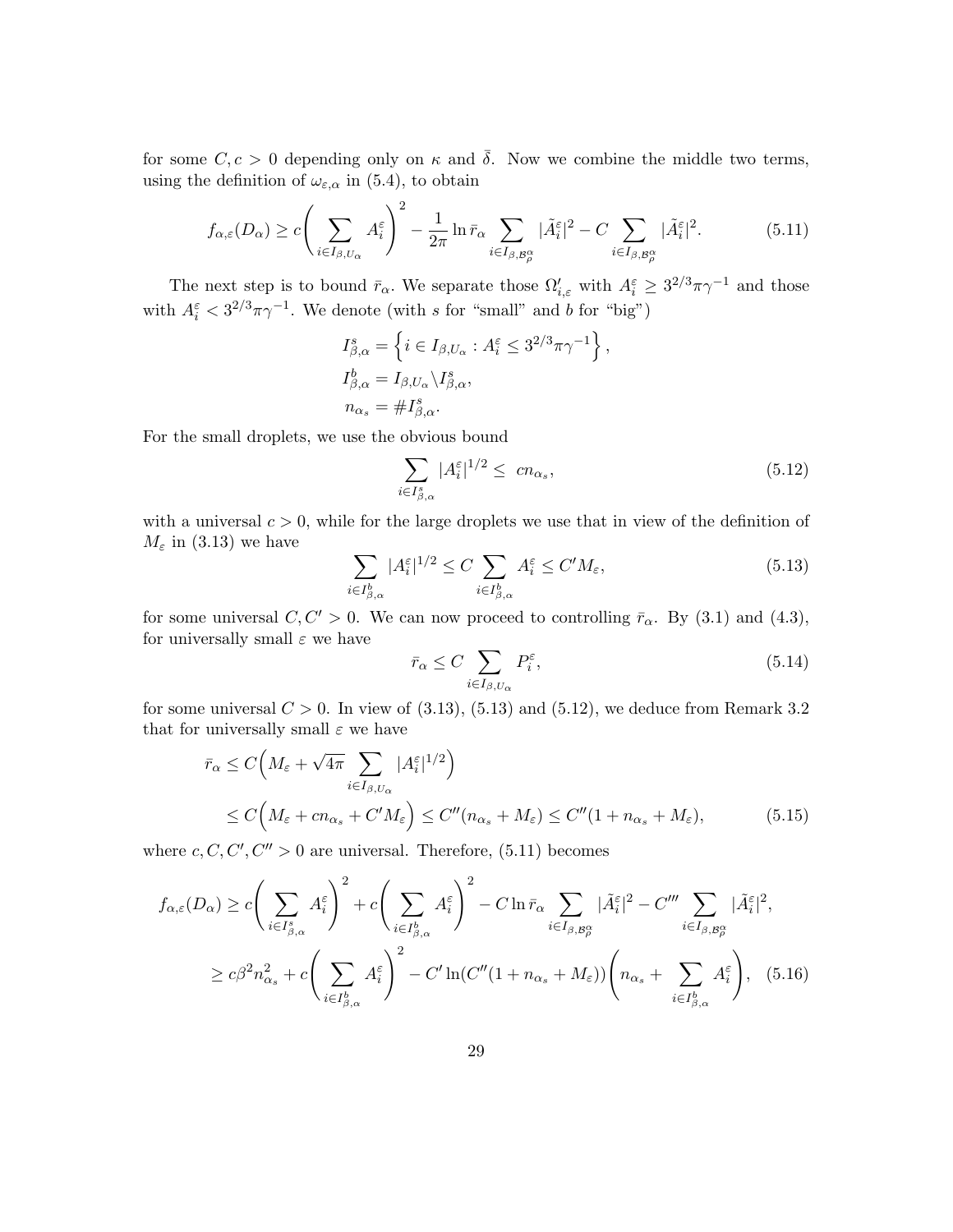where  $C, C' > 0$  are universal,  $c, C'', C''' > 0$  depend only on  $\kappa$  and  $\bar{\delta}$ , and  $C'$  was chosen so that  $C|\tilde{A}_{i}^{\varepsilon}|^{2} \leq C'(A_{i}^{\varepsilon}+1)$ .

We now claim that this implies that

$$
f_{\alpha,\varepsilon}(D_{\alpha}) \ge \frac{c}{2}\beta^2 n_{\alpha_{s}}^2 + \frac{c}{2} \left(\sum_{i \in I_{\beta,\alpha}^{b}} A_i^{\varepsilon}\right)^2 - C''' \ln^2(M_{\varepsilon} + 2),\tag{5.17}
$$

where  $C''' > 0$  depends only on  $\kappa$  and  $\bar{\delta}$ . This is seen by minimization of the right-hand side, as we now detail. For the rest of the proof, all constants will depend only on  $\kappa$  and  $\bar{\delta}$ . For shortness, we will set  $X := \sum_{i \in I_{\beta,\alpha}^b} \bar{A}_i^{\varepsilon}$ .

First assume  $n_{\alpha_s} = 0$ . Then (5.16) can be rewritten

$$
f_{\alpha,\varepsilon}(D_{\alpha}) \ge cX^2 - C'\ln(C''(1+M_{\varepsilon})))X,
$$

By minimization of the quadratic polynomial in the right-hand side, we easily see that an inequality of the form (5.17) holds. Second, let us consider the case  $n_{\alpha_s} \geq 1$ . We may use the obvious inequality  $\log(1 + x + y) \leq \log(1 + x) + \log(1 + y)$  that holds for all  $x \geq 0$  and  $y \geq 0$  to bound from below

$$
\frac{c}{2}\beta^2 n_{\alpha_s}^2 + \frac{c}{2}X^2 - C'\ln(C''(1 + n_{\alpha_s} + M_\varepsilon))(n_{\alpha_s} + X) \ge \frac{c}{2}\beta^2 n_{\alpha_s}^2 + \frac{c}{2}X^2
$$
  
-  $C(n_{\alpha_s} + X) - Cn_{\alpha_s}\ln(n_{\alpha_s} + 1) - CX\ln(n_{\alpha_s} + 1) - C\ln(M_\varepsilon + 1)(n_{\alpha_s} + X). \tag{5.18}$ 

It is clear that the first three negative terms on the right-hand side can be absorbed into the first two positive terms, at the expense of a possible additive constant, which yields

$$
\frac{c}{2}\beta^2 n_{\alpha_s}^2 + \frac{c}{2}X^2 - C'\ln(C''(n_{\alpha_s} + M_\varepsilon))(n_{\alpha_s} + X) \n\ge \frac{c}{4}\beta^2 n_{\alpha_s}^2 + \frac{c}{4}X^2 - C\ln(M_\varepsilon + 1)(n_{\alpha_s} + X) - C.
$$
 (5.19)

Then by quadratic optimization the right hand side of (5.19) is bounded below by  $-C \ln^2(M_\varepsilon +$ 2) (after possibly changing the constant). Inserting this into (5.16), we obtain (5.17).

We then apply [32, Lemma 3.2] over  $D_{\alpha}$  to  $f_{\alpha,\varepsilon} + C''' |D_{\alpha}|^{-1} \ln^2(M_{\varepsilon} + 2)$ , where  $C'''$  is the constant in the right-hand side of (5.17). We then deduce the existence of a measure  $g_{\alpha,\varepsilon}$  on  $\mathbb{T}^2_{\ell^{\varepsilon}}$  supported in  $D_{\alpha}$  such that  $g_{\alpha,\varepsilon} \geq -C'''|D_{\alpha}|^{-1}\ln^2(M_{\varepsilon}+2)$  and such that for every Lipschitz function  $\chi$ 

$$
\left| \int_{D_{\alpha}} \chi(f_{\alpha,\varepsilon} - g_{\alpha,\varepsilon}) dx' \right| \le 2 \operatorname{diam} (D_{\alpha}) \|\nabla \chi\|_{L^{\infty}(D_{\alpha})} f_{\alpha,\varepsilon}^{-}(D_{\alpha})
$$
  

$$
\le C \ln(n_{\alpha_{s}} + M_{\varepsilon} + 2) \|\nabla \chi\|_{L^{\infty}(D_{\alpha})} \sum_{i \in I_{\beta, \mathcal{B}_{\rho}^{\alpha}}} |\tilde{A}_{i}^{\varepsilon}|^{2}, \quad (5.20)
$$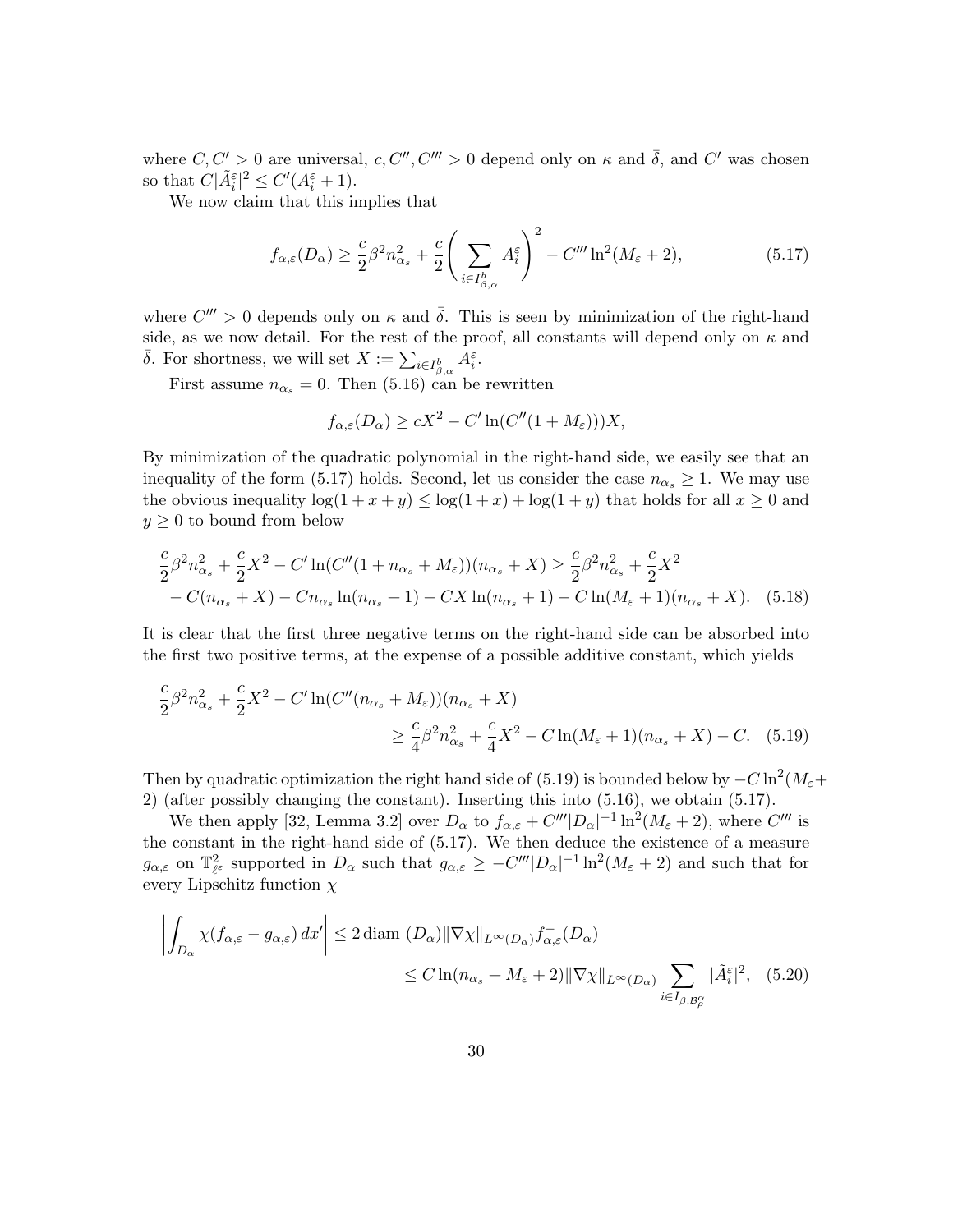and we have used the observation that

$$
f_{\alpha,\varepsilon} = \frac{1}{2k'} \left( |\nabla h_{\varepsilon}'|^2 + \frac{\kappa^2}{4|\ln \varepsilon|} |h_{\varepsilon}'|^2 \right) \mathbf{1}_{C_{\alpha}} + \frac{1}{2\pi} \sum_{i \in I_{\beta, \mathcal{B}_{\rho}^{\alpha}}} \left( \ln \frac{\rho}{\bar{r}_{\alpha}} - C \right) |\tilde{A}_{i}^{\varepsilon}|^2 \delta_{i}^{\varepsilon},\tag{5.21}
$$

and (5.15) to bound the negative part of  $f_{\alpha,\varepsilon}$ . In particular, taking  $\chi = 1$ , we deduce, in view of  $(5.17)$ , that

$$
g_{\alpha,\varepsilon}(D_{\alpha}) = f_{\alpha,\varepsilon}(D_{\alpha}) \ge \frac{c}{2} \beta^2 n_{\alpha_{s}}^2 + \frac{c}{2} \left( \sum_{i \in I_{\beta,\alpha}^{b}} A_i^{\varepsilon} \right)^2 - C''' \ln^2(M_{\varepsilon} + 2), \tag{5.22}
$$

from which it follows that

$$
g_{\alpha,\varepsilon}(D_{\alpha}) \ge c' \left( n_{\alpha_{s}}^{2} + (\#I_{\beta,\alpha})^{2} \right) - C''' \ln^{2}(M_{\varepsilon} + 2) \ge \frac{1}{2} c' n_{\alpha}^{2} - C''' \ln^{2}(M_{\varepsilon} + 2). \tag{5.23}
$$

Recalling the positivity of  $g_{B,\varepsilon}$  introduced in Step 2, we now let

$$
g_{\varepsilon} := \sum_{B \in \mathcal{B}_{\rho}} g_{B,\varepsilon} + \sum_{\alpha} g_{\alpha,\varepsilon} + \left( f_{\varepsilon}' - \sum_{\alpha} f_{\alpha,\varepsilon} \right), \tag{5.24}
$$

and observe that since  $f'_\varepsilon - \sum_\alpha f_{\alpha,\varepsilon}$  is also non-negative by (5.9), and since  $\sum_\alpha g_{\alpha,\varepsilon}$  is bounded below by  $-k'C'''|D_{\alpha}|^{-1}\ln^2(M_{\varepsilon}+2)$ , where, as before, k' is the overlap number of  ${D_{\alpha}}_{\alpha}$ , we have  $g_{\varepsilon} \ge -c \ln^2(M_{\varepsilon} + 2)$  for some  $c > 0$  depending only on  $\kappa$  and  $\bar{\delta}$ , which proves the first item. The second item follows from (5.23), (5.24) and the positiveness of  $g_{B,\varepsilon}$  and  $(f'_{\varepsilon}-\sum_{\alpha}f_{\alpha,\varepsilon}).$ 

- Step 4: Proof of the last item.

Using the definition of  $g_{\varepsilon}$  in (5.24), for any Lipschitz  $\chi$  we have

$$
\int_{\mathbb{T}^2_{\ell^{\varepsilon}}} \chi g_{\varepsilon} dx' = \sum_{B \in \mathcal{B}_{\rho}} \int_{\mathbb{T}^2_{\ell^{\varepsilon}}} \chi g_{B,\varepsilon} dx' + \sum_{\alpha} \int_{\mathbb{T}^2_{\ell^{\varepsilon}}} \chi (g_{\alpha,\varepsilon} - f_{\alpha,\varepsilon}) dx' + \int_{\mathbb{T}^2_{\ell^{\varepsilon}}} \chi f'_{\varepsilon} dx'.
$$

Hence, in view of  $(5.5)$ ,  $(5.7)$  and  $(5.20)$  we obtain for some  $C > 0$ 

$$
\left| \int_{\mathbb{T}_{\ell^{\varepsilon}}^2} \chi(f_{\varepsilon} - g_{\varepsilon}) dx' \right| \leq \sum_{B \in \mathcal{B}_{\rho}} \left| \left( \int_{\mathbb{T}_{\ell^{\varepsilon}}^2} \chi(g_{B,\varepsilon} - f_{B,\varepsilon}) dx' \right) \right| + \sum_{\alpha} \left| \int_{\mathbb{T}_{\ell^{\varepsilon}}^2} \chi(g_{\alpha,\varepsilon} - f_{\alpha,\varepsilon}) dx' \right|
$$
  

$$
\leq C \sum_{B \in \mathcal{B}_{\rho}} \nu^{\varepsilon}(B) \|\nabla \chi\|_{L^{\infty}(B)} + C \sum_{\alpha} \ln(n_{\alpha_{s}} + M_{\varepsilon} + 2) \|\nabla \chi\|_{L^{\infty}(D_{\alpha})} \sum_{i \in I_{\beta, \mathcal{B}_{\rho}^{\alpha}}} |\tilde{A}_{i}^{\varepsilon}|^{2}.
$$
 (5.25)

Using that  $|\tilde{A}_{i}^{\varepsilon}|^{2} \leq C(A_{i}^{\varepsilon}+1)$  for a universal  $C > 0$  and (5.13), we have

$$
\sum_{i \in I_{\beta, \mathcal{B}_{\beta}^{\alpha}}} |\tilde{A}_{i}^{\varepsilon}|^{2} \leq C(n_{\alpha_{s}} + M_{\varepsilon}).
$$

Since  $n_{\alpha_s} \leq n_{\alpha}$ , the third item follows from (5.25).

 $\Box$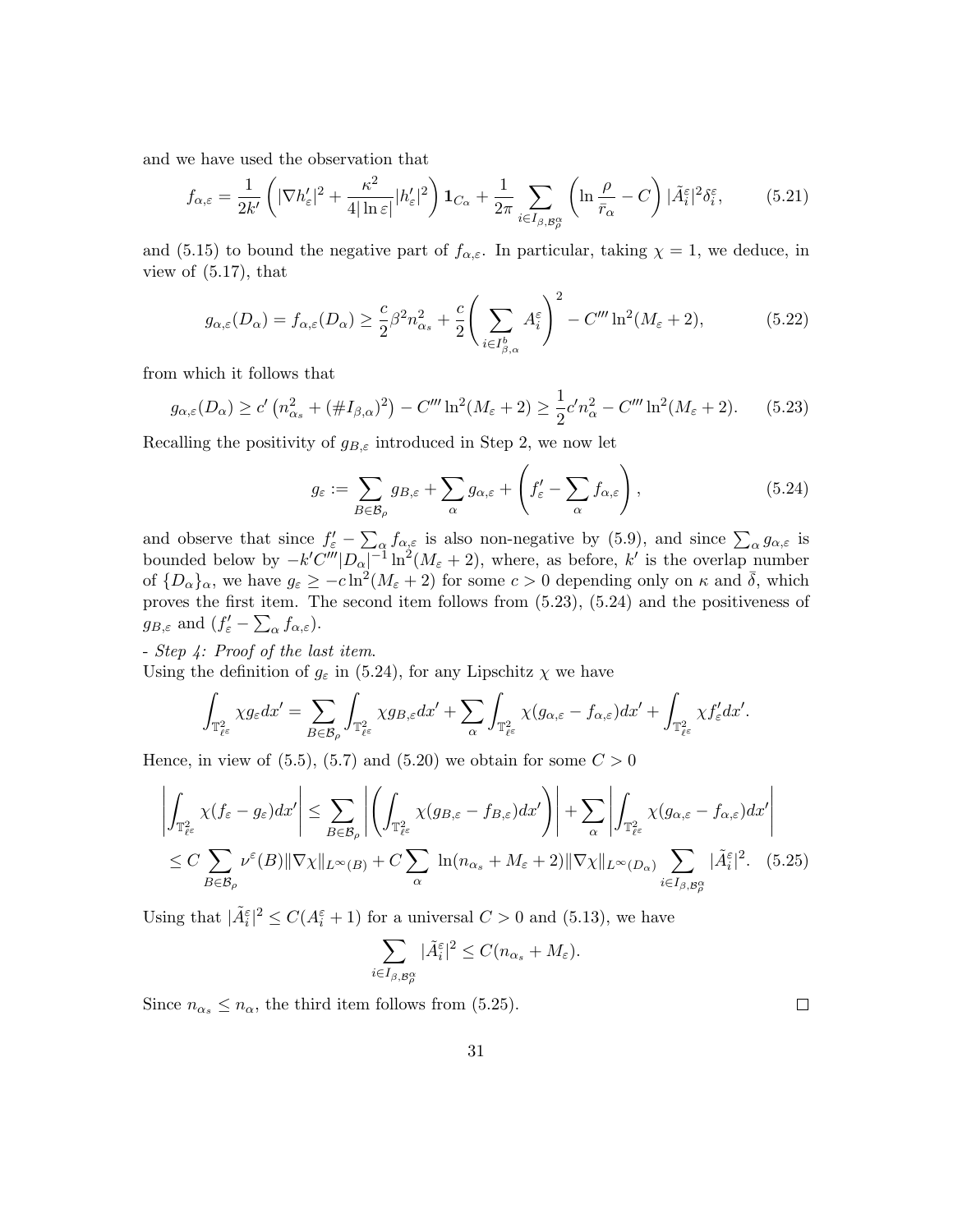We now apply Proposition 5.1 to establish uniform bounds on  $M_{\varepsilon}$ , which characterizes the deviation of the droplets from the optimal shape.

**Proposition 5.2.** If (2.19) holds, then  $M_{\varepsilon}$  is bounded by a constant depending only on  $\sup_{\varepsilon>0} F^{\varepsilon}[u^{\varepsilon}], \kappa, \bar{\delta} \text{ and } \ell.$ 

*Proof.* From the last item of Proposition 5.1 applied with  $\chi \equiv 1$  together with the first item, we have

$$
\int_{\mathbb{T}_{\ell^{\varepsilon}}^2} f_{\varepsilon} dx' = \int_{\mathbb{T}_{\ell^{\varepsilon}}^2} g_{\varepsilon} dx' \geq -C |\ln \varepsilon| \ln^2(M_{\varepsilon} + 2),
$$

with some  $C > 0$  depending only on  $\kappa$ ,  $\bar{\delta}$  and  $\ell$ , while from (2.19), (3.12) and (5.2), we have

$$
C' \geq \ell^2 F^{\varepsilon}[u^{\varepsilon}] \geq M_{\varepsilon} + \frac{2}{|\ln \varepsilon|} \int_{\mathbb{T}_{\ell^{\varepsilon}}^2} f_{\varepsilon} dx' + o(1) \geq M_{\varepsilon} - C \ln^2(M_{\varepsilon} + 2) + o_{\varepsilon}(1),
$$

for some  $C' > 0$  depending only on  $\sup_{\varepsilon > 0} F^{\varepsilon}[u^{\varepsilon}], \kappa, \bar{\delta}$  and  $\ell$ . The claimed result easily follows.  $\Box$ 

With the help of Proposition 5.2, an immediate consequence of Proposition 5.1 is the following conclusion.

**Corollary 5.3.** There exists  $C > 0$  depending only on  $\kappa$ ,  $\bar{\delta}$ ,  $\ell$  and  $\sup_{\varepsilon > 0} F^{\varepsilon}[u^{\varepsilon}]$  such that if  $g_{\varepsilon}$  is as in Proposition 5.1 and (2.19) holds, then  $g_{\varepsilon} \geq -C$ .

In the following, we also define the modified energy density  $\bar{g}_{\varepsilon}$ , in which we include back the positive terms of  $M_{\varepsilon}$  and a half of  $\frac{\kappa^2}{\ln n}$  $\frac{\kappa^2}{|\ln \varepsilon|} |h'_{\varepsilon}|^2$  that had been "kept aside" instead of being included in  $f_{\varepsilon}$ :

$$
\bar{g}_{\varepsilon} := g_{\varepsilon} + \frac{\kappa^2}{2|\ln \varepsilon|} |h'_{\varepsilon}|^2 + |\ln \varepsilon| \left\{ \sum_{i} (P_i^{\varepsilon} - \sqrt{4\pi A_i^{\varepsilon}} \, \tilde{\delta}_i) + c_1 \sum_{A_i^{\varepsilon} > \pi 3^{2/3} \gamma^{-1}} A_i^{\varepsilon} \tilde{\delta}_i + c_2 \sum_{\beta \le A_i^{\varepsilon} \le \pi 3^{2/3} \gamma^{-1}} (A_i^{\varepsilon} - \pi \bar{r}_{\varepsilon}^2)^2 \tilde{\delta}_i + c_3 \sum_{A_i^{\varepsilon} < \beta} A_i^{\varepsilon} \tilde{\delta}_i \right\} \tag{5.26}
$$

where we recall  $\bar{r}_{\varepsilon} = \left(\frac{|\ln \varepsilon|}{|\ln \rho_{\varepsilon}|}\right)$  $|\ln \rho_{\varepsilon}|$  $\int_{0}^{1/3}$  and  $\tilde{\delta}_{i}^{\varepsilon}$  is defined by (3.18). These extra terms will be used to control the shapes and sizes of the droplets as well as to control  $h'_{\varepsilon}$ . We also point out that in view of  $(5.2)$ ,  $(5.3)$  and  $(3.12)$ , we have

$$
\ell^2 F^{\varepsilon}[u^{\varepsilon}] \ge \frac{2}{|\ln \varepsilon|} \int_{\mathbb{T}_{\ell^{\varepsilon}}^2} \bar{g}_{\varepsilon} dx' + o_{\varepsilon}(1). \tag{5.27}
$$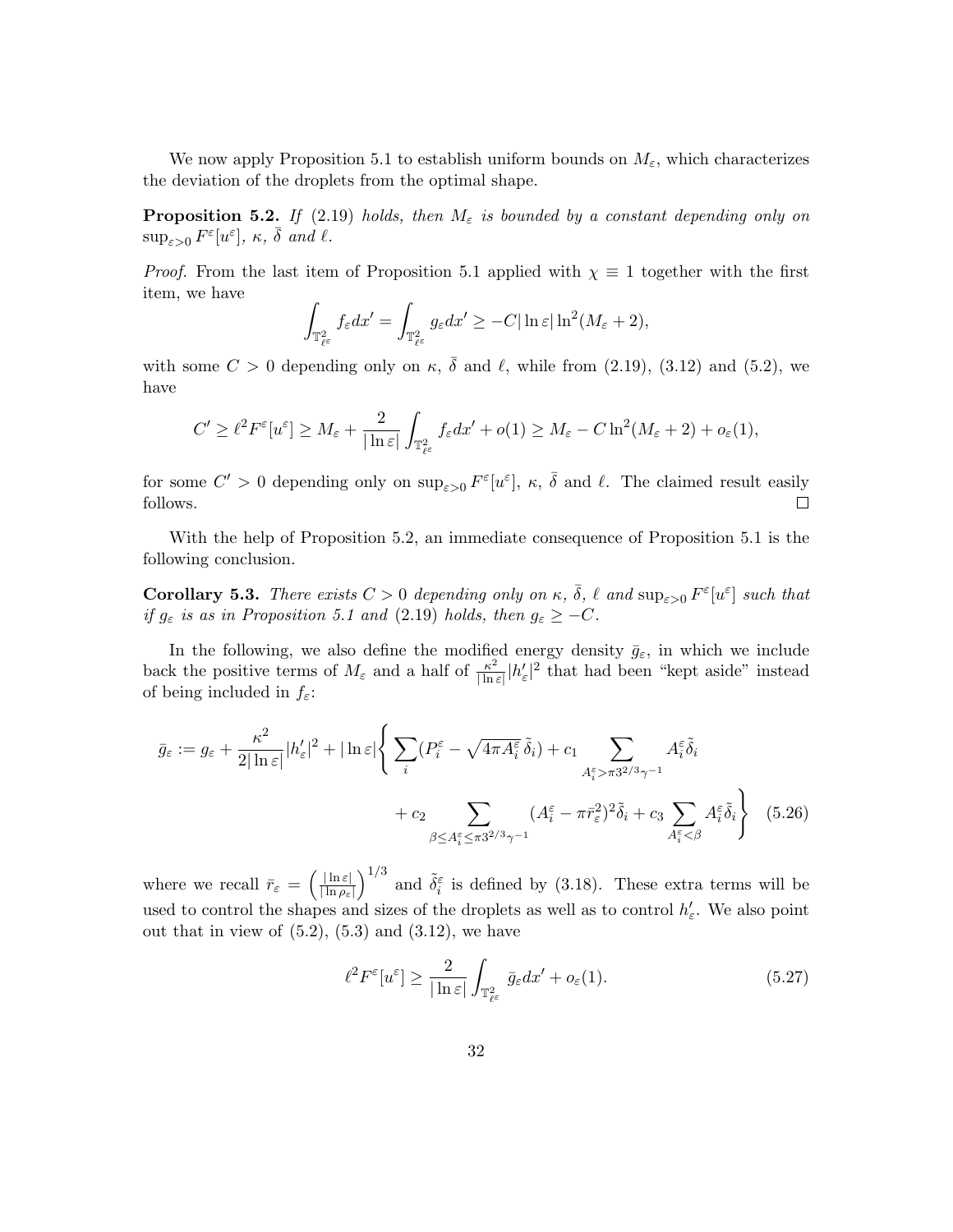### 6 Convergence

In this section we study the consequences of the hypothesis

$$
\forall R > 0, \ C_R := \limsup_{\varepsilon \to 0} \int_{K_R} \bar{g}_{\varepsilon}(x + x_{\varepsilon}^0) dx < +\infty,
$$
\n(6.1)

where  $K_R = [-R, R]^2$  and  $(x_\varepsilon^0)$  is such that  $x_\varepsilon^0 + K_R \subset \mathbb{T}_{\ell^{\varepsilon}}^2$ . This corresponds to "good" blow up centers  $x_{\varepsilon}^0$ , and will be satisfied for most of them.

In order to obtain  $o_{\varepsilon}(1)$  estimates on the energetic cost of each droplet under this assumption, we need good quantitative estimates for the deviations of the shape of the droplets from balls of the same volume. A convenient quantity that can be used to characterize these deviations is the isoperimetric deficit, defined as (in two space dimensions)

$$
D(\Omega_{i,\varepsilon}') := \frac{|\partial \Omega_{i,\varepsilon}'|}{\sqrt{4\pi |\Omega_{i,\varepsilon}'|}} - 1.
$$
\n(6.2)

The isoperimetric deficit may be used to bound several types of geometric characteristics of  $\Omega'_{i,\varepsilon}$  that measure their deviations from balls. The quantitative isoperimetric inequality, which holds for any set of finite perimeter, may be used to estimate the measure of the symmetric difference between  $\Omega'_{i,\varepsilon}$  and a ball. More precisely, we have [17]

$$
\alpha(\Omega_{i,\varepsilon}') \le C\sqrt{D(\Omega_{i,\varepsilon}')},\tag{6.3}
$$

where  $C > 0$  is a universal constant and  $\alpha(\Omega_{i,\varepsilon}')$  is the Fraenkel asymmetry defined as

$$
\alpha(\Omega_{i,\varepsilon}') := \min_{B} \frac{|\Omega_{i,\varepsilon}' \triangle B|}{|\Omega_{i,\varepsilon}'|},\tag{6.4}
$$

where  $\triangle$  denotes the symmetric difference between the two sets, and the infimum is taken over balls B with  $|B| = |\Omega'_{i,\varepsilon}|$ . In the following, we will use the notation  $r_i^{\varepsilon}$  and  $a_i^{\varepsilon}$  for the radii and the centers of the balls that minimize  $\alpha(\Omega_{i,\varepsilon}')$ , respectively.

On the other hand, in two space dimensions the following inequality due originally to Bonnesen [6] (for a review, see [30]) is applicable to  $\Omega'_{i,\varepsilon}$ :

$$
R_i^{\varepsilon} \le r_i^{\varepsilon} \left( 1 + c \sqrt{D(\Omega_{i,\varepsilon}')} \right). \tag{6.5}
$$

Here  $R_i^{\varepsilon}$  is the radius of the circumscribed circle of the measure theoretic interior of  $\Omega'_{i,\varepsilon}$ and  $c > 0$  is universal. Indeed, apply Bonnesen inequality to the saturation of  $\Omega'_{i,\varepsilon}$  (i.e., the set with no holes) for each droplet. Then since the set  $\Omega'_{i,\varepsilon}$  is connected and, therefore, its saturation has, up to negligible sets, a Jordan boundary [4], Bonnesen inequality applies to it.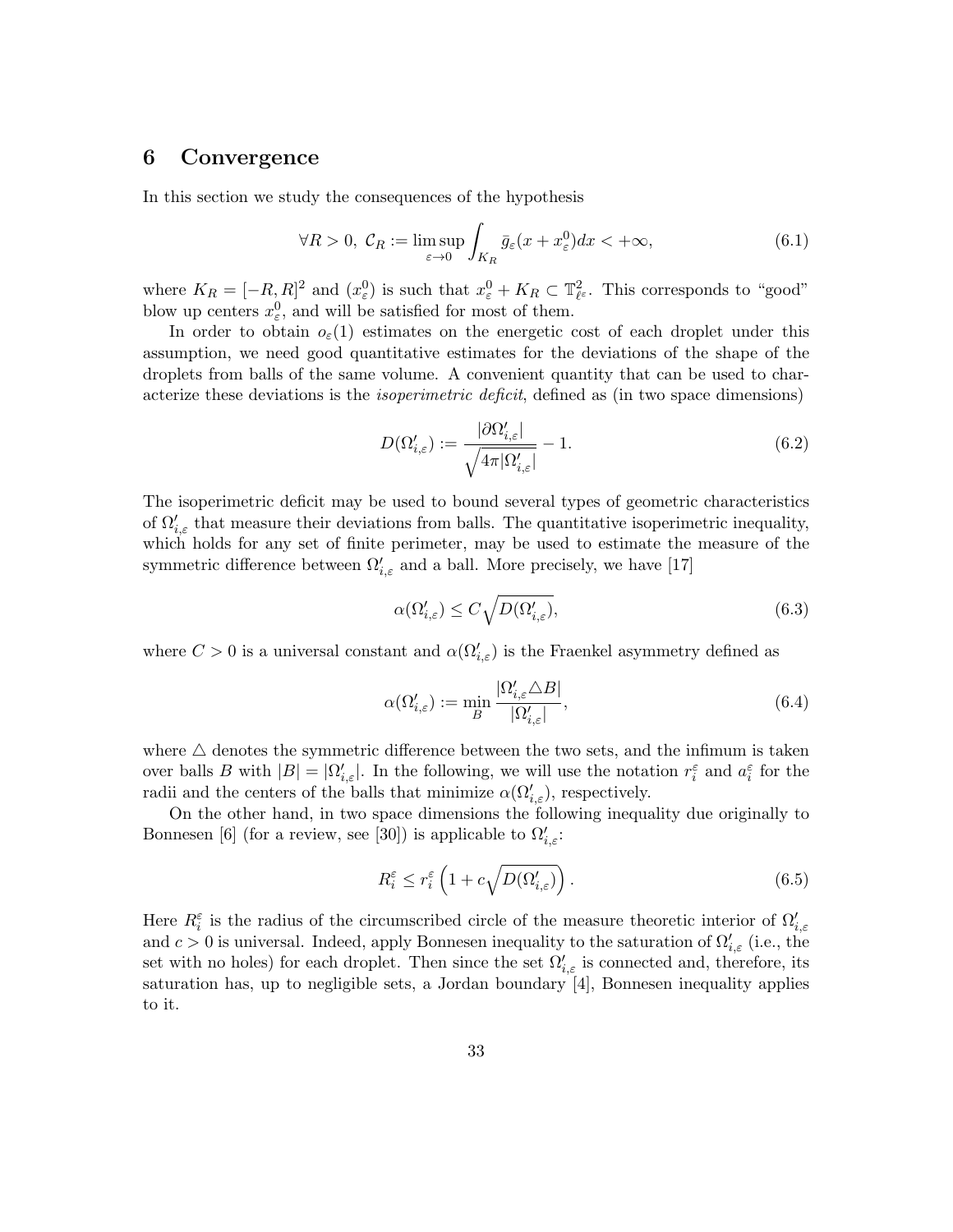#### 6.1 Main result

We will obtain local lower bounds in terms of the renormalized energy for a finite number of Dirac masses in the manner of [5]:

**Definition 6.1.** For any function  $\chi$  and  $\varphi \in A_m$  (cf. Definition 2.1), we denote

$$
W(\varphi,\chi) = \lim_{\eta \to 0} \left( \frac{1}{2} \int_{\mathbb{R}^2 \setminus \bigcup_{p \in \Lambda} B(p,\eta)} \chi |\nabla \varphi|^2 dx + \pi \ln \eta \sum_{p \in \Lambda} \chi(p) \right). \tag{6.6}
$$

We now state the main result of this section and postpone its proof to Section 6.2. Throughout the section, we use the notation of Sec. 5. To further simplify the notation, we periodically extend all the measures defined on  $\mathbb{T}_{\ell^{\varepsilon}}^2$  to the whole of  $\mathbb{R}^2$ , without relabeling them. We also periodically extend the ball constructions to the whole of  $\mathbb{R}^2$ . This allows us to set, without loss of generality, all  $x_{\varepsilon}^0 = 0$ .

Theorem 4. Under assumption  $(2.19)$ , the following holds.

1. Assume that for any  $R > 0$  we have

$$
\limsup_{\varepsilon \to 0} \bar{g}_{\varepsilon}(K_R) < +\infty,\tag{6.7}
$$

where  $K_R = [-R, R]^2$ . Then, up to a subsequence, the measures  $\mu'_\varepsilon$ , defined in (3.17), converge in  $(C_0(\mathbb{R}^2))^*$  to a measure of the form  $\nu = 3^{2/3}\pi \sum_{a \in \Lambda} \delta_a$  where  $\Lambda$ is a discrete subset of  $\mathbb{R}^2$ , and  $\{\varphi^{\varepsilon}\}_{\varepsilon}$  defined in (2.17) converge weakly in  $\dot{W}^{1,p}_{loc}(\mathbb{R}^2)$ for any  $p \in (1, 2)$  to  $\varphi$  which satisfies

$$
-\Delta \varphi = 2\pi \sum_{a \in \Lambda} \delta_a - m \, \text{ in } \mathbb{R}^2,
$$

in the distributional sense, with  $m = 3^{-2/3}(\bar{\delta} - \bar{\delta}_c)$ . Moreover, for any sequence  ${\Omega_{i_{\varepsilon,\varepsilon}}}_{\varepsilon}$  which remains in  $K_R$ , up to a subsequence, the following two alternatives hold:

- *i.* Either  $A_{i_{\varepsilon}}^{\varepsilon} \leq \frac{C_R}{|\ln \varepsilon|}$  and  $P_{i_{\varepsilon}}^{\varepsilon} \leq \frac{C_R}{\sqrt{|\ln \varepsilon}|}$  $\frac{C_R}{|\ln \varepsilon|}$  as  $\varepsilon \to 0$ ,
- *ii.* Or  $A_{i_{\varepsilon}}^{\varepsilon}$  is bounded below by a positive constant as  $\varepsilon \to 0$ , and

$$
A_{i_{\varepsilon}}^{\varepsilon} \to 3^{2/3}\pi \text{ and } P_{i_{\varepsilon}}^{\varepsilon} \to 2 \cdot 3^{1/3}\pi \text{ as } \varepsilon \to 0,
$$

with

$$
\alpha(\Omega_{i_{\varepsilon},\varepsilon}') \le \frac{C_R}{|\ln \varepsilon|^{1/2}} \quad \text{as } \varepsilon \to 0,
$$
\n(6.8)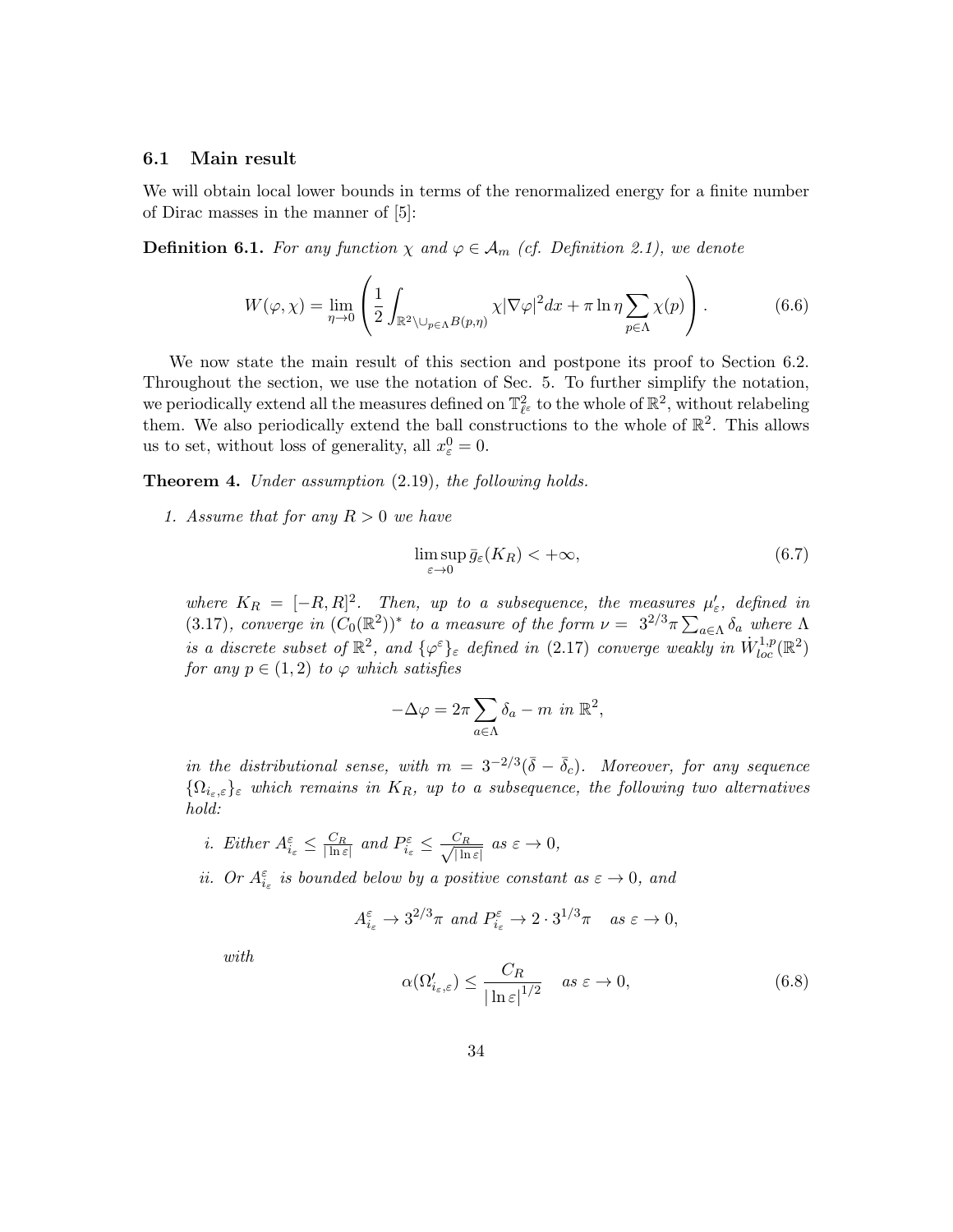for some  $C_R > 0$  independent of  $\varepsilon$ .

2. If we replace (6.7) by the stronger assumption

$$
\limsup_{\varepsilon \to 0} \bar{g}_{\varepsilon}(K_R) < CR^2,\tag{6.9}
$$

where  $C > 0$  is independent of R, then we have for any  $p \in (1, 2)$ ,

$$
\limsup_{R \to +\infty} \left( \frac{1}{|K_R|} \int_{K_R} |\nabla \varphi|^p dx \right) < +\infty. \tag{6.10}
$$

Moreover, for every family  $\{\chi_R\}_{R>0}$  defined in Definition 2.3 we have

$$
\liminf_{\varepsilon \to 0} \int_{\mathbb{R}^2} \chi_R \bar{g}_{\varepsilon} dx \ge \frac{3^{4/3}}{2} W(\varphi, \chi_R) + \frac{3^{4/3} \pi}{8} \sum_{a \in \Lambda} \chi_R(a) + o(|K_R|). \tag{6.11}
$$

**Remark 6.2.** We point out that it is included in Part 1 of Theorem 4 that at most one droplet  $\Omega'_{i_{\varepsilon},\varepsilon}$  with  $A_{i_{\varepsilon},\varepsilon}$  bounded from below converges to  $a \in \Lambda$ . Indeed otherwise in the first item we would have  $\mu'_\varepsilon \to 3^{2/3} \pi n_a \sum_{a \in \Lambda} \delta_a$  where  $n_a > 1$  is the number of non-vanishing droplets converging to the point a.

Theorem 4 relies crucially on the following proposition which establishes bounds needed for compactness. Each of the bounds relies on (6.7). Throughout the rest of this section, all constants are assumed to implicitly depend on  $\kappa$ ,  $\bar{\delta}$ ,  $\ell$  and  $\sup_{\varepsilon>0} F^{\varepsilon}[u^{\varepsilon}]$ .

**Lemma 6.3.** Let  $\bar{g}_{\varepsilon}$  be as above, assume (6.7) holds and denote  $\mathcal{C}_R = \limsup_{\varepsilon \to 0} \bar{g}_{\varepsilon}(K_R)$ . Then for any R and  $\varepsilon$  small enough depending on R we have

$$
\sum_{\alpha|_{U_{\alpha}\subset K_R}} n_{\alpha}^2 \le C(\mathcal{C}_{R+C} + R^2),\tag{6.12}
$$

$$
\sum_{i \in I_{\beta, K_R}} A_i^{\varepsilon} \le C(\mathcal{C}_{R+C} + R^2),\tag{6.13}
$$

$$
\left| \int_{K_R} \chi_R(f_\varepsilon - g_\varepsilon) dx \right| \le C \sum_{\alpha|_{U_\alpha \subset K_{R+C} \backslash K_{R-C}}} (n_\alpha + 1) \ln(n_\alpha + 2) \le C(C_{R+C} + R^2), \quad (6.14)
$$

where  $\{\chi_R\}$  is as in Definition 2.3 and  $n_\alpha = \#I_{\beta,U_\alpha}$ , with  $U_\alpha$  as in the proof of Proposition 5.1, for some  $C > 0$  independent of  $\varepsilon$  or R. Furthermore, for any  $p \in (1,2)$  there exists a  $C_p > 0$  depending on p such that for any  $R > 0$  and  $\varepsilon$  small enough

$$
\int_{K_R} |\nabla h_{\varepsilon}'|^p dx \le C_p (\mathcal{C}_{R+C} + R^2). \tag{6.15}
$$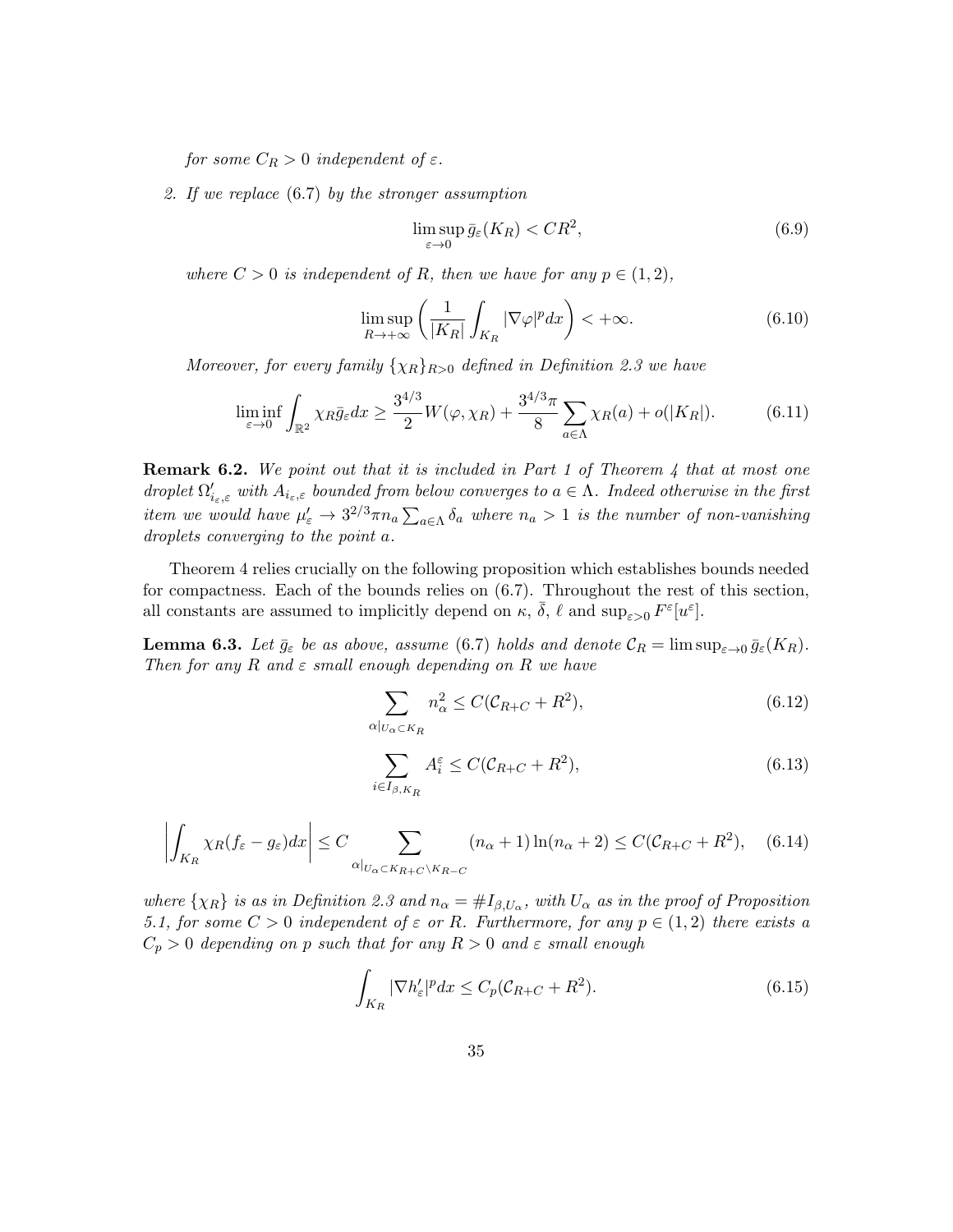*Proof.* First observe that the rescaled droplet volumes and perimeters  $A_i^{\varepsilon}$  and  $P_i^{\varepsilon}$  are bounded independently of  $\varepsilon$ , as follows from Proposition 5.2 and the definition of  $M_{\varepsilon}$ . Then,  $(6.12)$  and  $(6.13)$  are a consequence of  $(6.7)$ , the second item in Proposition 5.1 together with the upper bound on  $M_{\varepsilon}$ . The first inequality appearing in (6.14) follows from item 3 of Proposition 5.1 with the bound on  $M_{\varepsilon}$ , where we took into consideration that only those  $D_{\alpha}$  that are in the  $O(1)$  neighborhood of the support of  $|\nabla \chi_R|$  contribute to the sum, along with the observation that the mass of  $\nu^{\varepsilon}$  (of (5.1)) is now controlled by  $n_{\alpha}$  (a consequence of the above fact that all droplet volumes are uniformly bounded). The second inequality in  $(6.14)$  follows from  $(6.12)$ . The bound  $(6.15)$  is a consequence of Proposition 4.2 and follows as in [32] and [35]. We refer the reader to [32], Lemma 4.6 or [35] Lemma 4.6 for the proof in a slightly simpler setting.  $\Box$ 

### 6.2 Lower bound by the renormalized energy (Proof of Theorem 4)

We start by proving the first assertions of the theorem.

- Step 1: All limit droplets have optimal sizes. From (5.26), (6.7) and Corollary 5.3, for all  $\varepsilon$  sufficiently small depending on R we have

$$
\int_{K_R} \left( \sum_{i} \left( P_i - \sqrt{4\pi |A_i^{\varepsilon}|} \right) \tilde{\delta}_i^{\varepsilon} + c_1 \sum_{A_i^{\varepsilon} > 3^{2/3}\pi\gamma^{-1}} A_i^{\varepsilon} \tilde{\delta}_i^{\varepsilon} + c_2 \sum_{\beta \le A_i^{\varepsilon} \le \pi 3^{2/3}\gamma^{-1}} (A_i^{\varepsilon} - \pi \bar{r}_{\varepsilon}^2)^2 \tilde{\delta}_i^{\varepsilon} + c_3 \sum_{A_i^{\varepsilon} < \beta} A_i^{\varepsilon} \tilde{\delta}_i^{\varepsilon} \right) dx \le \frac{C_R}{|\ln \varepsilon|}, \quad (6.16)
$$

where we recall that all the terms in the sums are nonnegative. It then easily follows that for all  $i \in I_{K_R}$  the droplets with  $A_i^{\varepsilon} > 3^{2/3} \pi \gamma^{-1}$  do not exist when  $\varepsilon$  is small enough depending on R, and those with  $A_i^{\varepsilon} < \beta$  satisfy  $A_i^{\varepsilon} = C_R |\ln \varepsilon|^{-1}$  and  $P_i^{\varepsilon} \le C_R |\ln \varepsilon|^{-1/2}$ , for some  $C_R > 0$  independent of  $\varepsilon$ . This establishes item (i) of Part 1 of the theorem.

It remains to treat the case of  $A_i^{\varepsilon} \in [\beta, 3^{2/3}\pi\gamma^{-1}]$  when  $\varepsilon$  is small enough. It follows from  $(6.16)$  that

$$
D(\Omega_{i,\varepsilon}') \le \frac{C_R}{|\ln \varepsilon|},\tag{6.17}
$$

for some  $C_R > 0$  independent of  $\varepsilon$ , and since  $\bar{r}_{\varepsilon} = 3^{1/3} + o_{\varepsilon}(1)$ , for all these droplets (or equivalently for all droplets with  $A_i^{\varepsilon} \ge \beta$ ) we must have

$$
A_i^{\varepsilon} \to 3^{2/3}\pi \quad \text{and} \quad P_i^{\varepsilon} \to 2 \cdot 3^{1/3}\pi \quad \text{as } \varepsilon \to 0. \tag{6.18}
$$

Using  $(6.3)$ ,  $(6.8)$  easily follows from  $(6.18)$  and  $(6.16)$ .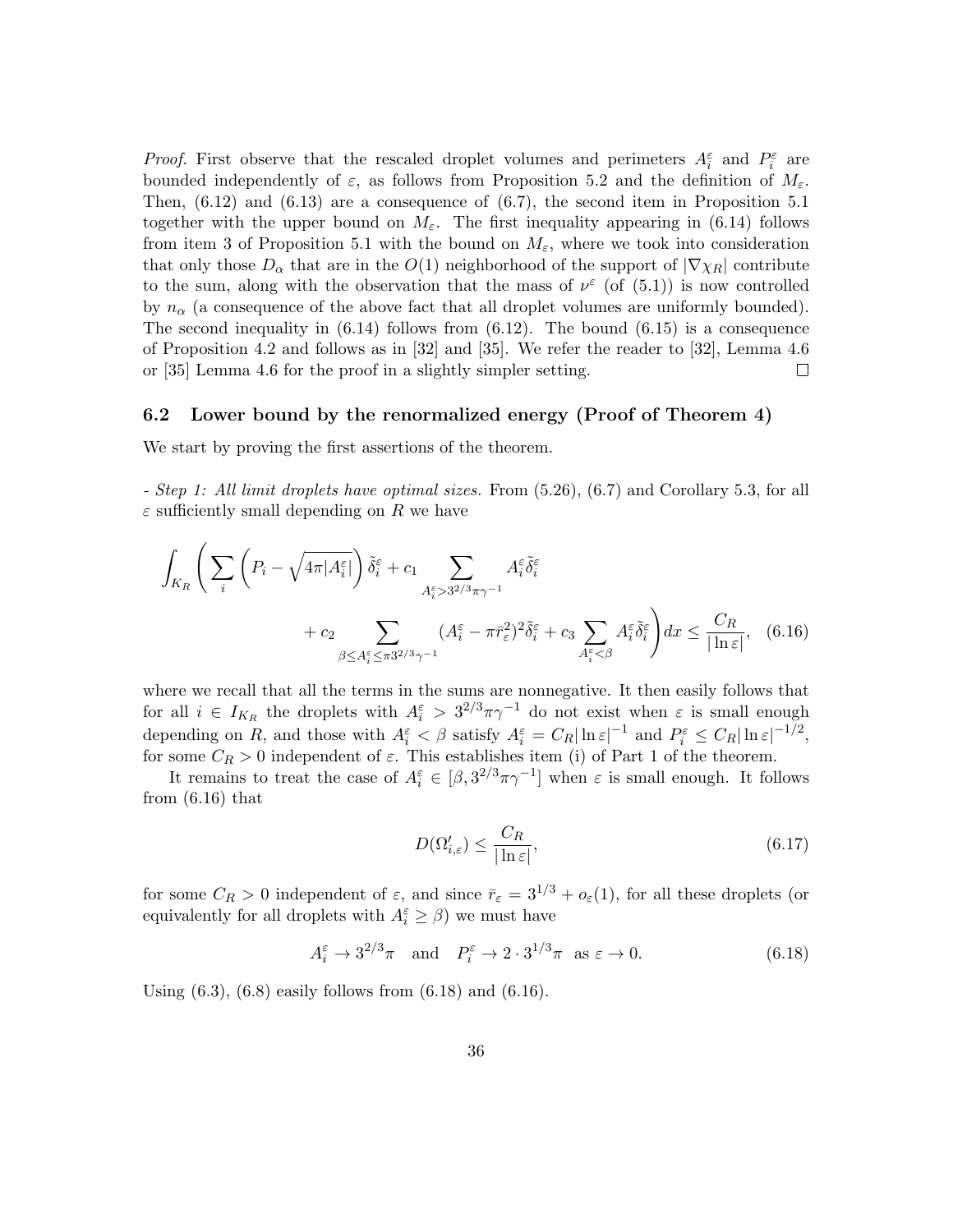#### - Step 2: Convergence results.

From boundedness of  $A_i^{\varepsilon}$ , (6.13) and (6.16) we know that  $\#I_{\beta,K_R}$  and  $\mu'_{\varepsilon}(K_R)$  are both bounded independently of  $\varepsilon$  as  $\varepsilon \to 0$ . We easily deduce from this, the previous step and the definition of  $\mu'_{\varepsilon}$  that up to extraction,  $\mu'_{\varepsilon}$  converges in each  $K_R$  to at most finitely many point masses which are integer multiples of  $3^{2/3}\pi$  and, hence, to a measure of the form  $\nu = 3^{2/3}\pi \sum_{a \in \Lambda} d_a \delta_a$ , where  $d_a \in \mathbb{N}$  and  $\Lambda$  is a discrete set in the whole of  $\mathbb{R}^2$ . In view of (6.15), we also have  $h'_\varepsilon \to h \in \dot{W}_{loc}^{1,p}(\mathbb{R}^2)$  as  $\varepsilon \to 0$ , up to extraction (recall that we work with equivalence classes from (2.10)). Finally, from the definition of  $\bar{g}_{\varepsilon}$  in (5.26) and the bound (6.7) we deduce that

$$
\frac{\kappa^2}{|\ln \varepsilon|} \int_{K_R} |h_{\varepsilon}'|^2 \leq C_R
$$

from which it follows that  $|\ln \varepsilon|^{-1} h_{\varepsilon}'$  tends to 0 in  $L^2_{loc}(\mathbb{R}^2)$  as  $\varepsilon \to 0$ . Passing to the limit in the sense of distributions in (3.16), we then deduce from the above convergences that we must have

$$
-\Delta h = 3^{2/3}\pi \sum_{a \in \Lambda} d_a \delta_a - \bar{\mu} \quad \text{on } \mathbb{R}^2.
$$
 (6.19)

We will show below that  $d_a = 1$  for every  $a \in \Lambda$ , and when this is done, this will complete the proof of the first item after recalling  $\varphi^{\varepsilon} = 2 \cdot 3^{-2/3} h_{\varepsilon}'$  and  $m = 2 \cdot 3^{-2/3} \bar{\mu}$ .

### - Step 3: There is only one droplet converging to any limit point a.

In order to prove this statement, we examine lower bounds for the energy. Fix  $R > 1$  such that  $\partial K_R \cap \Lambda = \emptyset$  and consider  $a \in \Lambda \cap K_R$ . From Step 1, (2.2) and Lemma 4.1, for any  $\eta \in (0, \frac{1}{2})$  $\frac{1}{2}$ ) such that  $\eta < \frac{1}{2} \min_{b \in \Lambda \cap K_R \setminus \{a\}} |a - b|$  and for all  $r < \eta$ , all the droplets converging to a are covered by  $\overline{B}(a,r)$ , and  $\overline{B}(a,\eta)$  contains no other droplets with  $A_i^{\varepsilon} \geq \beta$ , for  $\varepsilon$  small enough. There are  $d_a \geq 1$  droplets in  $B(a, r)$  such that  $A_i^{\varepsilon} \to 3^{2/3}\pi$  as  $\varepsilon \to 0$ , let us relabel them as  $\Omega'_{1,\varepsilon}, \ldots, \Omega'_{d_a,\varepsilon}$ .

Let  $U = B(a, \eta)$ . Arguing as in the proof of the first item of Proposition 4.2, by (6.18), we may construct a collection  $\mathcal{B}_0$  of disjoint closed balls covering  $\bigcup_{i\in I_{\beta,U}} \Omega'_{i,\varepsilon}$  and satisfying

$$
r(\mathcal{B}_0) \le C d_a \rho_\varepsilon < \eta,\tag{6.20}
$$

for some universal  $C > 0$ , provided  $\varepsilon$  is small enough, and a collection of disjoint balls  $\mathcal{B}_r$ covering  $\mathcal{B}_0$  of total radius  $r \in [r(\mathcal{B}_0), \eta]$ . Choosing  $r = \eta^3$ , which is always possible for small enough  $\varepsilon$ , it is clear that  $\mathcal{B}_{\eta^3}$  consists of only a single ball contained in  $B(a, \frac{3}{2}\eta^3)$  for  $\varepsilon$  small enough. Applying the second item of Proposition 4.2 to that ball, we then obtain

$$
\int_{\mathcal{B}_{\eta^3}} \left( |\nabla h_{\varepsilon}'|^2 + \frac{\kappa^2}{4|\ln \varepsilon|} |h_{\varepsilon}'|^2 \right) dx' \ge \frac{1}{2\pi} \left( \ln \frac{\eta^3}{r(\mathcal{B}_0)} - c\eta^3 \right) \sum_{i=1}^{d_a} |\tilde{A}_i^{\varepsilon}|^2. \tag{6.21}
$$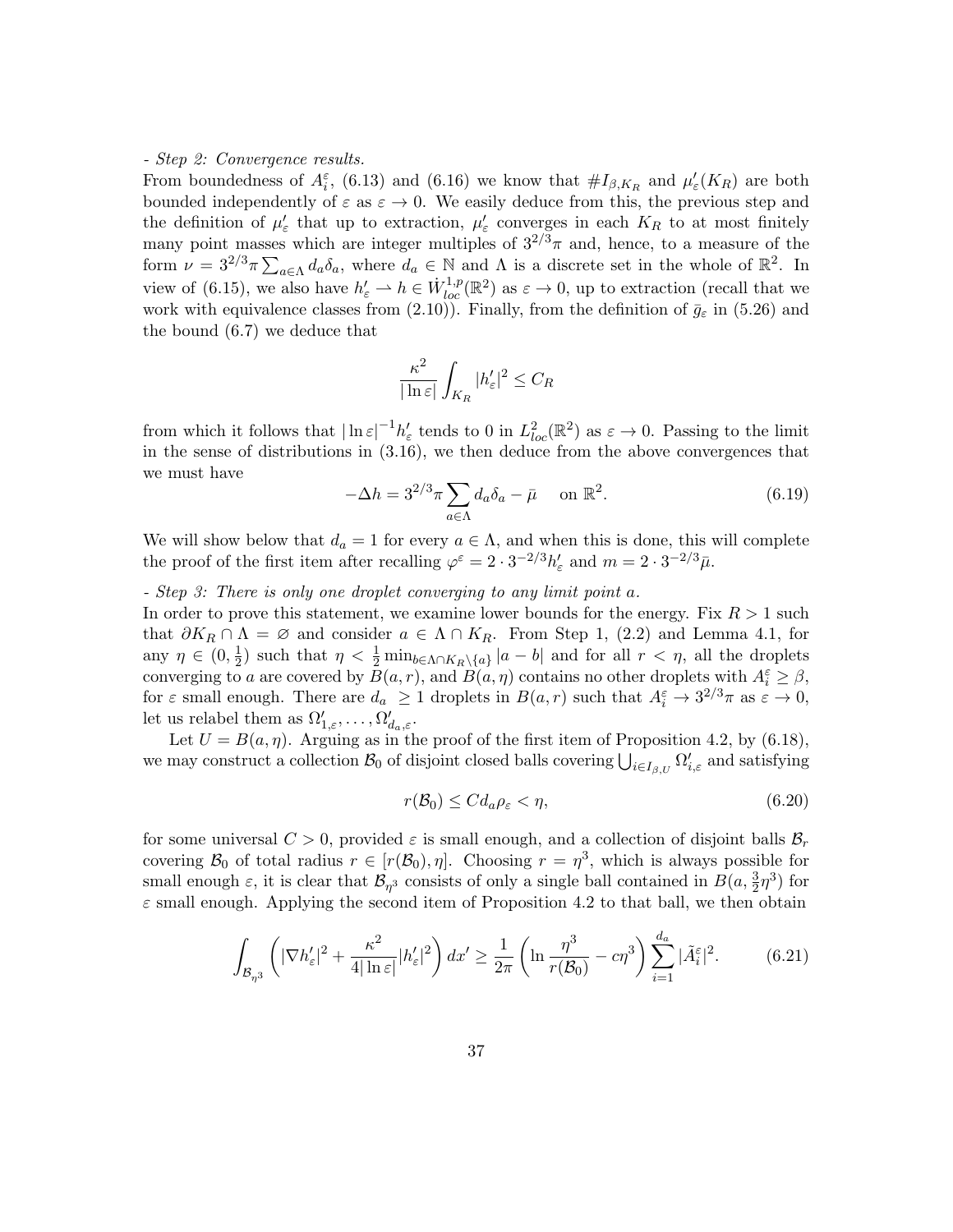Therefore, we have

$$
\int_{\mathcal{B}_{\eta^3}} \chi_R\left( |\nabla h_{\varepsilon}'|^2 + \frac{\kappa^2}{4|\ln \varepsilon|} |h_{\varepsilon}'|^2 \right) dx' \ge \frac{1}{2\pi} \left( \ln \frac{\eta^3}{r(\mathcal{B}_0)} - c\eta^3 \right) \left( \min_{B(a,\eta)} \chi_R \right) \sum_{i=1}^{d_a} |\tilde{A}_i^{\varepsilon}|^2. \tag{6.22}
$$

On the other hand, we can estimate the contribution of the remaining part of  $B(a, \eta)$  as

$$
\int_{B(a,\eta)\backslash \mathcal{B}_{\eta^3}} \chi_R |\nabla h_{\varepsilon}'|^2 dx' + \frac{\kappa^2}{4|\ln \varepsilon|} \int_{B(a,\eta)} \chi_R |h_{\varepsilon}'|^2 dx' \n\geq \left( \min_{B(a,\eta)} \chi_R \right) \left( \int_{B(a,\eta)\backslash B(a,2\eta^3)} |\nabla h_{\varepsilon}'|^2 dx' + \frac{\kappa^2}{4|\ln \varepsilon|} \int_{B(a,\eta)} |h_{\varepsilon}'|^2 dx' \right) \n\geq \left( \min_{B(a,\eta)} \chi_R \right) \int_{2\eta^3}^{\eta} \left( \int_{\partial B(a,r_B)} |\nabla h_{\varepsilon}'|^2 d\mathcal{H}^1(x') + \frac{\kappa^2}{4|\ln \varepsilon|} \int_{B(a,r_B)} |h_{\varepsilon}'|^2 dx' \right) dr_B. \tag{6.23}
$$

Arguing as in (4.12) and using the fact that  $\eta < \frac{1}{2}$ , we obtain

$$
\int_{B(a,\eta)\backslash \mathcal{B}_{\eta^3}} \chi_R |\nabla h_{\varepsilon}'|^2 dx' + \frac{\kappa^2}{4|\ln \varepsilon|} \int_{B(a,\eta)} \chi_R |h_{\varepsilon}'|^2 dx' \geq \frac{1}{2\pi} \left( \min_{B(a,\eta)} \chi_R \right) \ln \frac{1}{2\eta^2} \left( \sum_{i=1}^{d_a} A_i^{\varepsilon} \right)^2 (1 - C\eta), \quad (6.24)
$$

where  $C > 0$  is independent of  $\eta$  and  $\varepsilon$ , for small enough  $\varepsilon$ .

We will now use crucially the fact shown in Step 1 that all  $A_i^{\varepsilon} \geq \beta$  approach the same limit as  $\varepsilon \to 0$ . We begin by adding (6.21) and (6.24) and subtracting  $\frac{1}{2\pi} |\ln \rho_{\varepsilon}| \sum_{i=1}^{d_a} |\tilde{A}_i^{\varepsilon}|^2 \chi^i_R$  from both sides. With the help of (6.20) we can cancel out the leading order  $O(|\ln \rho_{\varepsilon}|)$  te in the right-hand side of the obtained inequality. Replacing  $\tilde{A}_{i}^{\varepsilon}$  and  $A_{i}^{\varepsilon}$  with  $3^{2/3}\pi + o_{\varepsilon}(1)$ in the remaining terms and using the fact that  $\min_{B(a,\eta)} \chi_R \geq \chi_R(a) - 2\eta \|\nabla \chi_R\|_{\infty}$  on  $B(a, \eta)$ , we then find

$$
\int_{B(a,\eta)} \chi_R \left( |\nabla h_{\varepsilon}'|^2 + \frac{\kappa^2}{2|\ln \varepsilon|} |h_{\varepsilon}'|^2 - \frac{1}{2\pi} |\ln \rho_{\varepsilon}| \nu^{\varepsilon} \right) dx' \ge \frac{3^{4/3}\pi}{2} \chi_R(a) \left( d_a^2 \ln \frac{1}{2\eta^2} + d_a \ln \frac{\eta^3}{2} \right) - C, \quad (6.25)
$$

where  $C > 0$  is independent of  $\varepsilon$  or  $\eta$ .

Now, adding up the contributions of all  $a \in \Lambda \cap K_R$  and recalling the definition of  $f_{\varepsilon}$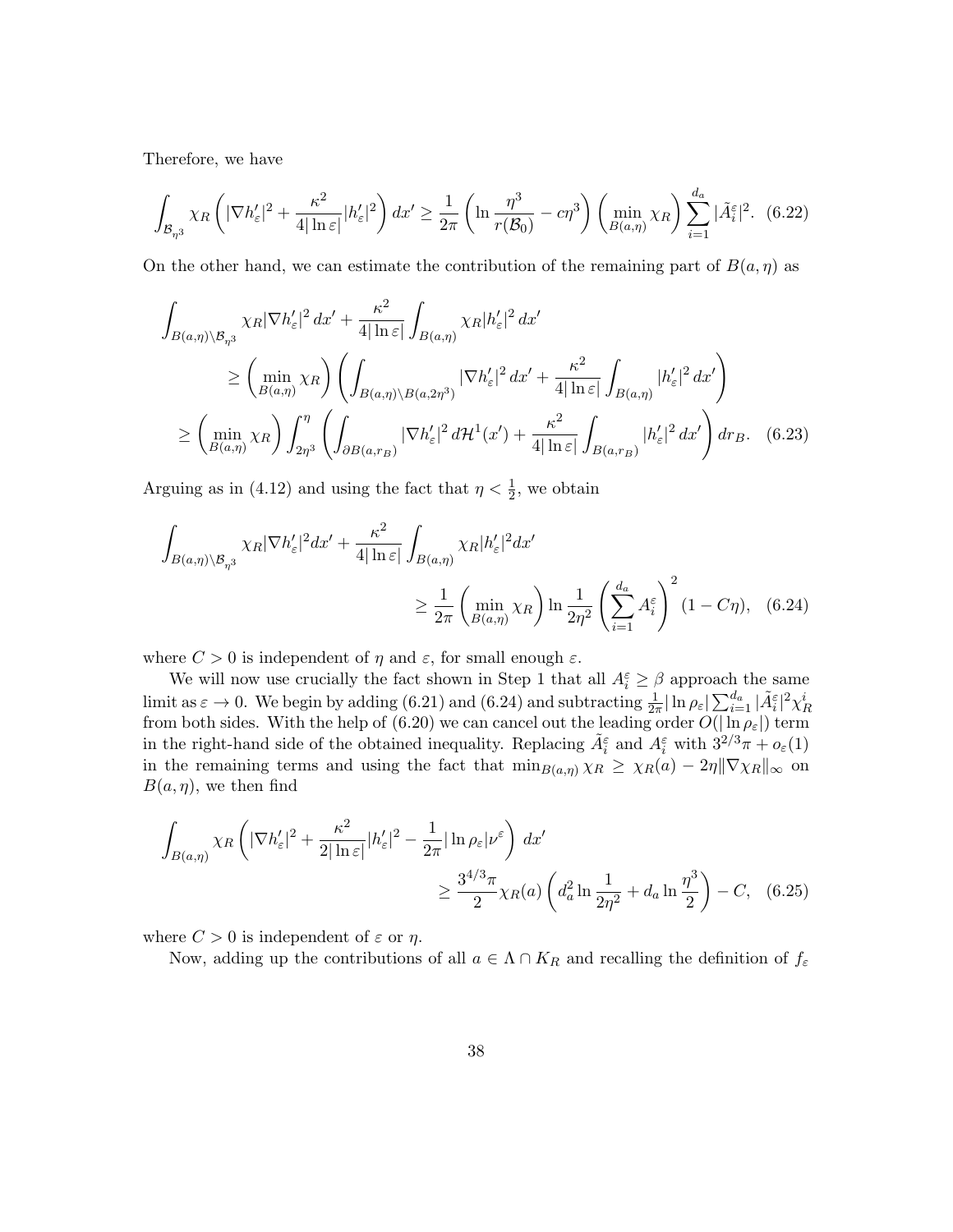in (5.2), we conclude that on the considered sequence

$$
\limsup_{\varepsilon \to 0} \int_{K_R} \chi_R f_{\varepsilon} dx' \ge \limsup_{\varepsilon \to 0} \sum_{a \in \Lambda \cap K_R} \int_{B(a,\eta)} \chi_R f_{\varepsilon} dx'
$$

$$
\ge \frac{3^{4/3} \pi}{2} |\ln \eta| \sum_{a \in \Lambda \cap K_R} (2d_a^2 - 3d_a) \chi_R(a) - C, \quad (6.26)
$$

for some  $C > 0$  is independent of  $\varepsilon$  or  $\eta$ . In particular, since  $\chi_R(a) > 0$  for all  $a \in \Lambda \cap K_R$ , the right-hand side of (6.26) goes to plus infinity as  $\eta \to 0$ , unless all  $d_a = 1$ . But by the estimate (6.14) of Proposition 6.3, Corollary 5.3 and our assumption in (6.7) together with (5.26), the left-hand side of (6.26) is bounded independently of  $\eta$ , which yields the conclusion.

- Step 4: Energy of each droplet. Now that we know that for each  $a_i \in \Lambda \cap K_R$  there exists exactly one droplet  $\Omega'_{i,\varepsilon}$  such that  $a_i^{\varepsilon} \to a_i$  and  $A_i^{\varepsilon} \to 3^{2/3}\pi$ , we can extract more precisely the part of energy that concentrates in a small ball around each such droplet. Let  $B_i$  be a ball that minimizes Fraenkel asymmetry defined in (6.4), i.e., let  $B_i = B(a_i^{\varepsilon}, r_i^{\varepsilon})$ , and let B be a ball of radius  $r_B$  centered at  $a_i^{\varepsilon}$ . Arguing as in (4.12) in the proof of the second item of Proposition 4.2, we can write

$$
\int_{\partial B} |\nabla h_{\varepsilon}'|^2 d\mathcal{H}^1(x') + \frac{\kappa^2}{4|\ln \varepsilon|} \int_B |h_{\varepsilon}'|^2 dx' \ge \frac{\varepsilon^{-4/3} |\ln \varepsilon|^{-2/3} |\Omega_{i,\varepsilon}' \cap B|^2}{2\pi r_B} (1 - c r_i^{\varepsilon}). \tag{6.27}
$$

Observe that by the definition of Fraenkel asymmetry we have  $|\Omega'_{i,\varepsilon}\cap B|\geq |B|-\frac{1}{2}\alpha(\Omega'_{i,\varepsilon})|B_i|$ for all  $r_B < r_i^{\varepsilon}$ . Hence, denoting by  $\tilde{r}_i^{\varepsilon}$  the smallest value of  $r_B$  for which the right-hand side of this inequality is non-negative and integrating from  $\tilde{r}_i^{\varepsilon}$  to  $r_i^{\varepsilon}$ , we find

$$
\int_{B_i} \left( |\nabla h_{\varepsilon}'|^2 + \frac{\kappa^2}{4|\ln \varepsilon|} |h_{\varepsilon}'|^2 \right) dx'
$$
\n
$$
\geq \frac{\pi}{2} (1 + o_{\varepsilon}(1)) \varepsilon^{-4/3} |\ln \varepsilon|^{-2/3} \int_{\tilde{r}_i}^{\tilde{r}_i} r_B^{-1} (r_B^2 - |\tilde{r}_i^{\varepsilon}|^2)^2 dr_B. \tag{6.28}
$$

Since by (6.8) and (6.18) we have  $\tilde{r}_i^{\varepsilon}/r_i^{\varepsilon} \to 0$  and  $\varepsilon^{-1/3}|\ln \varepsilon|^{-1/6}r_i^{\varepsilon} \to 3^{1/3}$  as  $\varepsilon \to 0$ , after an elementary computation we find

$$
\int_{\Omega'_{i,\varepsilon}} \left( |\nabla h_{\varepsilon}'|^2 + \frac{\kappa^2}{4|\ln \varepsilon|} |h_{\varepsilon}'|^2 \right) dx' \ge \frac{3^{4/3}\pi}{8} + o_{\varepsilon}(1). \tag{6.29}
$$

On the other hand, by (6.5) and (6.17) it is possible to choose a collection  $\mathcal{B}_0 \subset B(a_i, \eta)$ , actually consisting of only a single ball  $B(\tilde{a}_i^{\varepsilon}, R_i^{\varepsilon})$  circumscribing  $\Omega'_{i,\varepsilon}$ , so that

$$
r(\mathcal{B}_0) = R_i^{\varepsilon} \le r_i^{\varepsilon} \left( 1 + C_R |\ln \varepsilon|^{-1/2} \right) = \rho_{\varepsilon} + o_{\varepsilon}(\rho_{\varepsilon}). \tag{6.30}
$$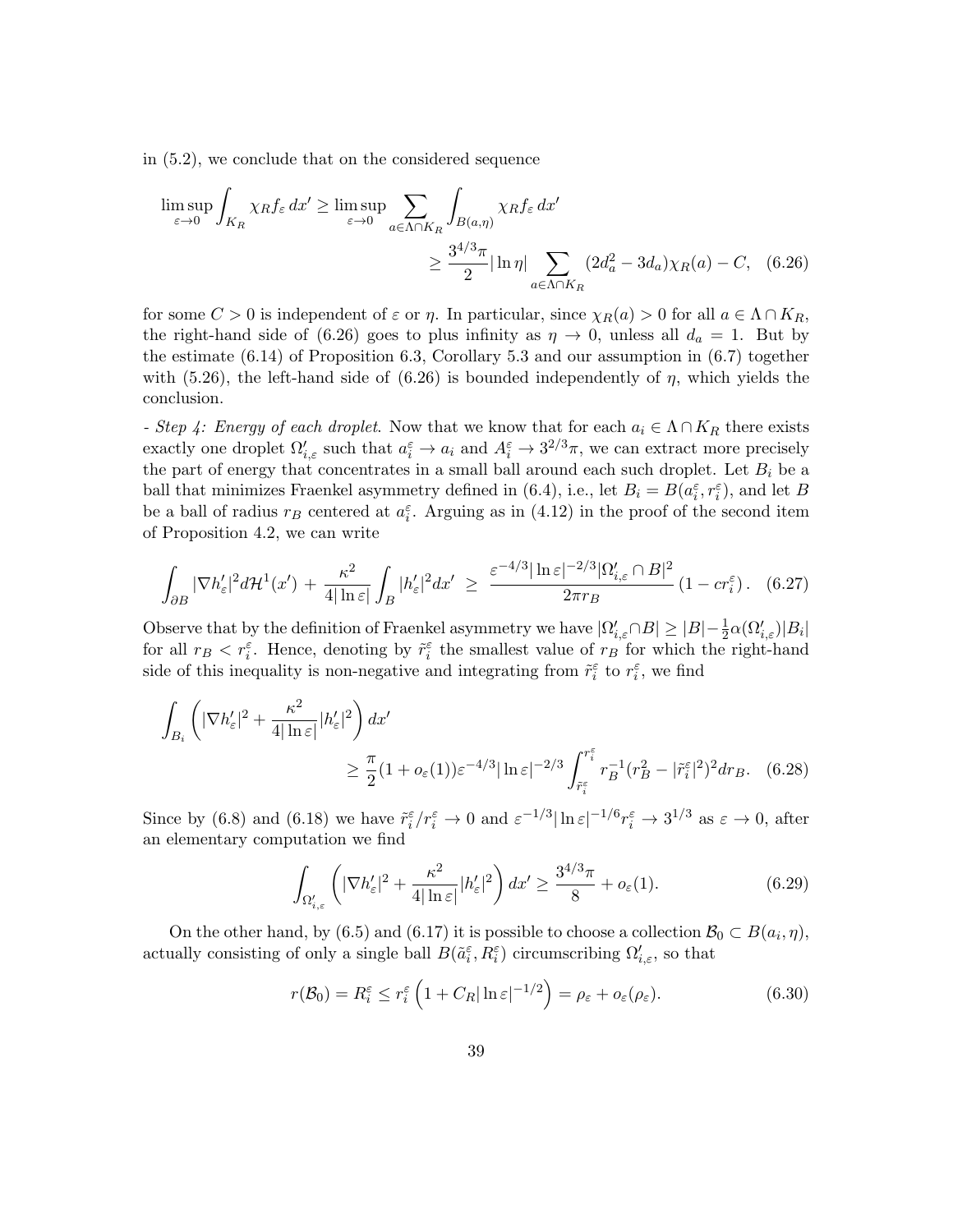The corresponding ball construction  $\mathcal{B}_r$  of the first item of Proposition 4.2, with  $U =$  $B(a_i, \eta)$  and  $\eta$  as in Step 3 of the proof (again, just a single ball  $B(\tilde{a}_i^{\varepsilon}, r)$ ), exists and is contained in U for all  $r \in [r(\mathcal{B}_0), \eta']$ , for any  $\eta' \in (r(\mathcal{B}_0), \eta)$ , provided  $\varepsilon$  is sufficiently small depending on  $\eta'$ . In view of the fact that for small enough  $\eta'$  and small enough  $\varepsilon$  depending on  $\eta'$  we have  $\chi_R(x) \geq \chi_R(\tilde{a}_i^{\varepsilon}) - c|x - \tilde{a}_i^{\varepsilon}| > 0$ , with  $c > 0$  independent of  $\varepsilon$ ,  $\eta'$  or R, we obtain that

$$
\int_{B(\tilde{a}_{i}^{\varepsilon},\eta')\backslash\mathcal{B}_{0}} \chi_{R} |\nabla h'_{\varepsilon}|^{2} dx' + \frac{\kappa^{2}}{4|\ln \varepsilon|} \int_{B(\tilde{a}_{i}^{\varepsilon},\eta')}\chi_{R} |h'_{\varepsilon}|^{2} dx' \n\geq \int_{r(\mathcal{B}_{0})}^{\eta'} (\chi_{R}(\tilde{a}_{i}^{\varepsilon}) - cr) \left( \int_{\partial\mathcal{B}_{r}} |\nabla h'_{\varepsilon}|^{2} d\mathcal{H}^{1}(x) \right) dr + \frac{\kappa^{2} \chi_{R}(\tilde{a}_{i}^{\varepsilon})}{8|\ln \varepsilon|} \int_{B(\tilde{a}_{i}^{\varepsilon},\eta')}|h'_{\varepsilon}|^{2} dx' \n\geq \int_{r(\mathcal{B}_{0})}^{\eta'} (\chi_{R}(\tilde{a}_{i}^{\varepsilon}) - cr) \left( \int_{\partial\mathcal{B}_{r}} |\nabla h'_{\varepsilon}|^{2} d\mathcal{H}^{1}(x) + \frac{\kappa^{2}}{8\eta' |\ln \varepsilon|} \int_{B(\tilde{a}_{i}^{\varepsilon},\eta')}|h'_{\varepsilon}|^{2} dx' \right) dr \n\geq \int_{r(\mathcal{B}_{0})}^{\eta'} (\chi_{R}(\tilde{a}_{i}^{\varepsilon}) - cr) \left( \int_{\partial\mathcal{B}_{r}} |\nabla h'_{\varepsilon}|^{2} d\mathcal{H}^{1}(x) + \frac{\kappa^{2}}{4|\ln \varepsilon|} \int_{\mathcal{B}_{r}} |h'_{\varepsilon}|^{2} dx' \right) dr \n\geq \frac{1}{2\pi} |\tilde{A}_{i}^{\varepsilon}|^{2} \int_{r(\mathcal{B}_{0})}^{\eta'} (\chi_{R}(\tilde{a}_{i}^{\varepsilon}) - cr)(1 - Cr) \frac{dr}{r}, \quad (6.31)
$$

for  $\eta'$  and  $\varepsilon$  sufficiently small, arguing as in (4.12) in the proof of Proposition 4.2 and taking into account Remark 4.4 in deducing the last line. Performing integration in (6.31) and using (6.30), we then conclude

$$
\int_{B(\tilde{a}_{i}^{\varepsilon},\eta')\backslash\mathcal{B}_{0}} \chi_{R} |\nabla h'_{\varepsilon}|^{2} dx' + \frac{\kappa^{2}}{4|\ln \varepsilon|} \int_{B(\tilde{a}_{i}^{\varepsilon},\eta')}\chi_{R} |h'_{\varepsilon}|^{2} dx' \ge \frac{1}{2\pi} |\tilde{A}_{i}^{\varepsilon}|^{2} \chi_{R}(\tilde{a}_{i}^{\varepsilon}) \ln \left(\frac{\eta'}{\rho_{\varepsilon}}\right) - C\eta', \quad (6.32)
$$

for  $\varepsilon$  sufficiently small.

- Step 5: Convergence. Using the fact, seen in Step 2, that  $h'_\varepsilon \rightharpoonup h$  in  $\dot{W}^{1,p}_{loc}(\mathbb{R}^2)$ , we have, by lower semi-continuity,

$$
\liminf_{\varepsilon \to 0} \int_{\mathbb{R}^2 \setminus \bigcup_{a \in \Lambda} B(a,\eta)} \chi_R |\nabla h_{\varepsilon}'|^2 \, dx' \ge \int_{\mathbb{R}^2 \setminus \bigcup_{a \in \Lambda} B(a,\eta)} \chi_R |\nabla h|^2 \, dx'. \tag{6.33}
$$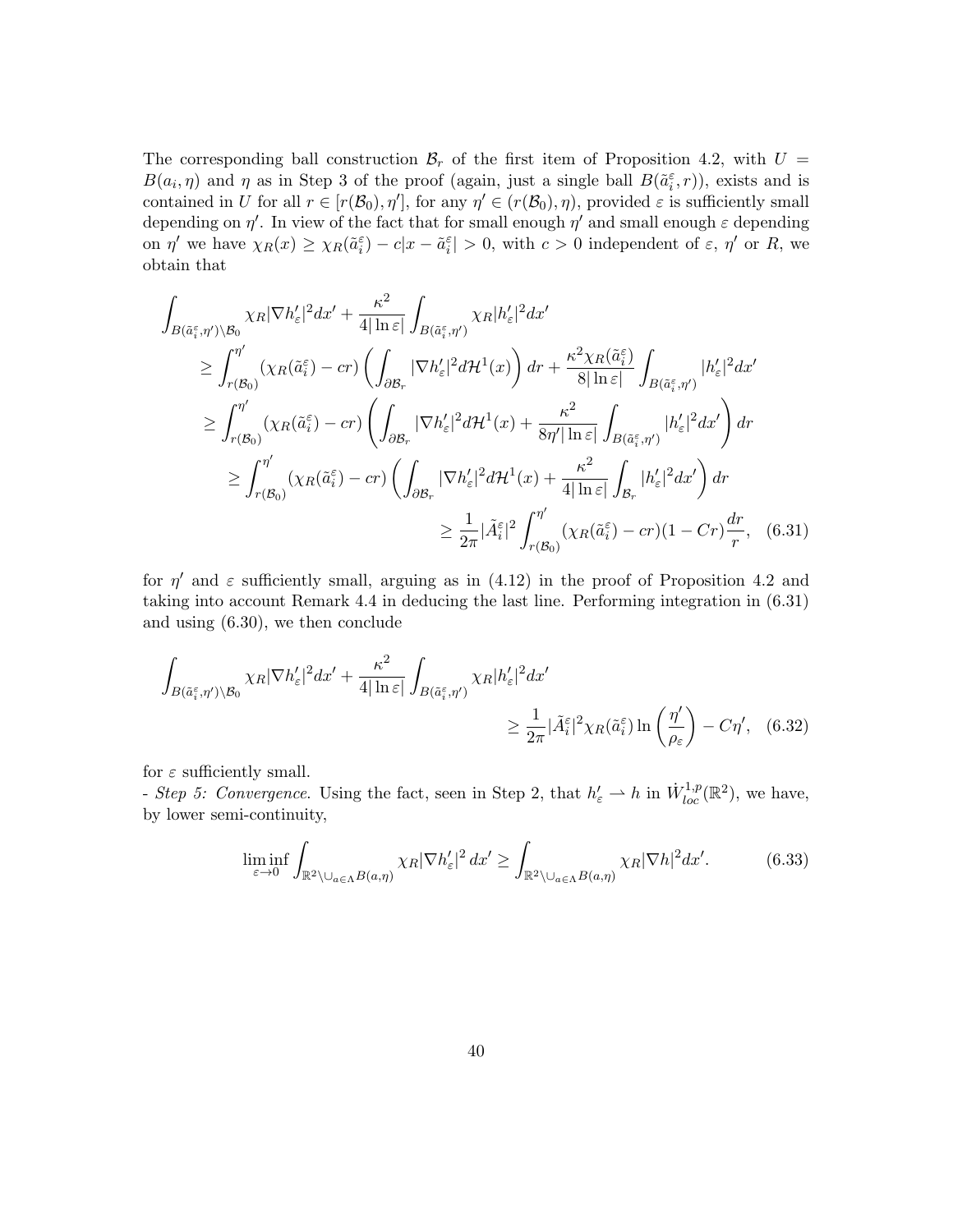On the other hand, in view of  $\chi_R(\tilde{a}_i^{\varepsilon}) = \chi_R^i + O(\rho_{\varepsilon})$  by (6.30), from (6.32) we obtain

$$
\liminf_{\varepsilon \to 0} \int_{B(a_{\varepsilon}^{\varepsilon}, \eta) \setminus \mathcal{B}_0} \chi_R |\nabla h_{\varepsilon}'|^2 dx' + \int_{B(a_{\varepsilon}^{\varepsilon}, \eta)} \chi_R \left( \frac{\kappa^2}{4|\ln \varepsilon|} |h_{\varepsilon}'|^2 - \frac{1}{2\pi} |\ln \rho_{\varepsilon}| \nu^{\varepsilon} \right) dx'
$$
\n
$$
\geq \liminf_{\varepsilon \to 0} \int_{B(\tilde{a}_{\varepsilon}^{\varepsilon}, \eta') \setminus \mathcal{B}_0} \chi_R |\nabla h_{\varepsilon}'|^2 dx' + \int_{B(\tilde{a}_{\varepsilon}^{\varepsilon}, \eta')} \chi_R \left( \frac{\kappa^2}{4|\ln \varepsilon|} |h_{\varepsilon}'|^2 - \frac{1}{2\pi} |\ln \rho_{\varepsilon}| \nu^{\varepsilon} \right) dx'
$$
\n
$$
\geq \frac{3^{4/3} \pi}{2} \chi_R(a_i) \ln \eta' - C \eta', \quad (6.34)
$$

where we also used that  $\chi_R^i \to \chi_R(a)$  as  $\varepsilon \to 0$ .

We now convert the estimate in (6.29) to one over  $\mathcal{B}_0$  and involving  $\chi_R$  as well. Observing that  $\Omega'_{i,\varepsilon} \subseteq \mathcal{B}_0$  and that  $\chi_R(x') \geq \chi_i^R - 4\rho_{\varepsilon} ||\nabla \chi_R||_{\infty}$  for all  $x' \in \Omega'_{i,\varepsilon}$  and  $\varepsilon$  small enough by  $(6.30)$ , from  $(6.29)$  and  $(3.1)$  we obtain

$$
\liminf_{\varepsilon \to 0} \int_{\mathcal{B}_0} \chi_R \left( |\nabla h_{\varepsilon}'|^2 + \frac{\kappa^2}{4|\ln \varepsilon|} |h_{\varepsilon}'|^2 \right) dx' \ge \frac{3^{4/3} \pi}{8} \chi_R(a_i),\tag{6.35}
$$

where we used the fact that by  $(3.2)$ ,  $(3.12)$  and  $(4.5)$  the integral in the left-hand side of (6.29) may be bounded by  $C|\ln \varepsilon|$ , for some  $C > 0$  independent of  $\varepsilon$  and R. Adding up (6.33) with (6.34) and (6.35) summed over all  $a_i \in K_R$ , in view of the arbitrariness of  $\eta' < \eta$  we then obtain

$$
\liminf_{\varepsilon \to 0} \int_{\mathbb{R}^2} \chi_R \left( |\nabla h_{\varepsilon}'|^2 + \frac{\kappa^2}{2|\ln \varepsilon|} |h_{\varepsilon}'|^2 - \frac{1}{2\pi} |\ln \rho_{\varepsilon}| \nu^{\varepsilon} \right) dx'
$$
\n
$$
\geq \int_{\mathbb{R}^2 \setminus \cup_{a \in \Lambda} B(a,\eta)} \chi_R |\nabla h|^2 dx' + \frac{3^{4/3} \pi}{2} \sum_{a \in \Lambda} \chi_R(a) \left( \ln \eta + \frac{1}{4} \right) - C\eta. \tag{6.36}
$$

Letting now  $\eta \to 0$  in (6.36), and recalling that  $\varphi = 2 \cdot 3^{-2/3} h$  and that the definition of  $W(\varphi, \chi)$  is given by Definition 6.1, we obtain

$$
\liminf_{\varepsilon \to 0} \int_{\mathbb{R}^2} \chi_R \left( |\nabla h_{\varepsilon}'|^2 + \frac{\kappa^2}{2|\ln \varepsilon|} |h_{\varepsilon}'|^2 - \frac{1}{2\pi} |\ln \rho_{\varepsilon}| \nu^{\varepsilon} \right) dx' \ge \frac{3^{4/3}}{2} W(\varphi, \chi_R) + \frac{3^{4/3}\pi}{8} \sum_{a \in \Lambda} \chi_R(a). \tag{6.37}
$$

From (6.14) we may replace  $f_{\varepsilon} = |\nabla h_{\varepsilon}'|^2 + \frac{\kappa^2}{2|\ln \varepsilon|}$  $\frac{\kappa^2}{2|\ln\varepsilon|}|h_{\varepsilon}'|^2-\frac{1}{2\pi}$  $\frac{1}{2\pi}|\ln\rho_{\varepsilon}|\nu^{\varepsilon}$  by  $g_{\varepsilon}$  in (6.37) with an additional error term:

$$
\liminf_{\varepsilon \to 0} \int_{\mathbb{R}^2} \chi_R g_{\varepsilon} dx' \ge \frac{3^{4/3}}{2} W(\varphi, \chi_R) + \frac{3^{4/3} \pi}{8} \sum_{a \in \Lambda} \chi_R(a) - c \Delta(R), \tag{6.38}
$$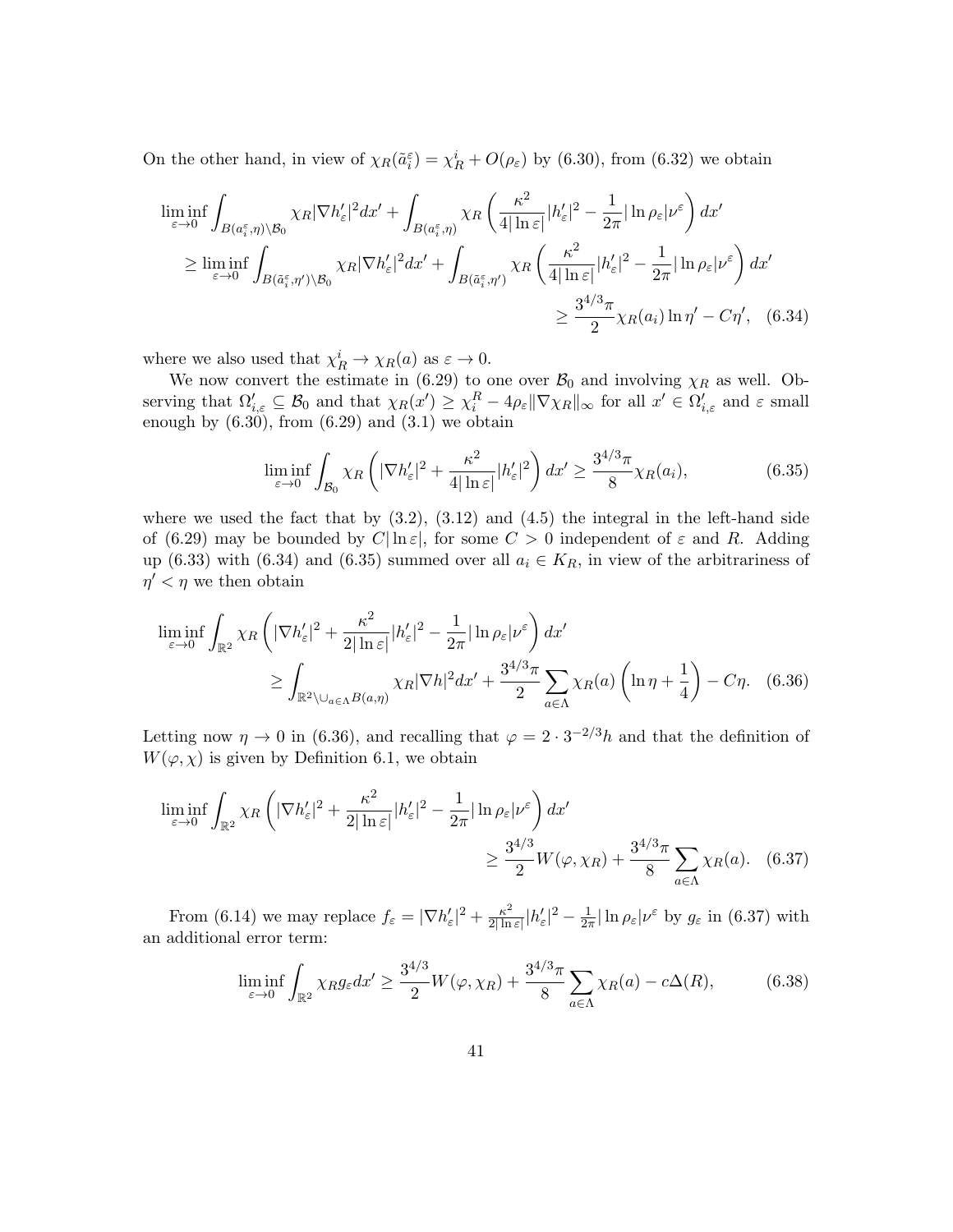where

$$
\Delta(R) = \limsup_{\varepsilon \to 0} \sum_{\alpha|_{K_{R-C} \subset U_{\alpha} \subset K_{R+C}}} (n_{\alpha} + 1) \ln(n_{\alpha} + 2),
$$

for some  $c, C > 0$  independent of R. Under hypothesis (6.9), from (6.12) we have

$$
\limsup_{\varepsilon \to 0} \sum_{\alpha|_{U_{\alpha} \subset K_R}} n_{\alpha}^2 \leq CR^2,
$$

and thus, using Hölder inequality and bounding the number of  $\alpha$ 's involved in the sum by  $CR$  we find

$$
\Delta(R) \le C \limsup_{\varepsilon \to 0} \sum_{\alpha |_{U_{\alpha} \subset K_{R+C} \backslash K_{R-C}}} (n_{\alpha}^{3/2} + 1)
$$
  

$$
\le C'R^{1/4} \limsup_{\varepsilon \to 0} \left( \sum_{\alpha |_{U_{\alpha} \subset K_{R+C}}} n_{\alpha}^2 \right)^{3/4} + CR \le C''R^{7/4},
$$

for some  $C, C', C'' > 0$  independent of R. Hence

$$
\limsup_{R \to \infty} \limsup_{\varepsilon \to 0} \frac{\Delta(R)}{R^2} = 0,
$$

which together with (6.38) and the fact that  $\bar{g}_{\varepsilon} \geq g_{\varepsilon}$  establishes (6.11).

 $\Box$ 

### 6.3 Local to Global bounds via the Ergodic Theorem: proof of Theorem 1, item i.

The proof follows the procedure outlined in [35]. We refer the reader to Sections 4 and 6 of [35] for the proof adapted to the case of the magnetic Ginzburg-Landau energy, which is essentially identical to the present one, with some simplifications due to the fact that we work on the torus. As in [35], we say that  $\mu \in \mathcal{M}_0(\mathbb{R}^2)$ , if the measure  $d\mu + Cdx$  is a positive locally bounded measure on  $\mathbb{R}^2$ , where C is the constant appearing in Corollary 5.3. The measures  $d\bar{g}_{\varepsilon}$  and the functions  $\varphi_{\varepsilon}$  will be alternatively seen as functions on  $\mathbb{T}^2_{\ell^{\varepsilon}}$  or as periodically extended to the whole of  $\mathbb{R}^2$ , which will be clear from the context. We let  $\chi$ be a smooth non-negative function on  $\mathbb{R}^2$  with support in  $B(0, 1)$  and with  $\int_{\mathbb{R}^2} \chi(x) dx = 1$ . We set  $X = \dot{W}_{loc}^{1,p}(\mathbb{R}^2) \times \mathcal{M}_0(\mathbb{R}^2)$ , and define for every  $\mathbf{x} = (\varphi, g) \in X$  the following functional

$$
\mathbf{f}(\mathbf{x}) := 2 \int_{\mathbb{R}^2} \chi(y) dg(y). \tag{6.39}
$$

We note that from  $(5.27)$  we have for  $\varepsilon$  sufficiently small

$$
F^{\varepsilon}[u^{\varepsilon}] + o_{\varepsilon}(1) \ge \frac{2}{\ell^2 |\ln \varepsilon|} \int_{\mathbb{T}^2_{\ell^{\varepsilon}}} d\bar{g}_{\varepsilon} = \int_{\mathbb{T}^2_{\ell^{\varepsilon}}} \mathbf{f}(\theta_{\lambda} \mathbf{x}_{\varepsilon}) d\lambda, \tag{6.40}
$$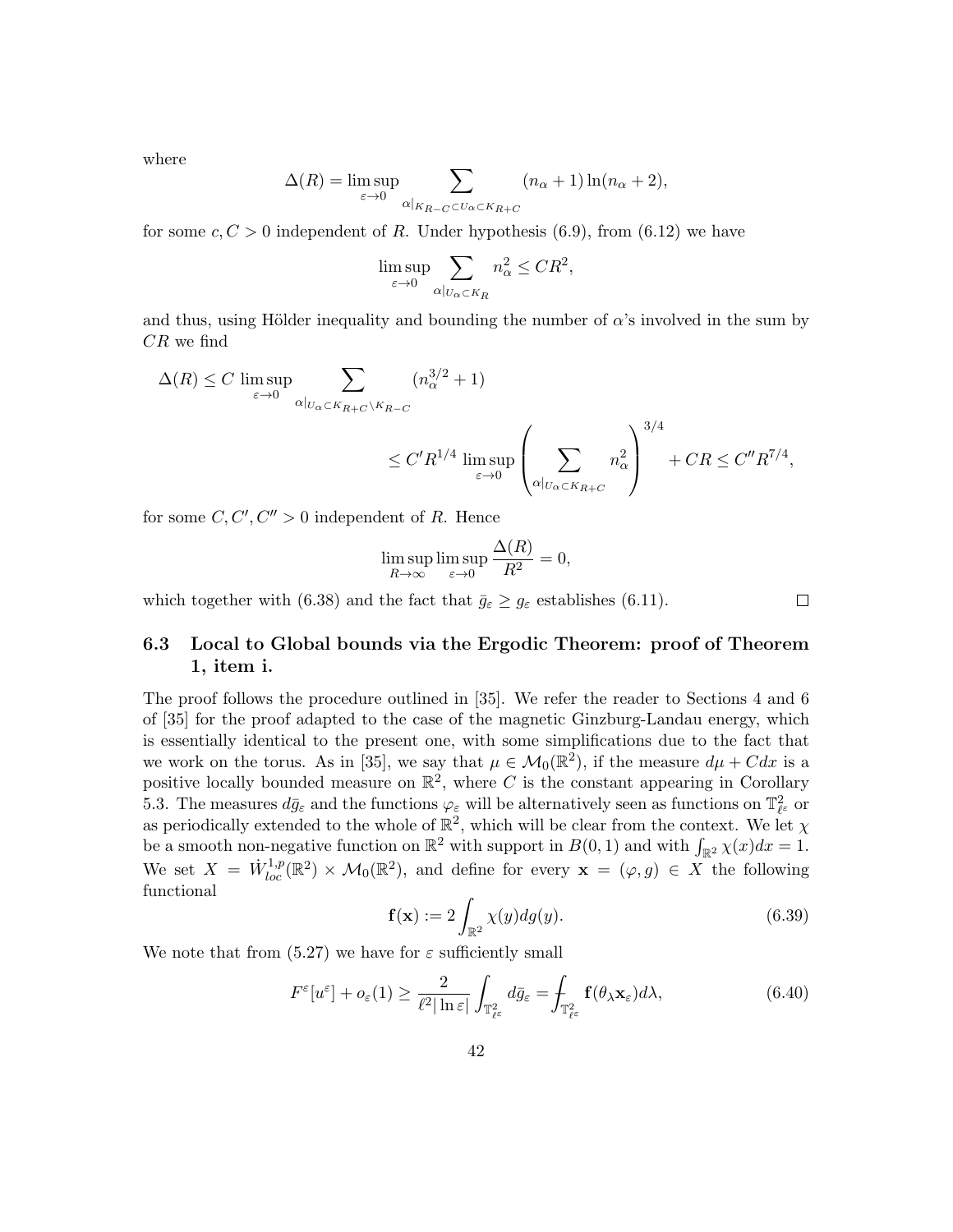where  $\mathbf{x}_{\varepsilon} := (\varphi^{\varepsilon}, \bar{g}_{\varepsilon}), \theta_{\lambda}$  denotes the translation operator by  $\lambda \in \mathbb{R}^{2}$ , i.e.,  $\theta_{\lambda} f(x) := f(x + \lambda)$ , and  $\oint$  stands for the average. Here the last equality follows by an application of Fubini's theorem and the fact that  $\int_{\mathbb{R}^2} \chi(x) dx = 1$ .

It can be easily shown as in [35] that  $f_{\epsilon} = f$  satisfies the coercivity and Γ-liminf properties required for the application of Theorem 3 in [35] on sequences consisting of  $\mathbf{x}_{\varepsilon} = (\varphi^{\varepsilon}, \bar{g}_{\varepsilon})$ obtained from  $(u^{\varepsilon})$  obeying (2.19). This is done by starting with a sequence  $\{x_{\varepsilon}\}_{\varepsilon}$  in X such that

$$
\limsup_{\varepsilon \to 0} \int_{K_R} \mathbf{f}(\theta_\lambda \mathbf{x}_\varepsilon) d\lambda < +\infty,
$$
\n(6.41)

for every  $R > 0$ , which implies that the integral is finite whenever  $\varepsilon$  is small enough. Consequently  $f_{\varepsilon}(\theta_{\lambda} x_{\varepsilon}) < +\infty$  for almost every  $\lambda \in K_R$ . Applying Fubini's theorem again, (6.41) becomes

$$
\limsup_{\varepsilon \to 0} \int_{\mathbb{R}^2} \chi_R(y) d\bar{g}_{\varepsilon}(y) < +\infty,
$$

where  $\chi_R = \chi * \mathbf{1}_{K_R}$ , and "\*" denotes convolution. Then since  $\chi_R = 1$  in  $K_{R-1}$  and  $\bar{g}_{\varepsilon}$  is bounded below by a constant, the assumption (6.7) in Part 1 of Theorem 4 is satisfied, and we deduce from that theorem that  $\varphi^{\varepsilon}$  and  $\bar{g}_{\varepsilon}$  converge, upon extraction of a subsequence, weakly in  $\dot{W}_{loc}^{1,p}(\mathbb{R}^2)$  and weakly in the sense of measures, respectively. Furthermore, if  $\mathbf{x}_{\varepsilon} \to$  $\mathbf{x} = (\varphi, g)$  on this subsequence, we have  $2 \int_{\mathbb{R}^2} \chi(y) d\bar{g}_{\varepsilon}(y) = \mathbf{f}(\mathbf{x}_{\varepsilon}) \to \mathbf{f}(\mathbf{x}) = 2 \int_{\mathbb{R}^2} \chi(y) d\bar{g}(y)$ .

We may then apply Theorem 3 of [35] to **f** on  $\mathbb{T}_{\ell}^2$  and conclude that the measure  $\{\widetilde{P}^{\varepsilon}\}_{\varepsilon}$ defined as the push-forward of the normalized uniform measure on  $\mathbb{T}_{\ell^{\varepsilon}}^2$  by

$$
\lambda \mapsto (\theta_\lambda \varphi^\varepsilon, \theta_\lambda \bar{g}_\varepsilon),
$$

converges to a translation-invariant probability measure  $\widetilde{P}$  on X with

$$
\liminf_{\varepsilon \to 0} F^{\varepsilon}[u^{\varepsilon}] \ge \int \mathbf{f}(\mathbf{x}) d\widetilde{P}(\mathbf{x}) = \int \mathbf{f}^*(\mathbf{x}) d\widetilde{P}(\mathbf{x}), \tag{6.42}
$$

where

$$
\mathbf{f}^*(\varphi, g) = \lim_{R \to \infty} \int_{K_R} \mathbf{f}(\theta_\lambda \mathbf{x}) d\lambda = \lim_{R \to +\infty} \left( \frac{2}{|K_R|} \int_{\mathbb{R}^2} \chi_R(y) dg(y) \right), \tag{6.43}
$$

provided that **x** is in the support of  $\widetilde{P}$ .

The next step is to show that for  $\widetilde{P}$ -a.e.  $\mathbf x$  we have  $\varphi \in \mathcal A_m$  with  $m = 3^{-2/3}(\bar{\delta} - \bar{\delta}_c)$ , and  $f^*$  can be computed. By [35, Remark 1.6], we have that for  $\tilde{P}$ -a.e x, there exists a sequence  $\{\lambda_{\varepsilon}\}_{\varepsilon}$  such that  $\mathbf{x}_{\varepsilon} = (\theta_{\lambda_{\varepsilon}}\varphi^{\varepsilon}, \theta_{\lambda_{\varepsilon}}\bar{g}_{\varepsilon})$  converges to **x** in X. In addition, from  $(6.42)-(6.43)$ , for  $P$ -a.e.  $x$ , we have

$$
\lim_{R\to+\infty}\int_{K_R} \mathbf{f}(\theta_\lambda \mathbf{x})d\lambda < +\infty,
$$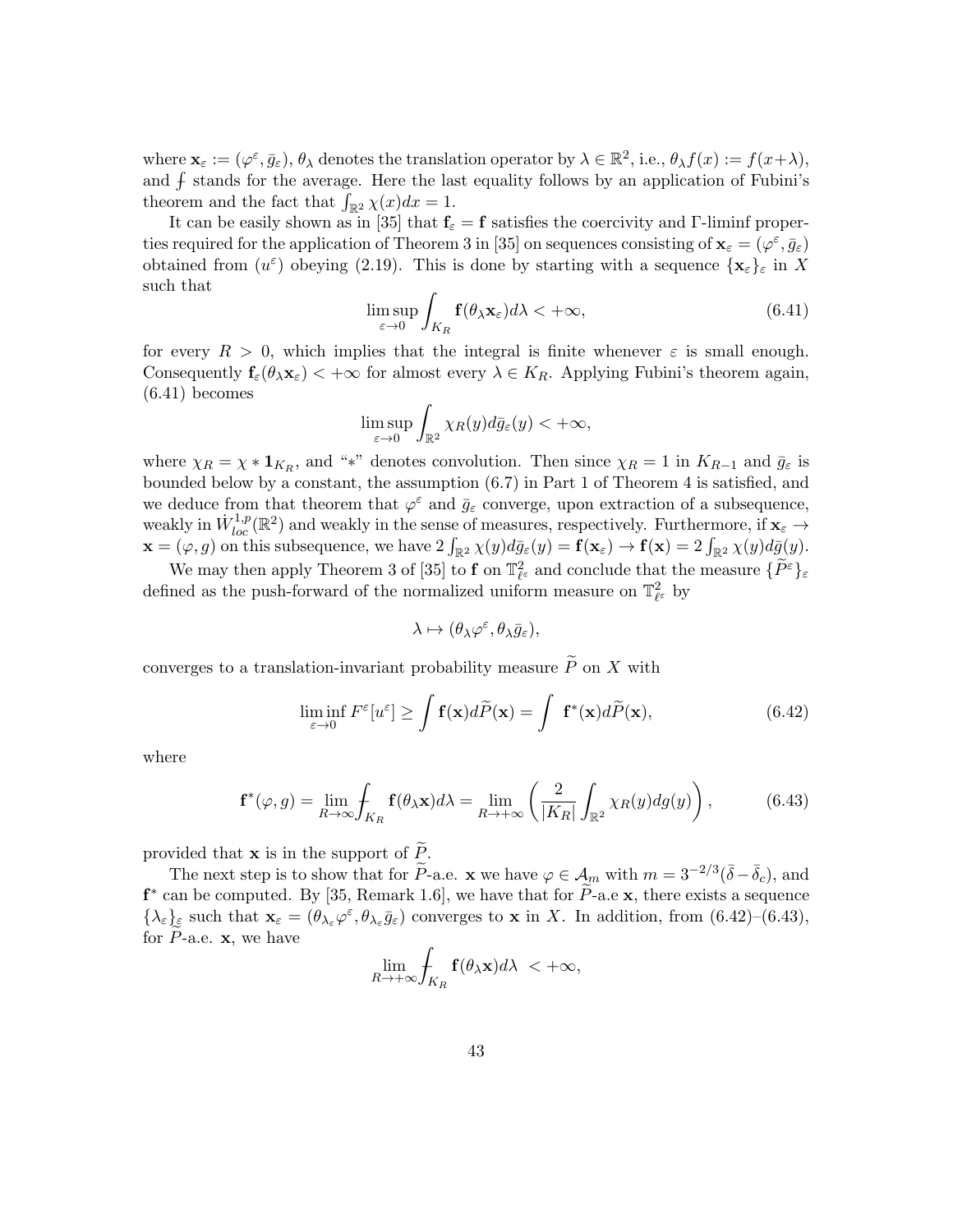for  $\tilde{P}$ -almost every **x**. Using Fubini's theorem again, together with the definition of **f**, we then find

$$
\lim_{R\to+\infty}\left(\frac{1}{|K_R|}\int_{\mathbb{R}^2}\chi_R(y)dg(y)\right)<+\infty.
$$

Therefore, since

$$
\int_{\mathbb{R}^2} \chi_R(y) d\bar{g}_{\varepsilon}(y) \to \int_{\mathbb{R}^2} \chi_R(y) dg(y) \quad \text{as } \varepsilon \to 0,
$$
\n(6.44)

a bound of the type (6.9) holds, and the results of Part 2 of Theorem 4 hold for  $\mathbf{x}_{\varepsilon}$ . In particular, we find that

$$
-\Delta \varphi = 2\pi \sum_{a \in \Lambda} \delta_a - m,\tag{6.45}
$$

with  $m = 3^{-2/3}(\bar{\delta} - \bar{\delta}_c)$ , and that

$$
\mathbf{f}^*(\varphi, g) = \lim_{R \to \infty} \left( \frac{2}{|K_R|} \lim_{\varepsilon \to 0} \int_{\mathbb{R}^2} \chi_R \bar{g}_{\varepsilon} dx \right) \ge 3^{4/3} W(\varphi) + \frac{3^{4/3}}{8} m. \tag{6.46}
$$

The result in  $(6.46)$  follows from the definition of  $f^*$ ,  $(6.44)$ ,  $(6.11)$ , the definition of W, provided we can show that

$$
\lim_{R \to +\infty} \frac{1}{|K_R|} \sum_{a \in \Lambda} \chi_R(a) = \lim_{R \to +\infty} \frac{\nu(K_R)}{2\pi |K_R|} = \frac{m}{2\pi}.
$$
\n(6.47)

The latter can be obtained from (6.15), exactly as in Lemma 4.11 of [35], so we omit the proof. Note that with (6.45), it proves that  $\varphi \in A_m$ , and we thus have the claimed result. Combining  $(6.42)$  and  $(6.46)$ , we obtain

$$
\liminf_{\varepsilon \to 0} F^{\varepsilon}[u^{\varepsilon}] \ge \int \left( 3^{4/3} W(\varphi) + \frac{3^{2/3}}{8} (\bar{\delta} - \bar{\delta}_{c}) \right) d\widetilde{P}(\varphi, g).
$$

Letting now  $P^{\varepsilon}$  and P be the first marginals of  $\tilde{P}^{\varepsilon}$  and  $\tilde{P}$  respectively, this proves (2.20) and the fact that P-almost every  $\varphi$  is in  $\mathcal{A}_m$  with  $m = 3^{-2/3}(\bar{\delta} - \bar{\delta}_c)$ .

# 7 Upper bound construction: proof of Part ii) of Theorem 1

We follow closely the construction performed for the magnetic Ginzburg-Landau energy in [35], but our situation is somewhat simpler, since we work on a torus (instead of a domain bounded by a free boundary). The construction given in [35] relies on a result stated as Corollary 4.5 in [35], which we repeat below with slight modifications to adapt it to our setting. These results imply, in particular, that the minimum of W may be approximated by sequences of periodic configurations of larger and larger period. Below for any discrete set of points  $\Lambda$ ,  $|\Lambda|$  will denote its cardinal.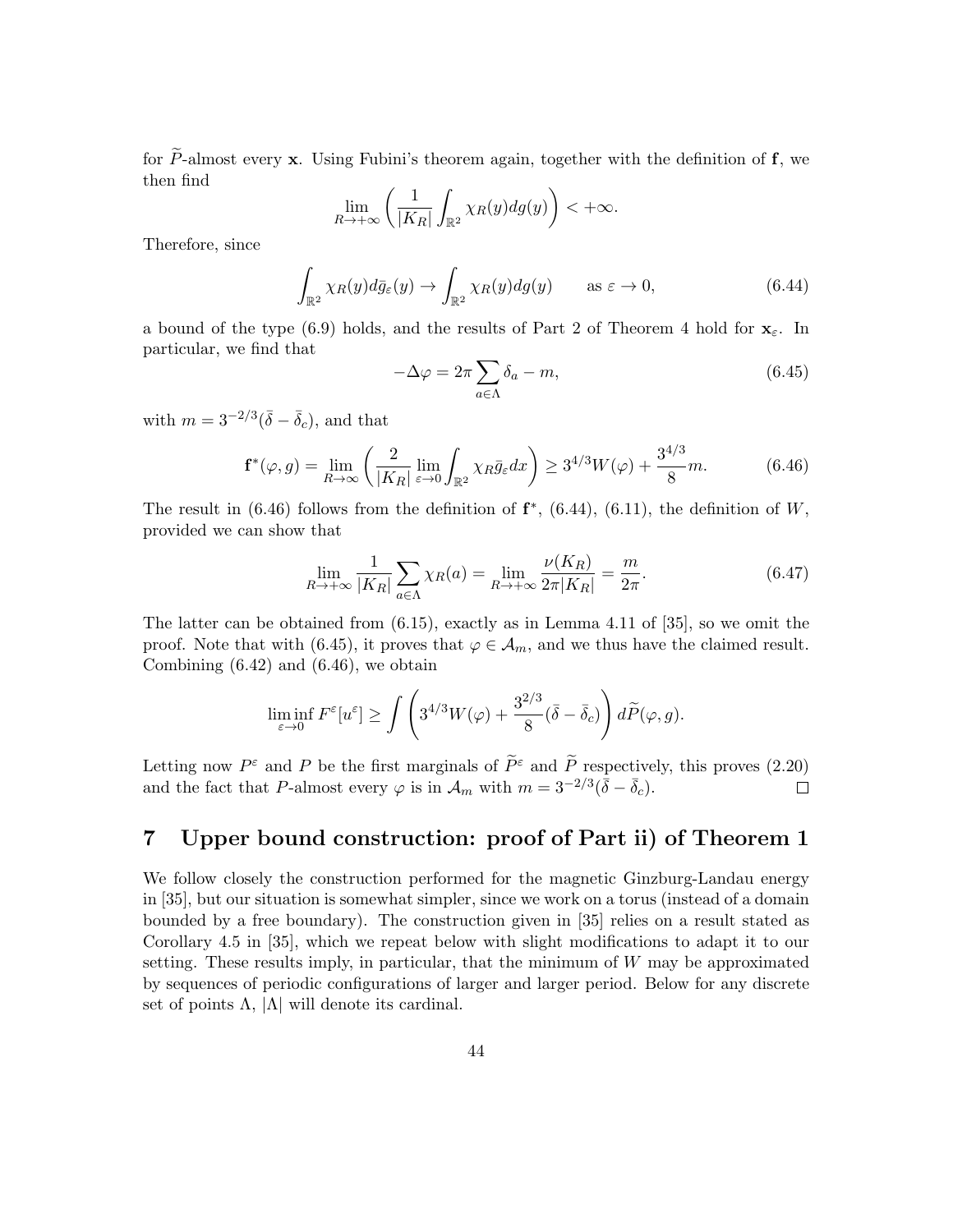**Proposition 7.1** (Corollary 4.5 in [35]). Let  $p \in (1,2)$  and let P be a probability measure on  $\hat{W}_{loc}^{1,p}(\mathbb{R}^2)$  which is invariant under the action of translations and concentrated on  $\mathcal{A}_1$ . Let  $Q^{\text{loc}}$  be the push-forward of P under  $-\Delta$ . Then there exists a sequence  $R \to \infty$  with  $R^2 \in 2\pi\mathbb{N}$  and a sequence  $\{b_R\}_R$  of  $2R$ -periodic vector fields such that:

- There exists a finite subset  $\Lambda_R$  of the interior of  $K_R$  such that

$$
\begin{cases}\n-\text{div } b_R = 2\pi \sum_{a \in \Lambda_R} \delta_a - 1 & \text{in } K_R \\
b_R \cdot \nu = 0 & \text{on } \partial K_R.\n\end{cases}
$$

- Letting  $Q_R$  be the probability measure on  $W^{-1,p}_{loc}(\mathbb{R}^2)$ , which is defined as the image of the normalized Lebesgue measure on  $K_R$  by  $x \mapsto -\text{div } b_R(x + \cdot)$ , we have  $Q_R \to Q$ weakly as  $R \to \infty$ .

$$
\text{-}\; \limsup_{R \to \infty} \frac{1}{|K_R|} \lim_{\eta \to 0} \left( \frac{1}{2} \int_{K_R \backslash \cup_a \in \Lambda_R} |b_R|^2 dx + \pi |\Lambda_R| \ln \eta \right) \leq \int W(\varphi) \, dP(\varphi).
$$

**Remark 7.2.** We would like to make the following observations concerning the vector field  $b_R$  constructed in Proposition 7.1.

- 1. By construction, the vector fields  $b_R$  has no distributional divergence concentrating on  $\partial K_R$  and its translated copied since  $b_R \cdot \nu$  is continuous across  $\partial K_R$ . However,  $b_R \cdot \tau$ may not be, and this may create a singular part of the distributional curl  $b_R$ . This is the difficulty that prevents us from stating the convergence result for P directly in Theorem 1, Part ii).
- 2. We also note that an inspection of the construction in [35] shows that  $b_R$  is curl-free in a neighborhood of each point  $a \in \Lambda_R$  and that  $\text{curl } b_R$  belongs to  $W^{-1,p}_{\text{loc}}(\mathbb{R}^2)$  for  $p < \infty$ .

### 7.1 Definition of the test configuration

We take R the sequence given by Proposition 7.1. The first thing to do is to change the density 1 into a suitably chosen density  $m_{\varepsilon,R}$ , in order to ensure the compatibility of the functions with the torus volume. Recalling that  $\bar{\mu}^{\varepsilon} > 0$  for  $\bar{\delta} > \bar{\delta}_{c}$  and  $\varepsilon$  small enough, we set

$$
m_{\varepsilon,R} = \frac{4R^2}{|\ell^{\varepsilon}|^2} \left[ \frac{\ell^{\varepsilon} \sqrt{2\bar{\mu}^{\varepsilon}}}{2R\bar{r}_{\varepsilon}} \right]^2
$$
 (7.1)

where, as usual,  $|x|$  denotes the integer part of a x. We note for later that

$$
\left| m_{\varepsilon,R} - \frac{2\bar{\mu}^{\varepsilon}}{\bar{r}_{\varepsilon}^2} \right| \leq \frac{CR}{\ell^{\varepsilon}} = o_{\varepsilon}(1). \tag{7.2}
$$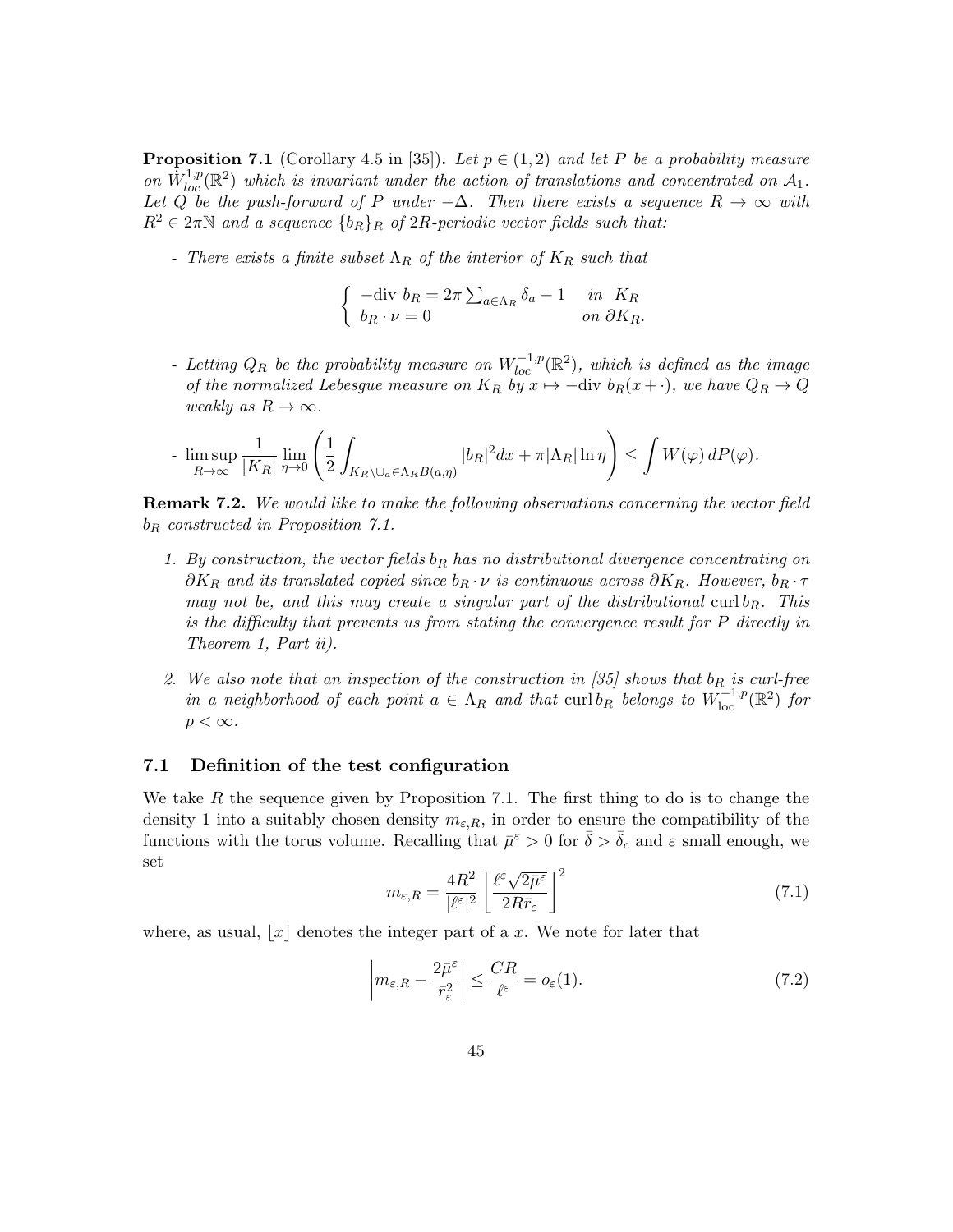Recalling also that  $\bar{r}_{\varepsilon} = 3^{1/3} + O\left(\frac{\ln|\ln \varepsilon|}{|\ln \varepsilon|}\right)$  $\frac{\ln |\ln \varepsilon|}{|\ln \varepsilon|}$  and  $\bar{\mu}^{\varepsilon} - \bar{\mu} = O\left(\frac{\ln |\ln \varepsilon|}{|\ln \varepsilon|}\right)$  $\frac{\ln |\ln \varepsilon|}{\ln \varepsilon}$ , we deduce that  $m_{\varepsilon,R} \to m$ , where  $m := 2 \cdot 3^{-2/3} \bar{\mu}$ , as  $\varepsilon \to 0$ , for each R. In particular,  $m_{\varepsilon,R}$  is bounded above and below by constants independent of  $\varepsilon$  and R. The choice of  $m_{\varepsilon,R}$  ensures that we can split the torus into an integer number of translates of the square  $K_{R'}$  with  $R' := \frac{R}{\sqrt{m_{\varepsilon,R}}},$ each of which containing an identical configuration of  $\frac{2R^2}{\pi}$  points.

Let  $P \in \mathcal{P}$  be given as in the assumption of Part 2 of Theorem 1, i.e., let P be a probability measure concentrated on  $\mathcal{A}_m$ . Letting P be the push-forward of P by  $\varphi \mapsto$  $\varphi(\frac{\cdot}{\sqrt{m}})$ , it is clear that  $\bar{P}$  is concentrated on  $\mathcal{A}_1$ , and by the change of scales formula (2.16) we have

$$
\int W(\varphi) d\bar{P}(\varphi) = \frac{1}{m} \int W(\varphi) dP(\varphi) + \frac{1}{4} \ln m.
$$
 (7.3)

We may then apply Proposition 7.1 to  $\bar{P}$ . It yields a vector field  $\bar{b}_R$ . We may then rescale it by setting

$$
b_{\varepsilon,R}(x) = \sqrt{m_{\varepsilon,R}} \,\overline{b}_R(\sqrt{m_{\varepsilon,R}}x).
$$

We note that  $b_{\varepsilon,R}$  is a well-defined periodic vector-field on  $\mathbb{T}^2_{\ell^{\varepsilon}}$  because  $\frac{\ell^{\varepsilon}\sqrt{m_{\varepsilon,R}}}{2R}$  $\frac{\sqrt{m_{\varepsilon,R}}}{2R}$  is an integer. This new vector field satisfies

$$
-\text{div } b_{\varepsilon,R} = 2\pi \sum_{a \in \Lambda_{\varepsilon,R}} \delta_a - m_{\varepsilon,R} \quad \text{in } \mathbb{T}^2_{\ell^{\varepsilon}}
$$
\n
$$
(7.4)
$$

for some set of points that we denote  $\Lambda_{\varepsilon,R}$ , and

$$
\frac{1}{|K_R|} \lim_{\eta \to 0} \left( \frac{1}{2} \int_{K_{\frac{R}{\sqrt{m_{\varepsilon,R}}}} \setminus \cup_{a \in \Lambda_{\varepsilon,R}} B(a,\eta)} |b_{\varepsilon,R}|^2 dx + \pi |\Lambda_{\varepsilon,R} \cap K_{R/\sqrt{m_{\varepsilon,R}}} |\ln(\eta \sqrt{m_{\varepsilon,R}}) \right) \le \int W(\varphi) d\bar{P}(\varphi) + o_R(1) \quad \text{as } R \to \infty.
$$

Using (7.3) and  $|\Lambda_{\varepsilon,R} \cap K_{R/\sqrt{m_{\varepsilon,R}}}| = \frac{2R^2}{\pi}$  $\frac{R^2}{\pi}$ , this can be rewritten as

$$
\label{eq:R1} \begin{split} \frac{m_{\varepsilon,R}}{|K_R|}\lim_{\eta\to 0}\left(\frac{1}{2}\int_{K_{\frac{R}{\sqrt{m_{\varepsilon,R}}}}\backslash\cup_{a\in\Lambda_{\varepsilon,R}}B(a,\eta)}|b_{\varepsilon,R}|^2dx+\pi|\Lambda_{\varepsilon,R}\cap K_{R/\sqrt{m_{\varepsilon,R}}}| \ln\eta\right)+\frac{m_{\varepsilon,R}}{4}\ln\frac{m_{\varepsilon,R}}{m}\\ &\leq \frac{m_{\varepsilon,R}}{m}\int W(\varphi)\,dP(\varphi)+o_R(1). \end{split}
$$

But we saw that  $m_{\varepsilon,R} \to m$  as  $\varepsilon \to 0$  hence  $\ln\left(\frac{m_{\varepsilon,R}}{m}\right) \to 0$ . Therefore, recalling the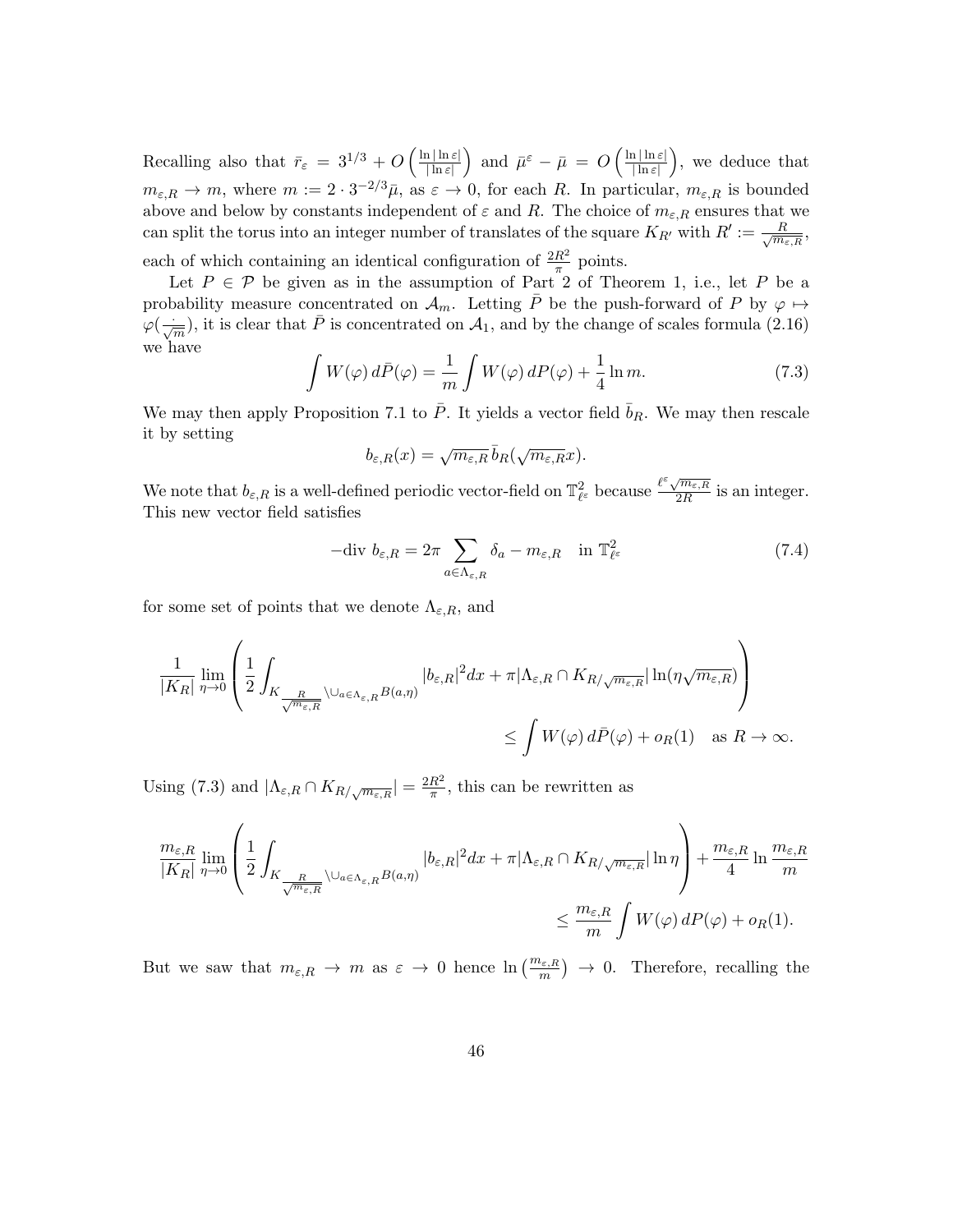definition of  $R'$  we have

$$
\frac{1}{|K_{R'}|} \lim_{\eta \to 0} \left( \frac{1}{2} \int_{K_{R'} \setminus \bigcup_{a \in \Lambda_{\varepsilon,R}} B(a,\eta)} |b_{\varepsilon,R}|^2 dx + \pi |\Lambda_{\varepsilon,R} \cap K_{R/\sqrt{m_{\varepsilon,R}}} |\ln \eta \right) \le \int W(\varphi) \, dP(\varphi) + o_R(1) + o_{\varepsilon}(1). \tag{7.5}
$$

It thus follows that

$$
\frac{1}{(\ell^{\varepsilon})^2} \lim_{\eta \to 0} \left( \frac{1}{2} \int_{\mathbb{T}^2_{\ell^{\varepsilon}} \backslash \cup_{a \in \Lambda_{\varepsilon,R}} B(a,\eta)} |b_{\varepsilon,R}|^2 dx' + \pi |\Lambda_{\varepsilon,R}| \ln \eta \right) \le \int W(\varphi) \, dP(\varphi) + o_R(1) + o_{\varepsilon}(1).
$$
\n(7.6)

Note that  $\Lambda_{\varepsilon,R}$  is a dilation by the factor  $1/\sqrt{m_{\varepsilon,R}}$ , uniformly bounded above and below, of the set of points  $\Lambda_R$ , hence the minimal distance between the points in  $\Lambda_{\varepsilon,R}$  is bounded below by a constant which may depend on R but does not depend on  $\varepsilon$ . For the same reason, estimates on  $b_{R,\varepsilon}$  are uniform with respect to  $\varepsilon$ .

In addition, we have that  $\overline{Q}_{\varepsilon,R}$ , the push-forward of the normalized Lebesgue measure on  $\mathbb{T}^2_{\ell^{\varepsilon}}$  by  $x \mapsto -\text{div } b_{\varepsilon,R}(x+\cdot)$  converges to  $Q$ , the push-forward of P by  $-\Delta$ , as  $\varepsilon \to 0$  and  $R \to \infty$ . The final step is to replace the Dirac masses appearing above by their non-singular approximations:

$$
\tilde{\delta}_a := \frac{\chi_{B(a,r'_\varepsilon)}}{\pi |r'_\varepsilon|^2} \qquad r'_\varepsilon := \varepsilon^{1/3} |\ln \varepsilon|^{1/6} \bar{r}_\varepsilon,\tag{7.7}
$$

where  $\bar{r}_{\varepsilon}$  was defined in (3.1). Note also that in view of the discussion of Section 3 it is crucial to use droplets with the corrected radius  $\varepsilon^{1/3} |\ln \varepsilon|^{1/6} \bar{r}_{\varepsilon}$  instead of its leading order value  $\rho_{\varepsilon} = 3^{1/3} \varepsilon^{1/3} |\ln \varepsilon|^{1/6}.$ 

Once the set  $\Lambda_{\varepsilon,R}$  has been defined, the definition of the test function  $u^{\varepsilon} \in A$  follows: it suffices to take

$$
u^{\varepsilon}(x) = -1 + 2 \sum_{a \in \Lambda_{\varepsilon,R}} \chi_{B(a,r'_{\varepsilon})} \left( x |\ln \varepsilon|^{1/2} \right),
$$

which means (after blow up) that all droplets are round of identical radii  $r'_{\varepsilon}$  and centered at the points of  $\Lambda_{\varepsilon,R}$ . We now need to compute  $F^{\varepsilon}[u^{\varepsilon}]$  and check that all the desired properties are satisfied. This is done by working with the associated function  $h'_\varepsilon$  defined in (3.16), i.e. the solution in  $\mathbb{T}_{\ell^{\varepsilon}}^{2}$  to

$$
-\Delta h_{\varepsilon}^{\prime} + \frac{\kappa^2}{|\ln \varepsilon|} h_{\varepsilon}^{\prime} = \pi \bar{r}_{\varepsilon}^2 \sum_{a \in \Lambda_{\varepsilon,R}} \tilde{\delta}_a - \bar{\mu}^{\varepsilon}, \tag{7.8}
$$

obtained from (3.16) by explicitly setting all  $A_i^{\varepsilon} = \pi \bar{r}_{\varepsilon}^2$ .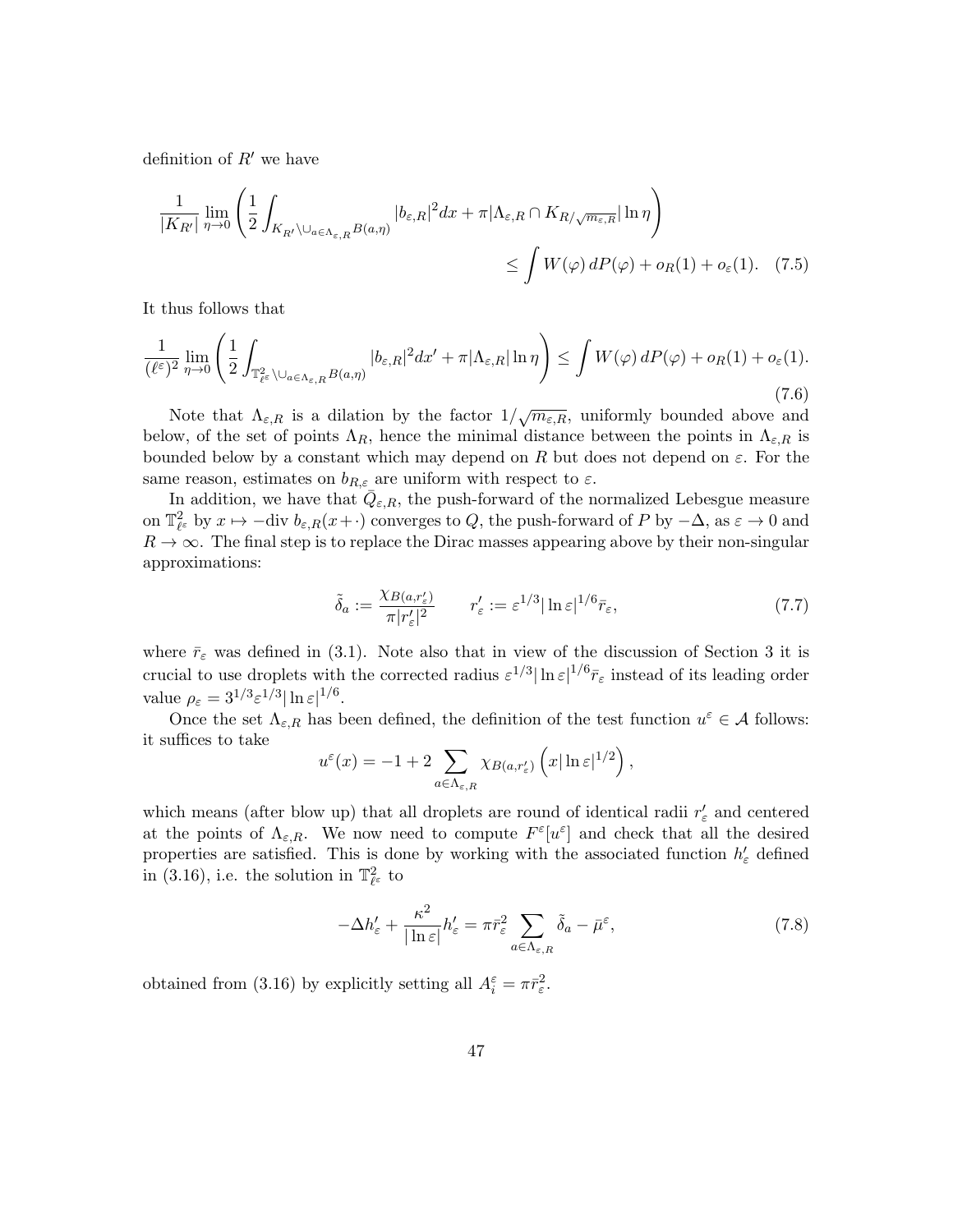### 7.2 Reduction to auxiliary functions

Let us introduce  $\phi_{\varepsilon}$ , which is the solution with mean zero of

$$
-\Delta\phi_{\varepsilon} = 2\pi \sum_{a \in \Lambda_{\varepsilon,R}} \tilde{\delta}_a - m_{\varepsilon,R} \quad \text{in} \quad \mathbb{T}_{\ell^{\varepsilon}}^2,\tag{7.9}
$$

where  $m_{\varepsilon,R}$  is as in (7.1), and  $f_{\varepsilon}$  the solution with mean zero of

$$
-\Delta f_{\varepsilon} = 2\pi \sum_{a \in \Lambda_{\varepsilon,R}} \delta_a - m_{\varepsilon,R} \text{ in } \mathbb{T}^2_{\ell^{\varepsilon}}.
$$
 (7.10)

We note that  $f_{\varepsilon}$  is a rescaling by the factor  $m_{\varepsilon,R} \to m$  of a function independent of  $\varepsilon$ , so all estimates on  $f_{\varepsilon}$  can be made uniform with respect to  $\varepsilon$ .

**Lemma 7.3.** Let  $h'_{\varepsilon}$  and  $\phi_{\varepsilon}$  be as above. We have as  $\varepsilon \to 0$ 

$$
\int_{\mathbb{T}_{\ell^{\varepsilon}}^2} |h_{\varepsilon}'|^2 dx' \le C_R |\ln \varepsilon| \tag{7.11}
$$

and for any  $1 \leq q < \infty$ 

$$
\left\| \nabla \left( h_{\varepsilon}' - \frac{\bar{r}_{\varepsilon}^2}{2} \phi_{\varepsilon} \right) \right\|_{L^q(\mathbb{T}_{\varepsilon}^2)} \leq C_{R,q},\tag{7.12}
$$

for some constant  $C_{R,q} > 0$  independent of  $\varepsilon$ .

*Proof.* Since  $\Lambda_{\varepsilon,R}$  is  $2R'$ -periodic,  $h'_{\varepsilon}$  is too, and thus

$$
\int_{\mathbb{T}^2_{\ell^{\varepsilon}}}|h'_\varepsilon|^2dx'=\ell^2|\ln\varepsilon|\int_{K_{R'}}|h'_\varepsilon|^2dx'\leq C_R|\ln\varepsilon|.
$$

For the second assertion, let

$$
h_{\varepsilon}(x) = h'_{\varepsilon}(x\sqrt{|\ln \varepsilon|}) \qquad \hat{\phi}_{\varepsilon}(x) = \phi_{\varepsilon}(x\sqrt{|\ln \varepsilon|})
$$

be the rescalings of  $h'_{\varepsilon}$  and  $\phi_{\varepsilon}$  onto the torus  $\mathbb{T}^2_{\ell}$ . Rescaling (7.11) gives

$$
||h_{\varepsilon}||_{L^{2}(\mathbb{T}_{\ell}^{2})} \leq C_{R}.\tag{7.13}
$$

Furthermore, the function  $w_{\varepsilon} := h_{\varepsilon} - \frac{1}{2}$  $\frac{1}{2}\bar{r}_{\varepsilon}^{2}\hat{\phi}_{\varepsilon}$  is easily seen to solve

$$
-\Delta w_{\varepsilon} = -\kappa^2 \left( h_{\varepsilon} - \int_{\mathbb{T}_{\ell}^2} h_{\varepsilon} dx \right) \quad \text{in } \mathbb{T}_{\ell}^2.
$$

But from elliptic regularity, Cauchy-Schwarz inequality and (7.13), we must have

$$
\|\nabla w_{\varepsilon}\|_{L^{q}(\mathbb{T}_{\ell}^{2})}\leq C\left\|h_{\varepsilon}-\int_{\mathbb{T}_{\ell}^{2}}h_{\varepsilon}\right\|_{L^{2}(\mathbb{T}_{\ell}^{2})}\leq C_{R,q},
$$

which yields (7.12).

48

 $\Box$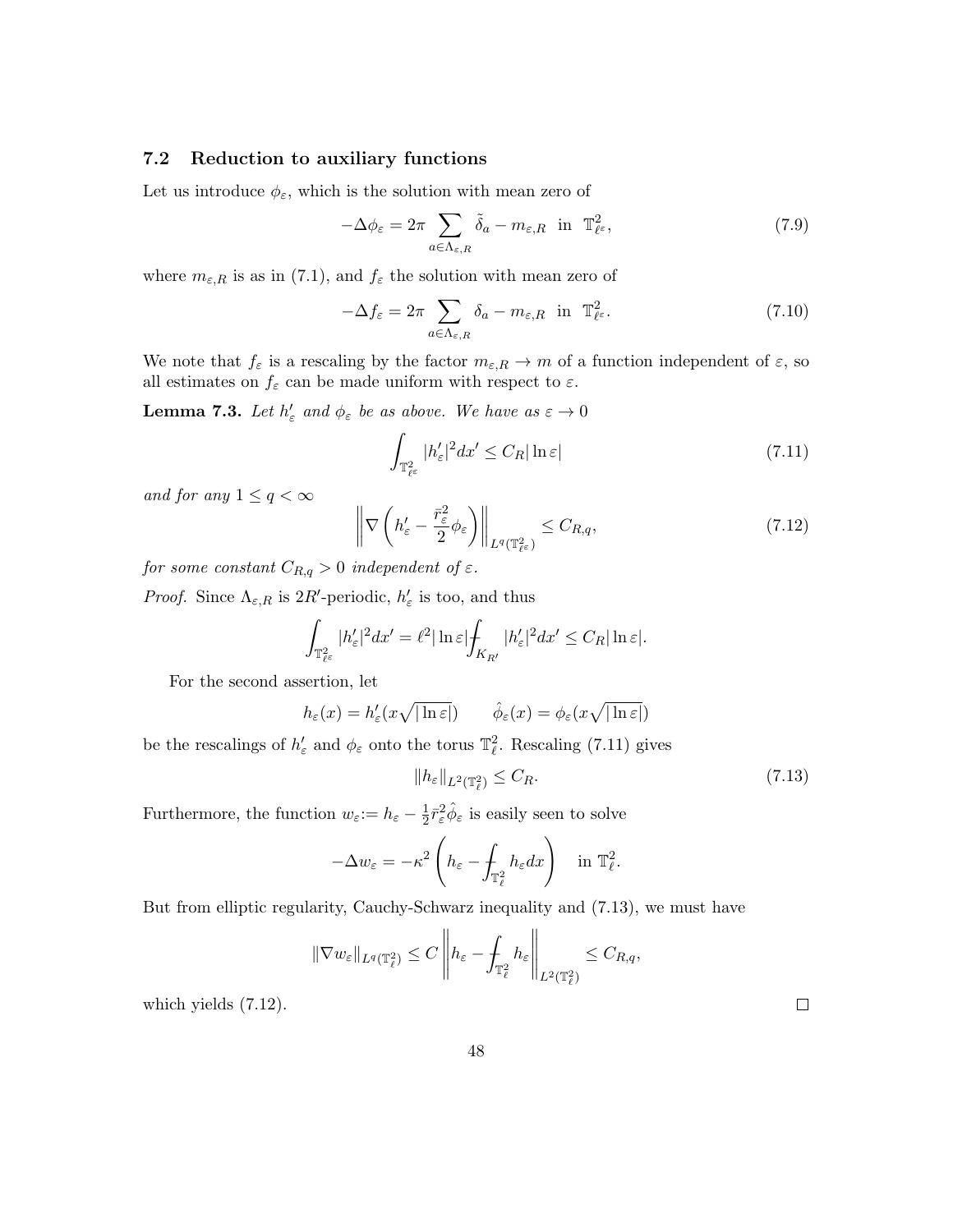The next lemma consists in comparing  $\phi_{\varepsilon}$  and  $f_{\varepsilon}$ .

Lemma 7.4. We have

$$
\|\nabla (f_{\varepsilon}-\phi_{\varepsilon})\|_{L^{\infty}\left(\mathbb{T}^2_{\ell^{\varepsilon}}\setminus \cup_a B(a,r'_{\varepsilon})\right)}\leq C_R\varepsilon^{1/4}.
$$

*Proof.* We observe that  $f_{\varepsilon}$  and  $\phi_{\varepsilon}$  are both 2R'-periodic. We may thus write

$$
\phi_{\varepsilon}(x) - f(x) = 2\pi \int_{\mathbb{T}_{2R'}^2} G_{2R'}(x - y) \sum_{a \in \Lambda_{\varepsilon, R}} d(\tilde{\delta}_a - \delta_a)(y),
$$

where  $G_{2R'}$  is the zero mean Green's function for the Laplace's operator on the square torus of size  $2R'$  with periodic boundary conditions, i.e. the solution to

$$
-\Delta G_{2R'} = \delta_0 - \frac{1}{|\mathbb{T}_{2R'}^2|} \quad \text{in } \mathbb{T}_{2R'}^2 \tag{7.14}
$$

 $\Box$ 

which we may be split as  $G_{2R'}(x) = -\frac{1}{2x}$  $\frac{1}{2\pi} \log |x| + S_{2R'}(x)$  with  $S_{2R'}$  a smooth function. By Newton's theorem (or equivalently by the mean value theorem for harmonic functions applied to the function  $log |·|$  away from the origin), the contribution due to the logarithmic part is zero outside of  $\cup_{a \in \Lambda_{\varepsilon,R}} B(a, r'_{\varepsilon})$ . Differentiating the above we may thus write that for all  $x \notin \bigcup_{a \in \Lambda_{\varepsilon,R}} B(a, r'_{\varepsilon}),$ 

$$
\nabla(\phi_{\varepsilon} - f)(x) = 2\pi \int_{\mathbb{T}_{2R'}^2} \nabla S_{2R'}(x - y) \sum_{a \in \Lambda_{\varepsilon, R}} d(\tilde{\delta}_a - \delta_a)(y). \tag{7.15}
$$

Using the  $C^2$  character of  $S_{2R'}$  we deduce that

 $\|\nabla (f_{\varepsilon} - \phi_{\varepsilon})\|_{L^{\infty}(\mathbb{T}^2_{\ell^{\varepsilon}}\setminus \cup_a B(a,r'_{\varepsilon}))} \leq C_{R'} |\Lambda_{\varepsilon,R}\cap K_{R'}| r'_{\varepsilon}$ 

and the result follows in view of (7.7).

The next step involves a comparison of the energy of  $\phi_{\varepsilon}$  and that of  $b_{\varepsilon,R}$  and leads to the following conclusion.

**Lemma 7.5.** Given  $\Lambda_{\varepsilon,R}$  as constructed above, and  $h'_{\varepsilon}$  the solution to (7.8), we have

$$
\frac{1}{(\ell^{\varepsilon})^2} \lim_{\eta \to 0} \left( \int_{\mathbb{T}^2_{\ell^{\varepsilon}} \backslash \bigcup_{a \in \Lambda_{\varepsilon,R}} B(a,\eta)} \frac{2}{\bar{r}^4_{\varepsilon}} |\nabla h_{\varepsilon}'|^2 dx' + \pi |\Lambda_{\varepsilon,R}| \ln \eta \right) \leq \int W(\varphi) \, dP(\varphi) + o_{\varepsilon}(1) + o_{R}(1).
$$

Proof. In view of Lemmas 7.3 and 7.4, it suffices to show the corresponding result for  $\int_{\mathbb{T}_{\ell}^2} \int_{\mathbb{U}_{a \in \Lambda_{\varepsilon,R}}} B(a,\eta)$ 1  $\frac{1}{2}|\nabla f_{\varepsilon}|^2 dx'$  instead of the one for  $h'_{\varepsilon}$ . From (7.10) and (7.4), we have div  $(b_{\varepsilon,R} - \nabla f_{\varepsilon}) = 0$  hence by Poincaré's lemma we may write  $\nabla f_{\varepsilon} = b_{\varepsilon,R} + \nabla^{\perp} \xi_{\varepsilon}$ . We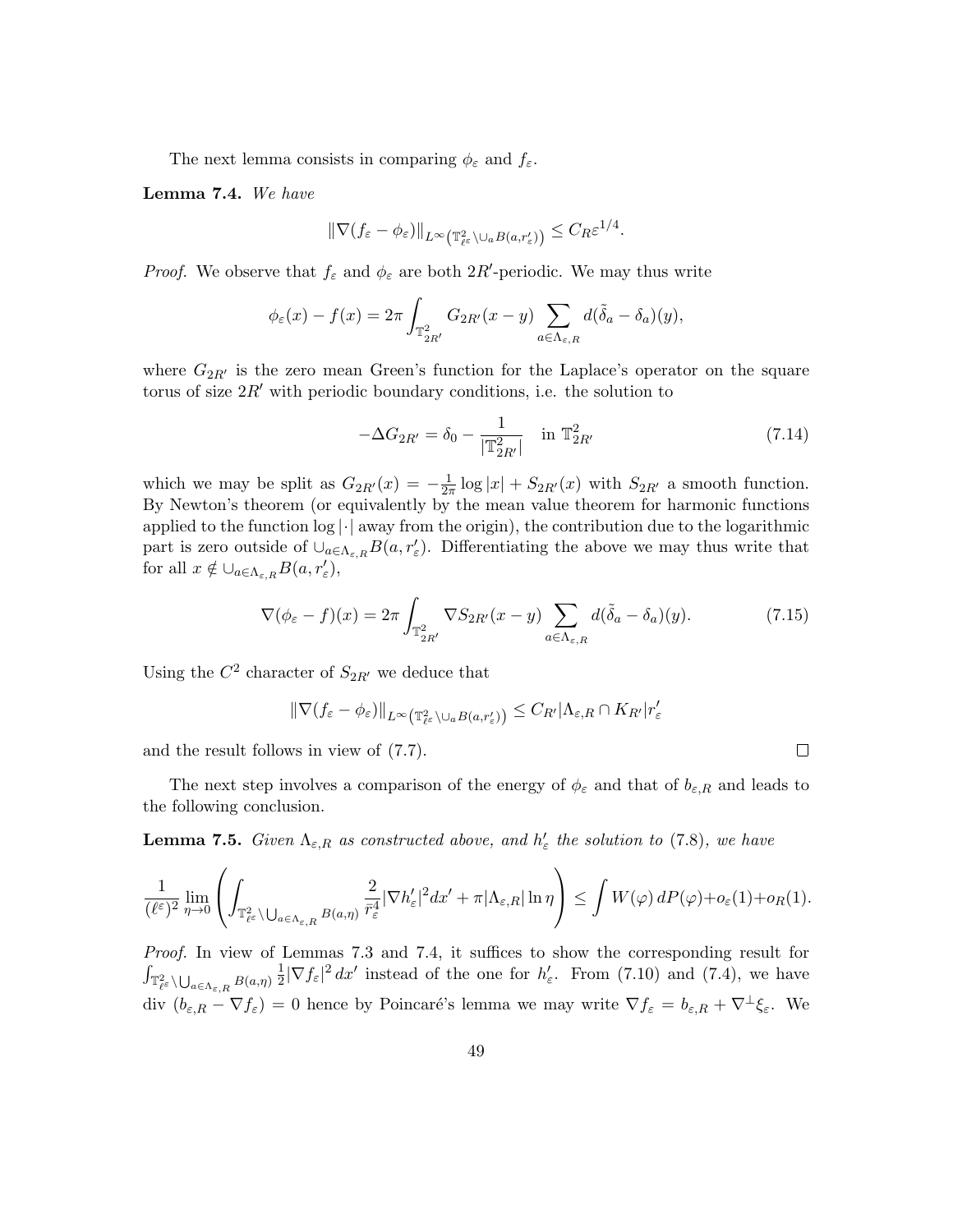note that  $-\Delta \xi_{\varepsilon} = \text{curl } b_{\varepsilon,R}$ , which is in  $W_{loc}^{-1,p}$  for any  $p < +\infty$  as mentioned in Remark 7.2. By elliptic regularity we find that  $\nabla \xi_{\varepsilon} \in L^p_{loc}(\mathbb{R}^2)$  for all  $1 \leq p < +\infty$ , uniformly with respect to  $\varepsilon$ . We may thus write

$$
\int_{\mathbb{T}_{\ell}^2 \backslash \bigcup_{a \in \Lambda_{\varepsilon,R}} B(a,\eta)} \frac{1}{2} |b_{\varepsilon,R}|^2 dx' = \int_{\mathbb{T}_{\ell}^2 \backslash \bigcup_{a \in \Lambda_{\varepsilon,R}} B(a,\eta)} \left( \frac{1}{2} |\nabla f_{\varepsilon}|^2 + \frac{1}{2} |\nabla \xi_{\varepsilon}|^2 - \nabla f_{\varepsilon} \cdot \nabla^{\perp} \xi_{\varepsilon} \right) dx', \quad (7.16)
$$

where  $\nabla f_{\varepsilon} \cdot \nabla^{\perp} \xi_{\varepsilon}$  makes sense in the duality  $\nabla \xi_{\varepsilon} \in L^p$ ,  $p > 2$ ,  $\nabla f_{\varepsilon} \in L^q$ ,  $q < 2$ . In addition, by the same duality, we have for any  $a \in \Lambda_{\varepsilon,R}$ ,

$$
\lim_{\eta\to 0} \int_{B(a,\eta)} \nabla f_\varepsilon \cdot \nabla^\perp \xi_\varepsilon = 0
$$

uniformly with respect to  $\varepsilon$ . Therefore, we may extend the domain of integration in the last integral in (7.16) to the whole of  $\mathbb{T}_{\ell^{\varepsilon}}^2$  at the expense of an error  $o_{\eta}(1)$  multiplied by the number of points, and obtain

$$
\int_{\mathbb{T}^2_{\ell^{\varepsilon}}\backslash\bigcup_{a\in\Lambda_{\varepsilon,R}}B(a,\eta)}\frac{1}{2}|\nabla f_{\varepsilon}|^2dx' \leq \int_{\mathbb{T}^2_{\ell^{\varepsilon}}\backslash\bigcup_{a\in\Lambda_{\varepsilon,R}}B(a,\eta)}\frac{1}{2}|b_{\varepsilon,R}|^2dx' + \int_{\mathbb{T}^2_{\ell^{\varepsilon}}\backslash\mathbb{T}^2_{\ell^{\varepsilon}}\setminus\mathbb{T}^2_{\ell^{\varepsilon}}\setminus\bigcup_{a\in\Lambda_{\varepsilon,R}}B(a,\eta)}\frac{1}{2}|b_{\varepsilon,R}|^2dx' + o_{\eta}(|\ln \varepsilon|). \tag{7.17}
$$

Noting that the last integral on the right-hand side vanishes by Stokes' theorem (and by approximating  $\nabla f_{\varepsilon}$  and  $\nabla^{\perp}\xi_{\varepsilon}$  by smooth functions), adding  $\pi|\Lambda_{\varepsilon,R}| \ln \eta$  to both sides, and combining with (7.6) we obtain the result.  $\Box$ 

In view of (7.4) and (7.9) we have that  $-\text{div } b_{\varepsilon,R} + \Delta \phi_{\varepsilon} = 2\pi \sum_{a \in \Lambda_{\varepsilon,R}} (\delta_a - \tilde{\delta}_a) \to 0$  in  $W_{loc}^{-1,p}(\mathbb{R}^2)$ , so we deduce, since the push-forward of the normalized Lebesgue measure on  $\mathbb{T}^2_{\ell^{\varepsilon}}$  by  $x \mapsto -\text{div } b_{\varepsilon,R}(x+ \cdot)$  converges to  $Q$ , that the push-forward of it by  $x \mapsto -\Delta\varphi^{\varepsilon}(x+ \cdot)$ also converges to  $Q$ . Thus, part ii) of Theorem 1 is established modulo  $(2.21)$ , which remains to be proved.

### 7.3 Calculating the energy

We begin by calculating the exact amount of energy contained in a ball of radius  $\eta$ .

**Lemma 7.6.** Let  $h'_{\varepsilon}$  be as above. Then we have for any  $a \in \Lambda_{\varepsilon,R}$ ,

$$
\int_{B(a,r'_{\varepsilon})} |\nabla h'_{\varepsilon}|^2 dx' = \frac{3^{4/3}\pi}{8} + o_{\varepsilon}(1)
$$
\n(7.18)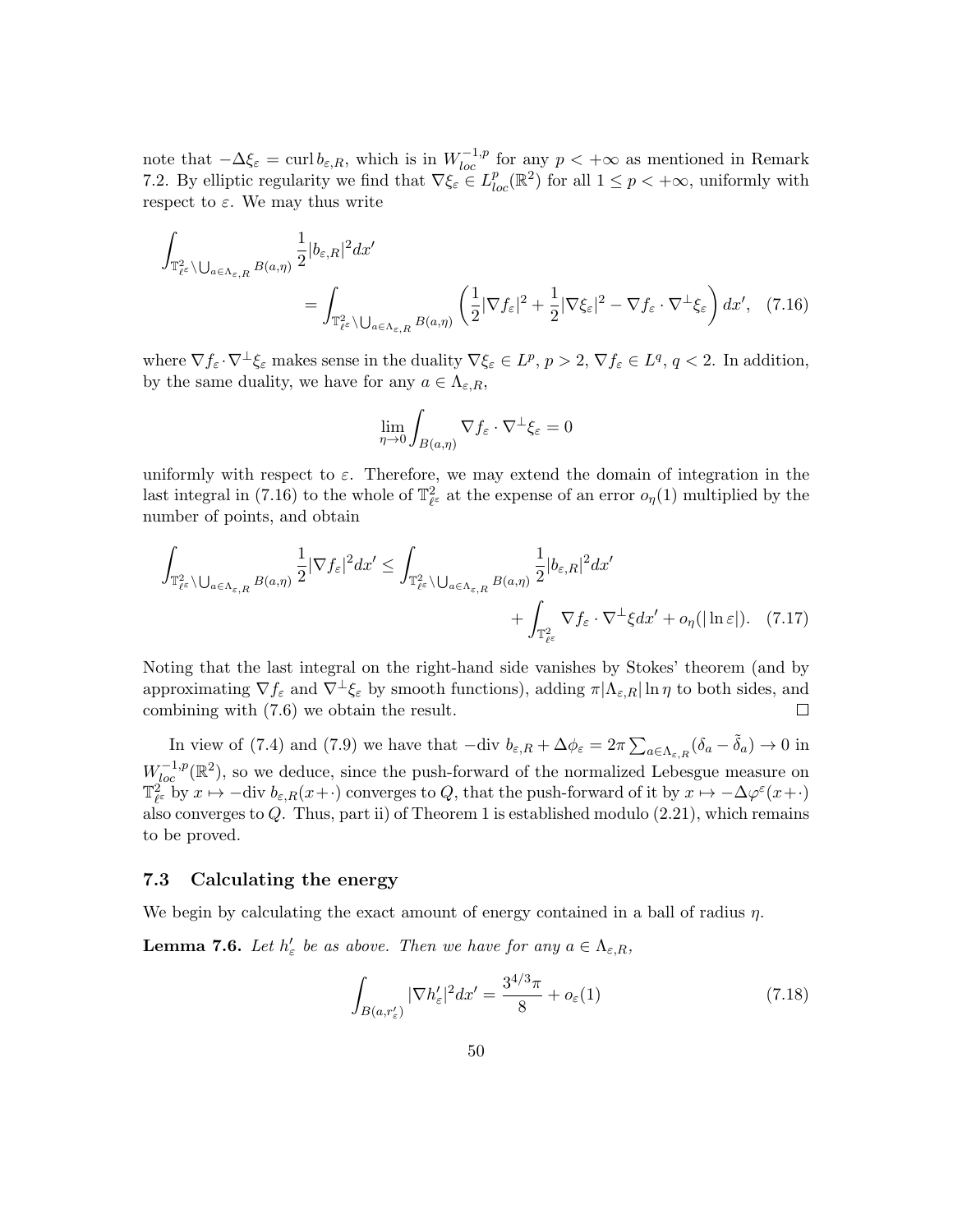and

$$
\int_{B(a,\eta)\backslash B(a,r'_{\varepsilon})} |\nabla h'_{\varepsilon}|^2 dx' \leq \frac{\pi}{2} \bar{r}_{\varepsilon}^4 \ln \frac{\eta}{\rho_{\varepsilon}} + o_{\varepsilon}(1) + o_{\eta}(1). \tag{7.19}
$$

*Proof.* In view of (7.12) applied with  $q > 2$  and using Hölder's inequality, we have that for all  $a \in \Lambda_{\varepsilon,R}$ ,

$$
\int_{B(a,\eta)} \left| \nabla (h'_{\varepsilon} - \frac{\bar{r}_{\varepsilon}^2}{2} \phi_{\varepsilon}) \right|^2 dx' \le o_{\eta}(1). \tag{7.20}
$$

Thus it suffices to compute the corresponding integrals for  $\phi_{\varepsilon}$ . Using again the 2R'periodicity of  $\phi_{\varepsilon}$ , we may write, with the same notation as in the proof of Lemma 7.4

$$
\phi_{\varepsilon}(x) = \int_{\mathbb{T}_{2R'}^2} G_{2R'}(x-y) \left(2\pi \sum_{a \in \bar{\Lambda}_{\varepsilon,R}} \tilde{\delta}_a(y) - m_{\varepsilon,R}\right) dy.
$$

Since the distances between the points in  $\bar{\Lambda}_{\varepsilon,R}$  are bounded below independently of  $\varepsilon$ , and the number of points is bounded as well, we may write  $\phi_{\varepsilon}$  in  $B(a, \eta)$  as

$$
\phi_{\varepsilon}(x) = \psi_{\varepsilon}(x) - \int_{\mathbb{T}_{2R'}^2} \ln|x - y| \, \tilde{\delta}_a(y) \, dy \tag{7.21}
$$

where  $\psi_{\varepsilon}(x)$  is smooth and its derivative is bounded independently of  $\varepsilon$  (but depending on  $R$ ).

Thus the contribution of  $\psi_{\varepsilon}$  to the integrals  $\int_{B(a,\eta)} |\nabla \phi_{\varepsilon}|^2$  is  $o_{\eta}(1)$ , and its contribution to  $\int_{B(a,r'_\varepsilon)} |\nabla \phi_\varepsilon|^2$  is  $o_\varepsilon(1)$ . There remains to compute the contribution of the logarithmic term in  $(7.21)$ . But this is almost exactly the same computation as in  $(6.27)$ – $(6.29)$ , and with (7.20) it yields (7.18), while it yields as well that

$$
\int_{B(a,\eta)\setminus B(a,r'_{\varepsilon})} |\nabla \phi_{\varepsilon}|^2 dx' \leq 2\pi \ln \frac{\eta}{r'_{\varepsilon}} + o_{\eta}(1). \tag{7.22}
$$

.

Now

$$
\frac{r_{\varepsilon}'}{\rho_{\varepsilon}} = \frac{1}{3^{1/3}} \left( \frac{|\ln \varepsilon|}{|\ln \rho_{\varepsilon}|} \right)^{1/3} = \left( 1 + O\left( \frac{\ln |\ln \varepsilon|}{|\ln \varepsilon|} \right) \right)^{1/3}
$$

Consequently  $\ln \frac{r'_\varepsilon}{\rho_\varepsilon} = o_\varepsilon(1)$ , and so we may replace  $r'_\varepsilon$  with  $\rho_\varepsilon$  at an extra cost of  $o_\varepsilon(1)$  in (7.22), and the result follows with (7.20).

We can now combine all the previous results to compute the energy of the test-function  $u^{\varepsilon}$ . By following the lower bounds of Proposition 3.1, it is easy to see that in our case (all the droplets being balls of radius  $r'_{\varepsilon}$ ) all the inequalities in that proof become equalities, and thus recalling (3.1):

$$
F^{\varepsilon}[u^{\varepsilon}] = \frac{1}{|\ell^{\varepsilon}|^2} \left( 2 \int_{\mathbb{T}^2_{\ell^{\varepsilon}}} \left( |\nabla h_{\varepsilon}'|^2 + \frac{\kappa^2}{|\ln \varepsilon|} |h_{\varepsilon}'|^2 \right) dx' + \pi \bar{r}_{\varepsilon}^4 |\Lambda_{\varepsilon,R}| \ln \rho_{\varepsilon} \right) + o_{\varepsilon}(1),
$$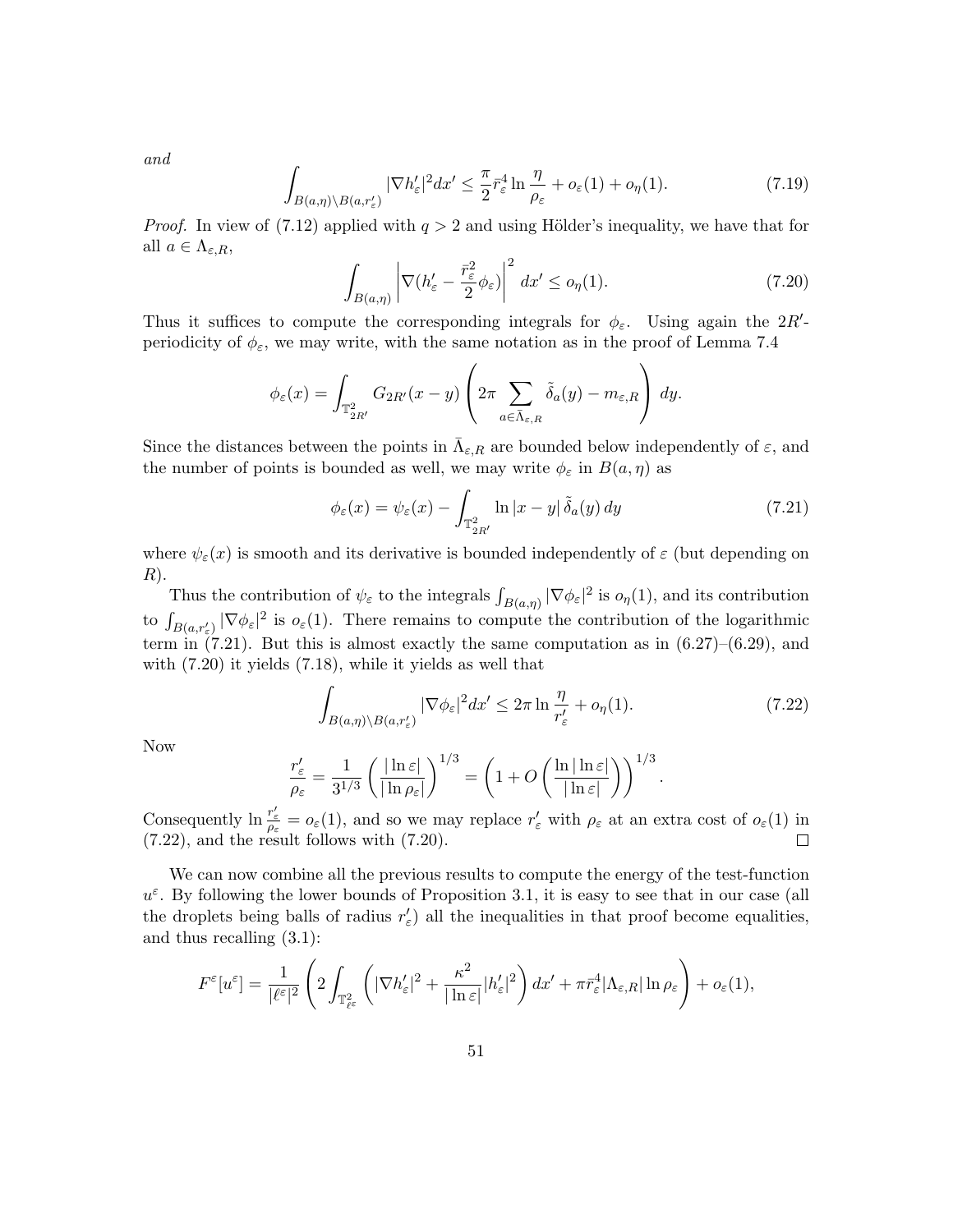with the help of Lemma 7.6 we have for every R

$$
F^{\varepsilon}[u^{\varepsilon}] \leq \frac{1}{|\ell^{\varepsilon}|^{2}} \left( 2 \int_{\mathbb{T}^2_{\ell^{\varepsilon}} \backslash \cup_{a \in \Lambda_{\varepsilon,R}} B(a,\eta)} |\nabla h_{\varepsilon}'|^2 dx' + \pi \bar{r}_{\varepsilon}^4 |\Lambda_{\varepsilon,R}| \ln \eta + \frac{3^{4/3} \pi}{4} |\Lambda_{\varepsilon,R}| \right) + o_{\varepsilon}(1) + o_{\eta}(1).
$$

In view of Lemma 7.5, letting  $\eta \to 0$ , we obtain

$$
F^{\varepsilon}[u^{\varepsilon}] \leq \bar{r}_{\varepsilon}^{4} \left( \int W(\varphi) dP(\varphi) + o_{\varepsilon}(1) + o_{R}(1) \right) + \frac{3^{4/3}\pi}{4|\ell^{\varepsilon}|^{2}} |\Lambda_{\varepsilon,R}| + o_{\varepsilon}(1).
$$

Letting  $\varepsilon \to 0$ , using that  $\bar{r}_{\varepsilon} \to 3^{1/3}$  and the fact that  $|\Lambda_{\varepsilon,R}| = \frac{1}{2\pi} m_{\varepsilon,R} |\ell^{\varepsilon}|^2$  with  $m_{\varepsilon,R} \to m$ , and then finally letting  $R \to \infty$ , we conclude that

$$
\limsup_{\varepsilon \to 0} F^{\varepsilon}[u^{\varepsilon}] \le 3^{4/3} \int W(\varphi) dP(\varphi) + \frac{3^{4/3}m}{8}.
$$

 $\frac{1}{8}(\bar{\delta}-\bar{\delta_c})$ , this completes the proof of part ii) of Theorem 1.

### $\Box$

### 7.4 Proof of Theorem 2

Since  $\frac{1}{8}3^{2/3}m = \frac{1}{8}$ 

In order to prove Theorem 2, it suffices to show that

$$
\min_{P \in \mathcal{P}} F^0[P] = 3^{4/3} \min_{\mathcal{A}_m} W + \frac{3^{2/3} (\bar{\delta} - \bar{\delta}_c)}{8}.
$$
\n(7.23)

For the proof, we use the following result, adapted from Corollary 4.4 in [35].

**Proposition 7.7** (Corollary 4.4 in [35]). Let  $\varphi \in A_1$  be given, such that  $W(\varphi) < \infty$ . For any R such that  $R^2 \in 2\pi\mathbb{N}$ , there exists a 2R-periodic  $\varphi_R$  such that

$$
\begin{cases}\n-\Delta \varphi_R = 2\pi \sum_{a \in \Lambda_R} \delta_a - 1 & \text{in } K_R, \\
\frac{\partial \varphi_R}{\partial \nu} = 0 & \text{on } \partial K_R,\n\end{cases}
$$

where  $\Lambda_R$  is a finite subset of the interior of  $K_R$ , and such that

$$
\limsup_{R \to \infty} \frac{W(\varphi_R, \mathbf{1}_{K_R})}{|K_R|} \le W(\varphi).
$$

Let us take  $\varphi$  to be a minimizer of W over  $\mathcal{A}_m$  (which exists from [35]). We may rescale it to be an element of  $A_1$ . Then Proposition 7.7 yields a  $\varphi_R$ , which can be extended periodically. We can then repeat the same construction as in the beginning of this section, starting from  $\nabla \varphi_R$  instead of  $b_R$ , and in the end it yields a  $u^{\varepsilon}$  with

$$
\limsup_{\varepsilon \to 0} F^{\varepsilon}[u^{\varepsilon}] \le 3^{4/3} \min_{\mathcal{A}_m} W + \frac{3^{2/3}(\bar{\delta} - \bar{\delta}_c)}{8}.
$$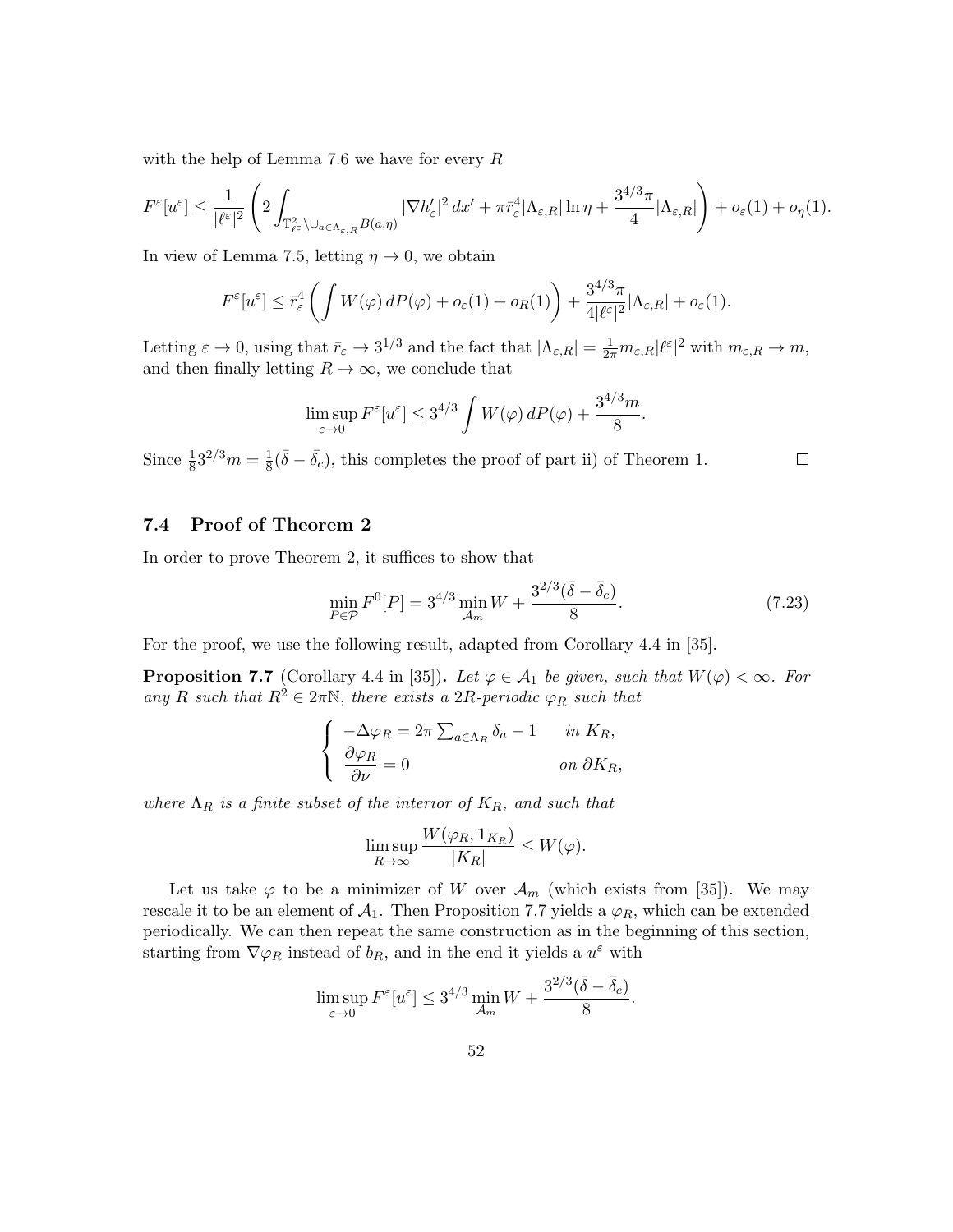It follows that

$$
\limsup_{\varepsilon \to 0} \min_{\mathcal{A}} F^{\varepsilon} \le 3^{4/3} \min_{\mathcal{A}_m} W + \frac{3^{2/3} (\bar{\delta} - \bar{\delta}_c)}{8}.
$$

But by part i) of Theorem 1 applied to a sequence of minimizers of  $F^{\varepsilon}$ , we also have

$$
\liminf_{\varepsilon \to 0} \min_{\mathcal{A}} F^{\varepsilon} \ge \inf_{\mathcal{P}} F^0 \ge 3^{4/3} \min_{\mathcal{A}_m} W + \frac{3^{2/3} (\bar{\delta} - \bar{\delta}_c)}{8}
$$

where the last inequality is an immediate consequence of the definition of  $F^0$ . Comparing the inequalities yields that there must be equality and (7.23) is proved, which completes the proof of Theorem 2.  $\Box$ 

Acknowledgments The research of D. G. was partially supported by an NSERC PGS D award. The work of C. B. M. was supported, in part, by NSF via grants DMS-0718027 and DMS-0908279. The work of S. S. was supported by a EURYI award. C. B. M. would like to express his gratitude to M. Novaga and G. Orlandi for valuable discussions.

### References

- [1] E. Acerbi, N. Fusco, M. Morini. Minimality via second variation for a nonlocal isoperimetric problem, Preprint: http://cvgmt.sns.it/paper/540/
- [2] G. Alberti, R. Choksi, F. Otto. Uniform Energy Distribution for an Isoperimetric Problem With Long-range Interactions. Journal Amer. Math. Soc., 2:569-605, 2010.
- [3] R. Alicandro, M. Cicalese, M. Ponsiglione. Variational equivalence between Ginzburg-Landau, XY spin systems and screw dislocations energies, to appear in Indiana Univ. Math. J.
- [4] L. Ambrosio, V. Caselles, S. Masnou, and J.M Morel. Connected components of sets of finite perimeter with applications to image processing. J. Eur. Math. Soc., 3:39-92, 2001
- [5] F. Bethuel, H. Brézis, F. Hélein. *Ginzburg-Landau Vortices*, Birkhauser Progress in Non. Partial Diff. Eqns and Their Appns. 70, (1994)
- [6] T. Bonnesen. Über das isoperimetrische Defizit ebener Figuren. *Math. Ann.*, 91:252– 268, 1924.
- [7] A. Braides. Gamma-Convergence for Beginners, Oxford Lecture Series in Math., (2002).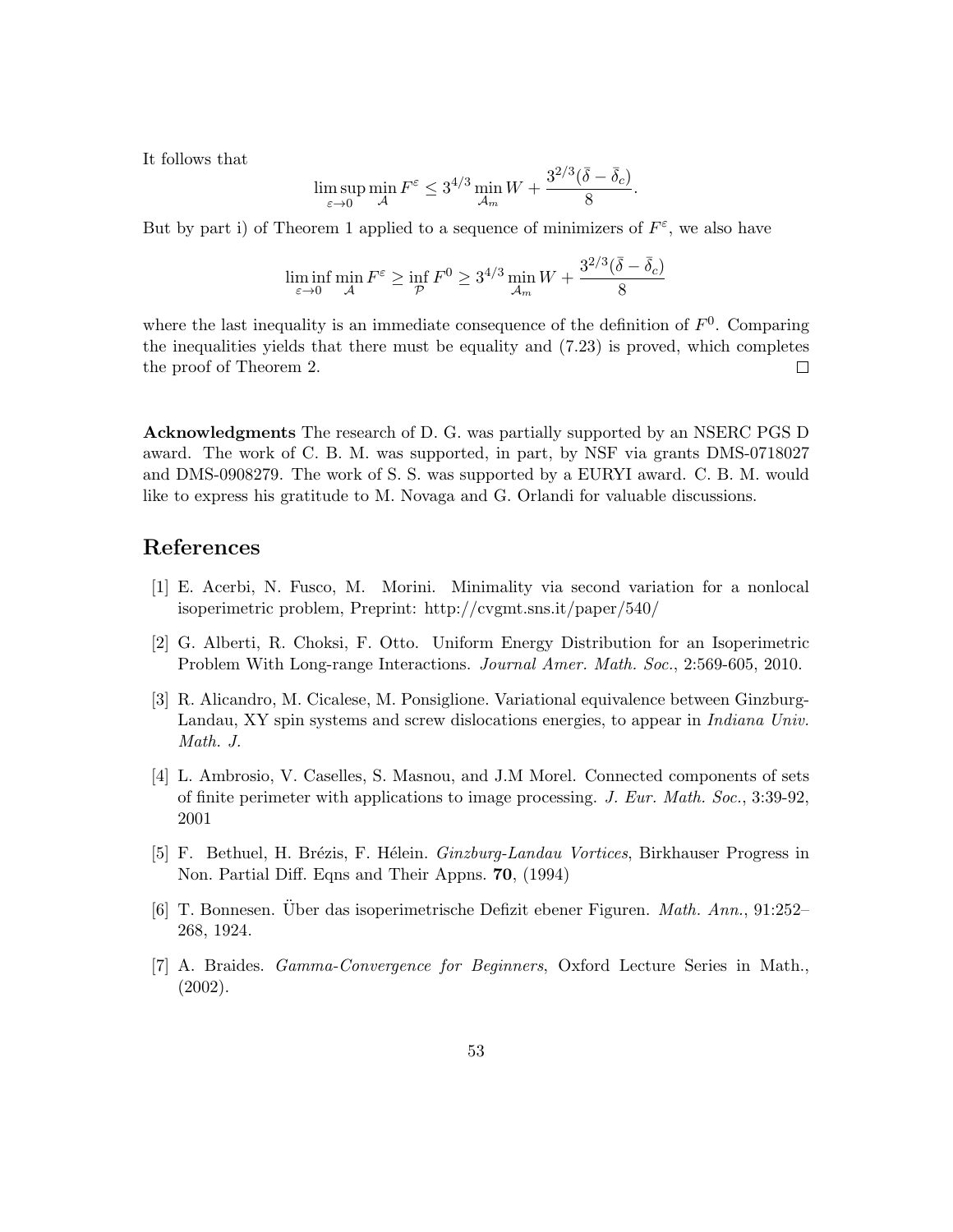- [8] A. Braides and L. Truskinovsky. Asymptotic expansions by Γ-convergence. Continuum Mech. Thermodyn., 20:21–62, 2008.
- [9] H. Brézis and F. Browder. A property of Sobolev spaces. Comm. Partial Differential Equations, 4:1077–1083, 1979.
- [10] X. Chen, Y. Oshita. An Application of the Modular Function in Nonlocal Variational Problems, Arch. Rational Mech. Anal. 186 (2007) 109–132.
- [11] R. Choksi. Mathematical Aspects of Microphase Separation in Diblock Copolymers. Ann. Sci. de l'ENS, 33:4, 2000
- [12] R. Choksi and M. A. Peletier. Small volume fraction limit of the diblock copolymer problem: I. Sharp interface functional. SIAM J. Math. Anal., 42:1334–1370, 2010.
- [13] R. Choksi and M. A. Peletier. Small volume fraction limit of the diblock copolymer problem: II. Diffuse interface functional. SIAM J. Math. Anal., 43:739–763, 2011.
- [14] R. Choksi, M. Peletier, J. F. Williams. On the Phase Diagram for Microphase Separation of Diblock Copolymers: An Approach via a Nonlocal Cahn–Hilliard Functional. SIAM Journal of Applied Mathematics, 69:1712–1738, 2009.
- [15] M. Cicalese, E. Spadaro. Droplet Minimizers of an Isoperimetric Problem with longrange interactions, Preprint: http://arxiv.org/abs/1110.0031
- [16] P. G. de Gennes. Effect of cross-links on a mixture of polymers. J. de Physique Lett., 40:69–72, 1979.
- [17] N. Fusco, F. Maggi, and A. Pratelli. The sharp quantitative isoperimetric inequality. Ann. of Math., 168:941–980, 2008.
- [18] S. Glotzer, E. A. Di Marzio, and M. Muthukumar. Reaction-controlled morphology of phase-separating mixtures. Phys. Rev. Lett., 74:2034–2037, 1995.
- [19] D. Goldman, C. B. Muratov, and S. Serfaty. The Γ-limit of the two-dimensional Ohta-Kawasaki energy. I. Droplet density. (submitted to Arch. Rat. Mech. Anal.).
- [20] R. Jerrard. Lower bounds for generalized Ginzburg-Landau functionals SIAM J. Math. Anal, 30:721–746, 1999.
- [21] E. H. Lieb and M. Loss. Analysis. Amer. Math. Soc., 2001.
- [22] S. Lundqvist and N. H. March, editors. Theory of inhomogeneous electron gas. Plenum Press, New York, 1983.
- [23] S. M¨uller. Singular perturbations as a selection criterion for periodic minimizing sequences. Calc. Var. Part. Dif., 1:169–204, 1993.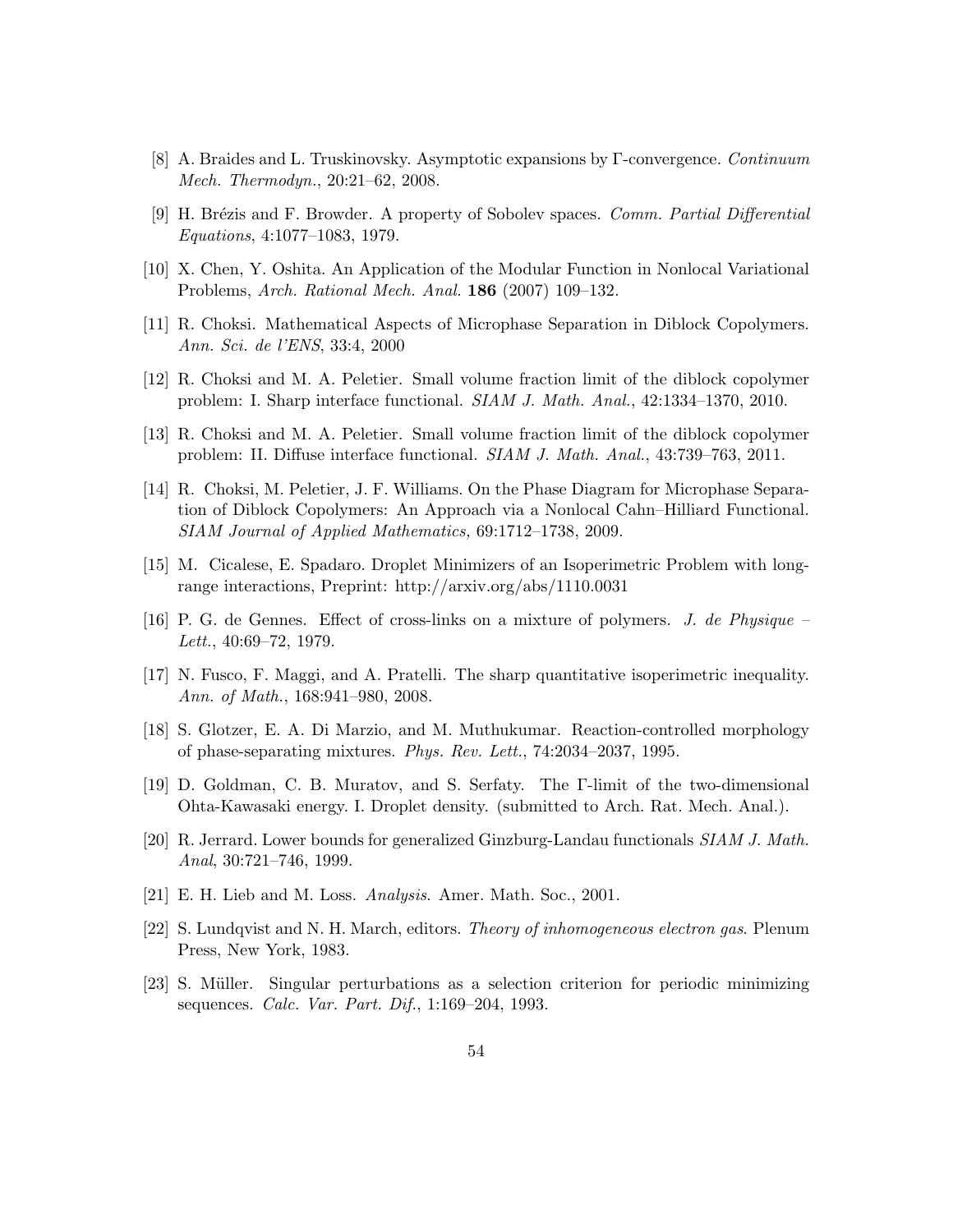- [24] C. B. Muratov. Theory of domain patterns in systems with long-range interactions of Coulombic type. Ph. D. Thesis, Boston University, 1998.
- [25] C. B. Muratov. Theory of domain patterns in systems with long-range interactions of Coulomb type. Phys. Rev. E, 66:066108 pp. 1–25, 2002.
- [26] C. B. Muratov. Droplet phases in non-local Ginzburg-Landau models with Coulomb repulsion in two dimensions. Comm. Math. Phys., 299:45–87, 2010.
- [27] I. A. Nyrkova, A. R. Khokhlov, and M. Doi. Microdomain structures in polyelectrolyte systems: calculation of the phase diagrams by direct minimization of the free energy. Macromolecules, 27:4220–4230, 1994.
- [28] T. Ohta and K. Kawasaki. Equilibrium morphologies of block copolymer melts. Macromolecules, 19:2621–2632, 1986.
- [29] C. Ortner and E. Süli. A note on linear elliptic systems on  $\mathbb{R}^d$ . arXiv:1202.3970v3, 2012.
- [30] R. Osserman. Bonnesen-style isoperimetric inequalities. Amer. Math. Monthly, 86:1– 29, 1979.
- [31] X. Ren and L. Truskinovsky. Finite scale microstructures in nonlocal elasticity. J. Elasticity, 59:319–355, 2000.
- [32] E. Sandier, S. Serfaty. Improved Lower Bounds for Ginzburg-Landau Energies via Mass Displacement, Analysis & PDE, 4-5:757–795, 2011.
- [33] E. Sandier. Lower bounds for the energy of unit vector fields and applications, J. Funct. Anal., 152:379–403, 1998
- [34] E. Sandier, S. Serfaty. Vortices in the Magnetic Ginzburg-Landau Model, Birkhauser Progress in Non. Partial Diff. Eqns and Their Appns. 70, (2007)
- [35] E. Sandier, S. Serfaty. From Ginzburg Landau to Vortex Lattice Problems, Comm. Math. Phys., 313:635-743 (2012).
- [36] E. Sandier, S. Serfaty. A rigorous derivation of a free boundary problem arising in superconductivity, Ann. Sci. de l'ENS, 33:561–592, 2000.
- [37] E. Sandier, S. Serfaty. 2D Coulomb gases and the Renormalized Energy arXiv:1201.3503.
- [38] E. Spadaro. Uniform energy and density distribution: diblock copolymers' functional. Interfaces Free Bound., 11:447–474, 2009.